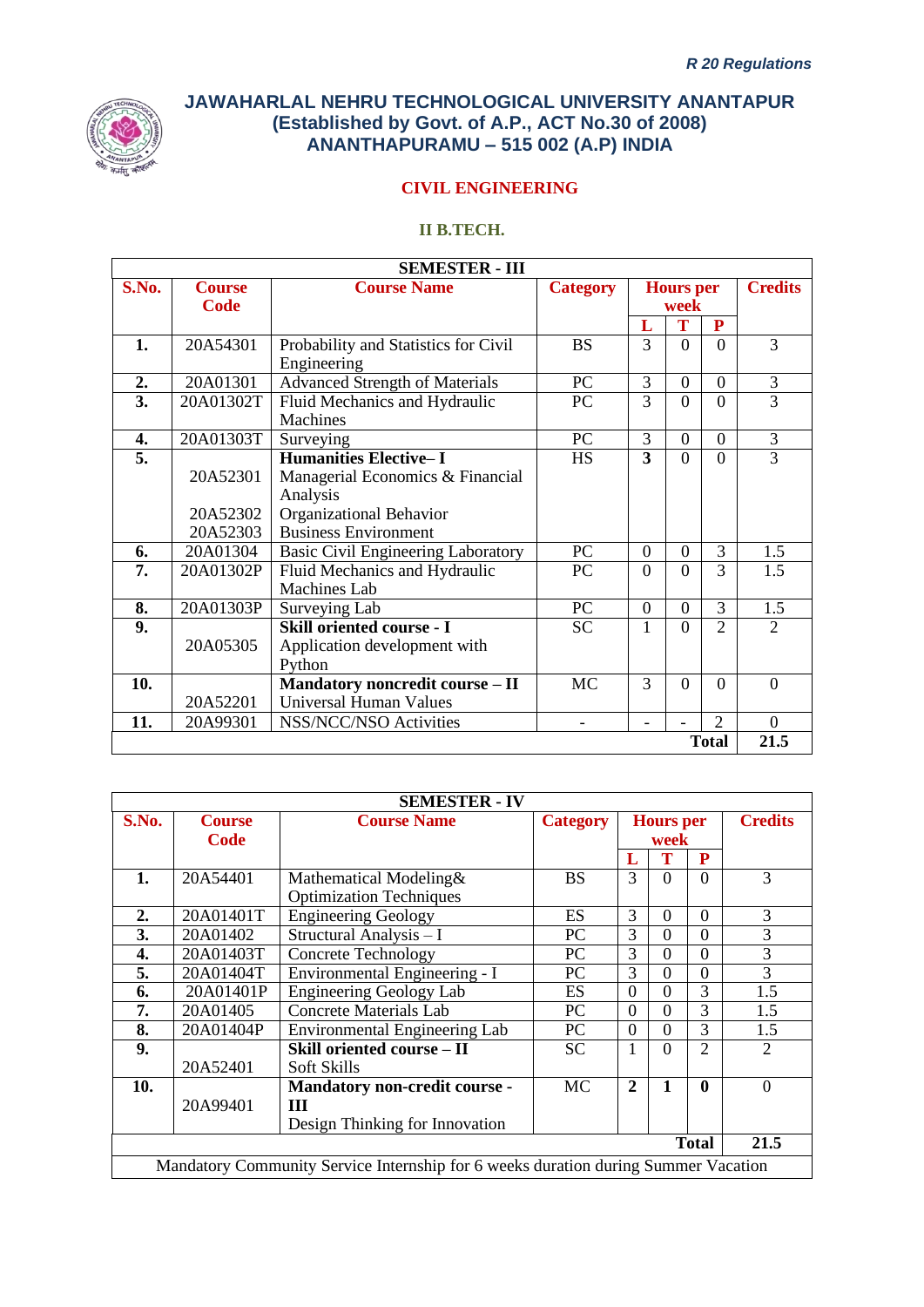

## **CIVIL ENGINEERING**

#### **Note:**

- 1. Eligible and interested students can register either for Honors or for a Minor in IV Semester as per the guidelines issued by the University
- 2. Students shall register for NCC/NSS/NSO activities and will be required to participate in an activity for two hours in a week during third semester.
- 3. Lateral entry students shall undergo a bridge course in Mathematics during third semester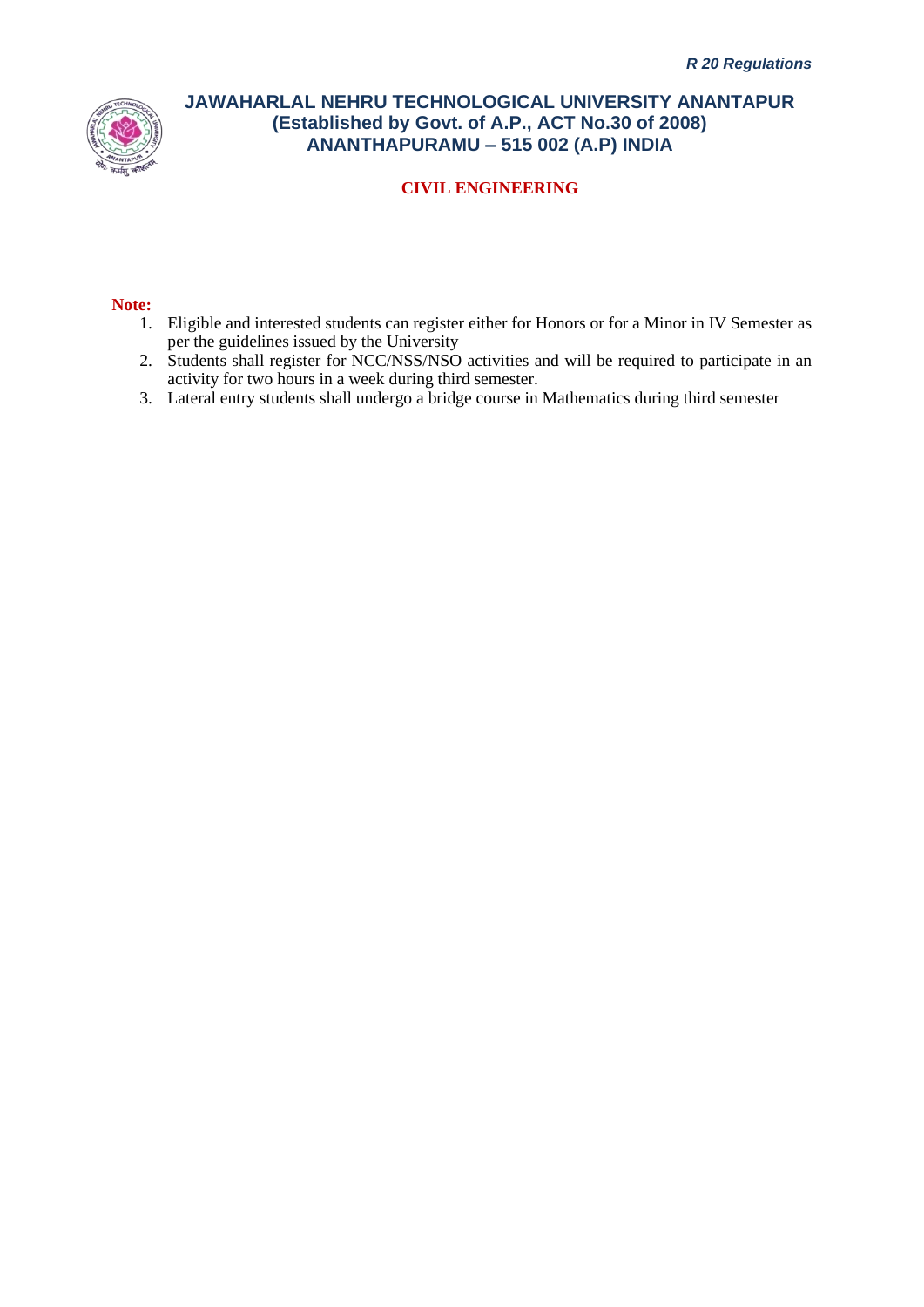

| <b>Course Code</b>                                                              | <b>Probability and Statistics for Civil Engineering</b><br>T<br>${\bf P}$<br>L                                                         |                 |       |          |          | $\mathbf C$    |
|---------------------------------------------------------------------------------|----------------------------------------------------------------------------------------------------------------------------------------|-----------------|-------|----------|----------|----------------|
| 20A54301                                                                        |                                                                                                                                        |                 | 3     | $\bf{0}$ | $\bf{0}$ | $\overline{3}$ |
| Pre-requisite                                                                   | <b>NIL</b>                                                                                                                             | <b>Semester</b> |       |          | III      |                |
| <b>Course Objectives:</b>                                                       |                                                                                                                                        |                 |       |          |          |                |
|                                                                                 | This course aims at providing the student with the knowledge on                                                                        |                 |       |          |          |                |
|                                                                                 | The theory of Probability and random variables.                                                                                        |                 |       |          |          |                |
| $\bullet$                                                                       | Usage of statistical techniques like testing of hypothesis, testing of significance, chi-square                                        |                 |       |          |          |                |
|                                                                                 | test and basic concepts of Least square methods                                                                                        |                 |       |          |          |                |
| <b>Course Outcomes (CO):</b>                                                    |                                                                                                                                        |                 |       |          |          |                |
|                                                                                 | At the end of the course, student will be able to                                                                                      |                 |       |          |          |                |
|                                                                                 | Understand the concepts of probability, sampling distributions, test of hypothesis and Curve                                           |                 |       |          |          |                |
| fitting.                                                                        |                                                                                                                                        |                 |       |          |          |                |
| ٠                                                                               | Explain the characteristics through correlation and regression tools.                                                                  |                 |       |          |          |                |
|                                                                                 | Apply Probability theory to find the chances of happening of events.                                                                   |                 |       |          |          |                |
|                                                                                 | Understand various probability distributions and calculate their statistical moments.                                                  |                 |       |          |          |                |
|                                                                                 | Solve the problems on testing of hypothesis on large samples and small samples and fitting                                             |                 |       |          |          |                |
| of the curves.                                                                  |                                                                                                                                        |                 |       |          |          |                |
| <b>UNIT - II</b>                                                                | <b>Elementary Statistics</b><br>Introduction to statistics- definition-advantages-limitations-frequency distribution tables-Arithmetic |                 | 9 Hrs |          |          |                |
|                                                                                 | mean, median, mode for grouped and ungrouped data-variance, standard deviation, co-efficient of                                        |                 |       |          |          |                |
|                                                                                 | variation. Correlation --properties, correlation co-efficient-Regression-properties-Regression co-                                     |                 |       |          |          |                |
|                                                                                 | efficient-relation between correlation co-efficient and Regression co-efficient.                                                       |                 |       |          |          |                |
|                                                                                 |                                                                                                                                        |                 |       |          |          |                |
| <b>UNIT - I</b>                                                                 | <b>Probability Theory</b>                                                                                                              |                 | 8 Hrs |          |          |                |
|                                                                                 | Probability, probability axioms, addition law and multiplicative law of probability, conditional                                       |                 |       |          |          |                |
|                                                                                 | probability, Baye's theorem, random variables (discrete and continuous), probability density functions,                                |                 |       |          |          |                |
| properties, mathematical expectation.                                           |                                                                                                                                        |                 |       |          |          |                |
|                                                                                 |                                                                                                                                        |                 |       |          |          |                |
| <b>UNIT - III</b>                                                               | <b>Random variables &amp; Distributions</b>                                                                                            |                 | 8 Hrs |          |          |                |
|                                                                                 | Probability distribution - Binomial, Poisson approximation to the binomial distribution and normal                                     |                 |       |          |          |                |
|                                                                                 | distribution-their properties-Uniform distribution-exponential distribution                                                            |                 |       |          |          |                |
| <b>UNIT - IV</b>                                                                | <b>Testing of Hypothesis</b>                                                                                                           |                 | 9 Hrs |          |          |                |
|                                                                                 | Estimation-parameters, statistics, sampling distribution, point estimation, Formulation of null                                        |                 |       |          |          |                |
|                                                                                 | hypothesis, alternative hypothesis, the critical and acceptance regions, level of significance, two                                    |                 |       |          |          |                |
|                                                                                 | types of errors and power of the test. Large Sample Tests: Test for single proportion, difference of                                   |                 |       |          |          |                |
|                                                                                 | proportions, test for single mean and difference of means. Confidence interval for parameters in one                                   |                 |       |          |          |                |
| sample and two sample problems                                                  |                                                                                                                                        |                 |       |          |          |                |
|                                                                                 |                                                                                                                                        |                 |       |          |          |                |
| <b>UNIT - V</b>                                                                 | <b>Testing of significance &amp; Curve fitting</b>                                                                                     |                 | 9 Hrs |          |          |                |
|                                                                                 | Student t-distribution (test for single mean, two means and paired t-test), testing of equality of                                     |                 |       |          |          |                |
|                                                                                 | variances (F-test), $\chi$ 2 - test for goodness of fit, $\chi$ 2 - test for independence of attributes. Curve                         |                 |       |          |          |                |
| Fitting: Fitting of Linear, Quadratic, Exponential curves, Least squares method |                                                                                                                                        |                 |       |          |          |                |
|                                                                                 |                                                                                                                                        |                 |       |          |          |                |
| <b>Textbooks:</b>                                                               |                                                                                                                                        |                 |       |          |          |                |
| 1.<br>Chand & Sons.                                                             | S.C.Gupta and V.K.Kapoor, Fundamentals of Mathematical Statistics, 11th Edition, Sultan                                                |                 |       |          |          |                |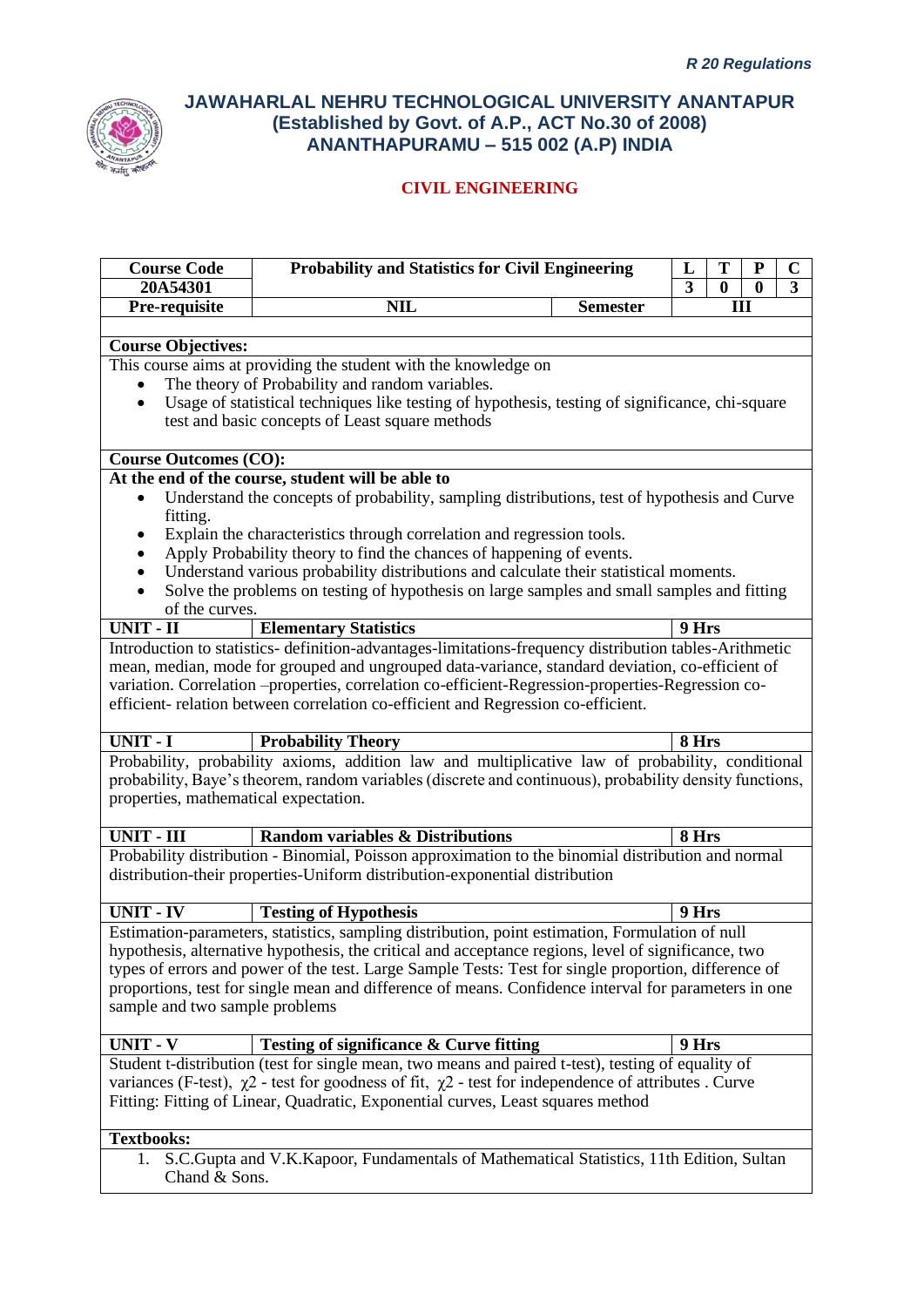

# **CIVIL ENGINEERING**

2. Vijay K Rohatgi, Statistical Inference, Aug 2003, Dover Publications Inc.

### **Reference Books:**

- 1. S.P.Gupta, Statistical Methods, 33rd Edition, Sultan Chand & Sons. 2. M.K.Jain, S.R.K.Iyengar and R.K.Jain,
- 2. Numerical Methods for Science and Engineering Computation, 6th Edition, New Age International Publishers.

#### **Online Learning Resources:**

http://nptel.ac.in/courses/111105090/ http://nptel.ac.in/courses/111106112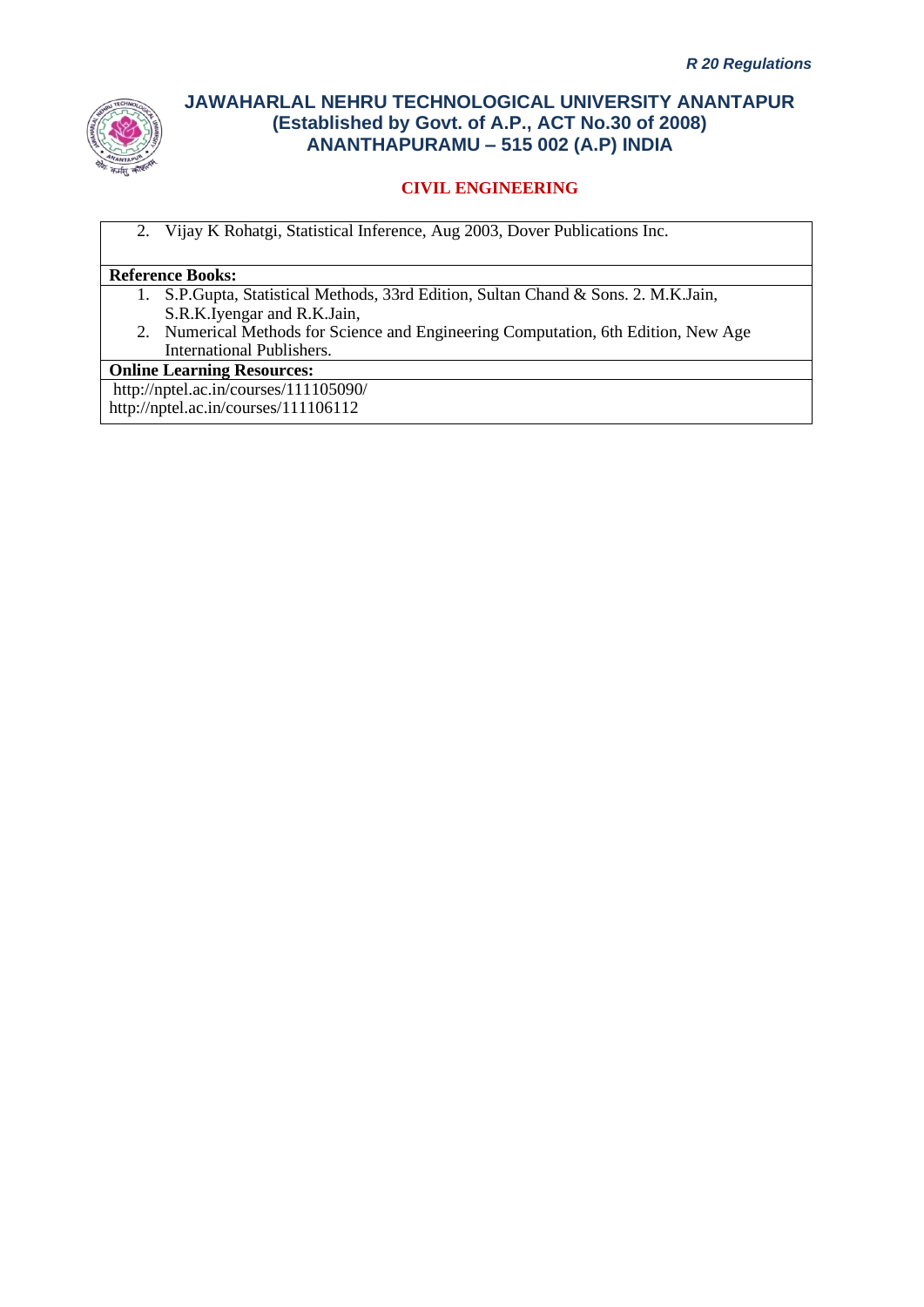

| <b>Course Code</b><br>20A01301                                                                                                                                                                                                                                                                                                                                                                                                                                                                                                      | <b>Advanced Strength of Materials</b>                                                                                                                                                                                                                                                                                                                                                                                   |                 | L<br>3 | Т<br>$\bf{0}$ | P<br>$\mathbf{0}$ | C<br>$\overline{\mathbf{3}}$ |  |  |
|-------------------------------------------------------------------------------------------------------------------------------------------------------------------------------------------------------------------------------------------------------------------------------------------------------------------------------------------------------------------------------------------------------------------------------------------------------------------------------------------------------------------------------------|-------------------------------------------------------------------------------------------------------------------------------------------------------------------------------------------------------------------------------------------------------------------------------------------------------------------------------------------------------------------------------------------------------------------------|-----------------|--------|---------------|-------------------|------------------------------|--|--|
| Pre-requisite                                                                                                                                                                                                                                                                                                                                                                                                                                                                                                                       | <b>Engineering Mechanics</b>                                                                                                                                                                                                                                                                                                                                                                                            | <b>Semester</b> |        |               | Ш                 |                              |  |  |
| <b>Course Objectives:</b><br>To demonstrate analytical methods for determining strength & stiffness and assess stability of<br>$\bullet$<br>structural members.<br>To enable the student analyze indeterminate trusses<br>To make the student to understand the analysis procedures for analyzing fixed and Continuous<br>beams.<br>To enable the student to undergo analysis procedure using slope deflection method and<br>moment distribution method.<br>To enable the student to analyze the two hinged and three hinged arches |                                                                                                                                                                                                                                                                                                                                                                                                                         |                 |        |               |                   |                              |  |  |
| <b>Course Outcomes (CO):</b>                                                                                                                                                                                                                                                                                                                                                                                                                                                                                                        |                                                                                                                                                                                                                                                                                                                                                                                                                         |                 |        |               |                   |                              |  |  |
| $\bullet$                                                                                                                                                                                                                                                                                                                                                                                                                                                                                                                           | Determine deflection at any point on a beam under simple and combined loads<br>Apply energy theorems for analysis of indeterminate structures<br>Analyze indeterminate structures with yielding of supports<br>Analyze beams and portal frames using slope deflection and moment distribution methods<br>Analyze bending moment, normal thrust and radial shear in the arches                                           |                 |        |               |                   |                              |  |  |
| UNIT - I                                                                                                                                                                                                                                                                                                                                                                                                                                                                                                                            | <b>Deflection of Beams</b>                                                                                                                                                                                                                                                                                                                                                                                              |                 |        |               |                   |                              |  |  |
| cantilever beams under UDL and point loads.                                                                                                                                                                                                                                                                                                                                                                                                                                                                                         | Uniform bending – slope, deflection and radius of curvature – Differential equation for elastic line of a<br>beam – Double integration and Macaulay's methods. Determination of slope and deflection for cantilever<br>and simply supported beams under point loads, U.D.L. uniformly varying load-Mohr's theorems -<br>Moment area method – application to simply supported and overhanging beams- analysis of propped |                 |        |               |                   |                              |  |  |
| <b>UNIT - II</b>                                                                                                                                                                                                                                                                                                                                                                                                                                                                                                                    | <b>Torsion</b>                                                                                                                                                                                                                                                                                                                                                                                                          |                 |        |               |                   |                              |  |  |
|                                                                                                                                                                                                                                                                                                                                                                                                                                                                                                                                     | Torsion: Theory of pure torsion - Assumptions and Derivation of Torsion formula for circular shaft -<br>Torsional moment of resistance - Polar section modulus - power transmission through shafts -<br>Combined bending and torsion - Springs - Types of springs - deflection of close coiled helical springs<br>under axial pull and axial couple $-$ Carriage or leaf springs.                                       |                 |        |               |                   |                              |  |  |
| $UNIT - III$                                                                                                                                                                                                                                                                                                                                                                                                                                                                                                                        | <b>Columns</b> and Struts                                                                                                                                                                                                                                                                                                                                                                                               |                 |        |               |                   |                              |  |  |
|                                                                                                                                                                                                                                                                                                                                                                                                                                                                                                                                     | Introduction - classification of columns - Axially loaded compression members - Euler's crippling load<br>theory – derivation of Euler's critical load formulae for various end conditions – Equivalent length –<br>Slenderness ratio – Euler's critical stress – Limitations of Euler's theory – Rankine – Gordon formula –<br>eccentric loading and Secant formula – Prof. Perry's formula.                           |                 |        |               |                   |                              |  |  |
| UNIT - IV                                                                                                                                                                                                                                                                                                                                                                                                                                                                                                                           | <b>Springs</b>                                                                                                                                                                                                                                                                                                                                                                                                          |                 |        |               |                   |                              |  |  |
| - leaf springs.                                                                                                                                                                                                                                                                                                                                                                                                                                                                                                                     | Axial load and torque on helical springs - stresses and deformations - strain energy - compound springs                                                                                                                                                                                                                                                                                                                 |                 |        |               |                   |                              |  |  |
| UNIT - V                                                                                                                                                                                                                                                                                                                                                                                                                                                                                                                            | <b>Thin and Thick Cylinders</b>                                                                                                                                                                                                                                                                                                                                                                                         |                 |        |               |                   |                              |  |  |
| compound cylinders                                                                                                                                                                                                                                                                                                                                                                                                                                                                                                                  | Introduction - Thin Cylindrical shells - hoop stress - longitudinal stresses - Lame's theory - Design of<br>thin & thick cylindrical shells- Wire wound thin cylinders - Compound cylinders - Shrink fit -                                                                                                                                                                                                              |                 |        |               |                   |                              |  |  |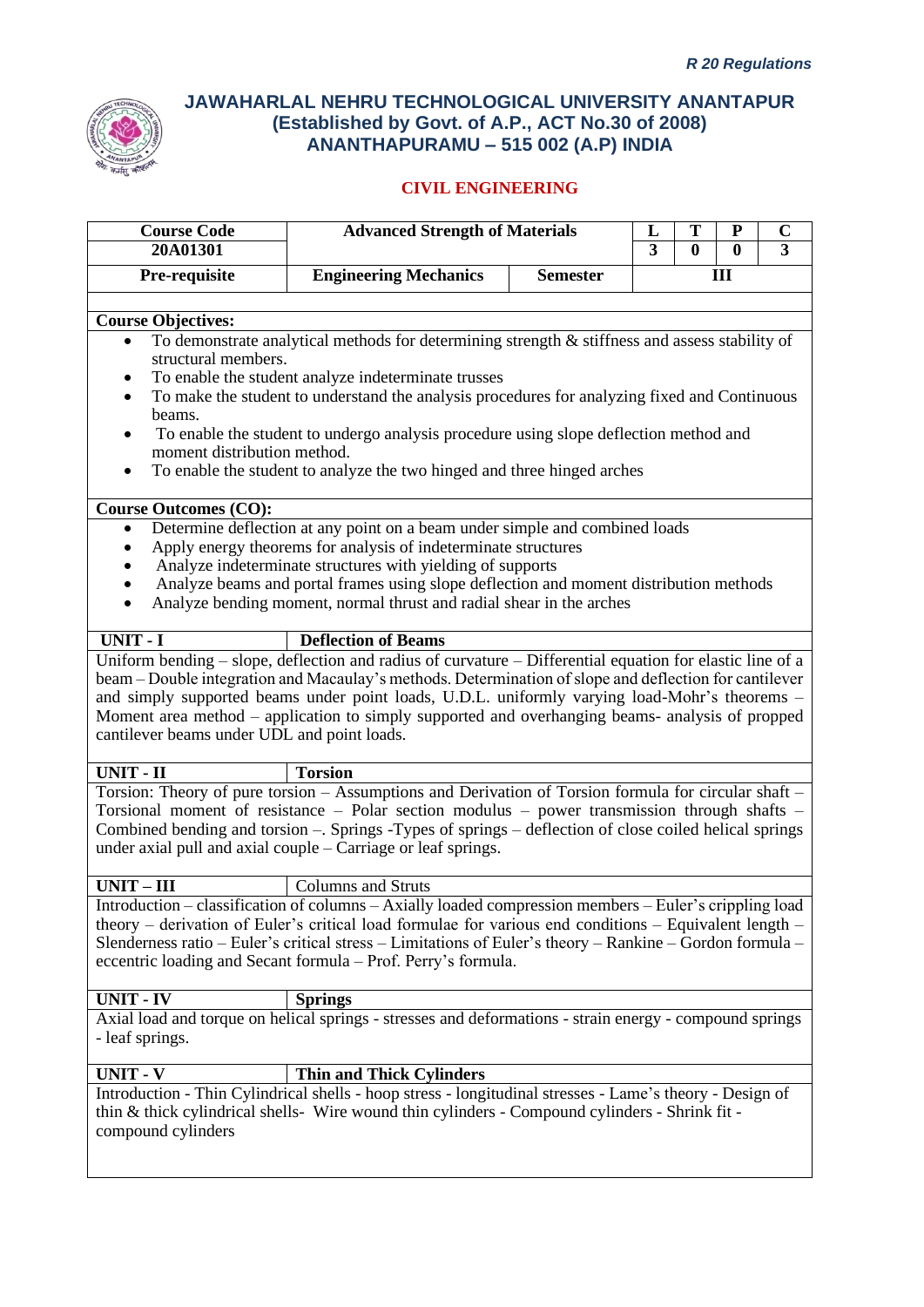

## **CIVIL ENGINEERING**

#### **Textbooks:**

- 1. Bansal R. K, "Strength of Materials", Laxmi Publications, 2010.
- 2. B. C. Punmia Strength of Materials by.- Laxmi publications.

#### **Reference Books:**

- 1. Schaum's outline series Strength of Materials, Mc Graw hill International Editions.
- 2. L.S. Srinath, Strength of Materials, Macmillan India Ltd., New Delhi
- 3. Gere J.M. and Goodno B.J. "Strength of Materials" Indian Edition (4th reprint), Cengage Learning India Private Ltd., 2009.
- 4. R.S.Khurmi and N.Khurmi, "Strength of Materials (Mechanics of Solids)", S Chand And Company Limited, Ramnagar, New Delhi-110 055
- 5. B. S. Basavarajaiah and P. Mahadevappa, "Strength of Materials" 3rd Edition 2010, in SI UNITs, Universities Press Pvt Ltd, Hyderabad.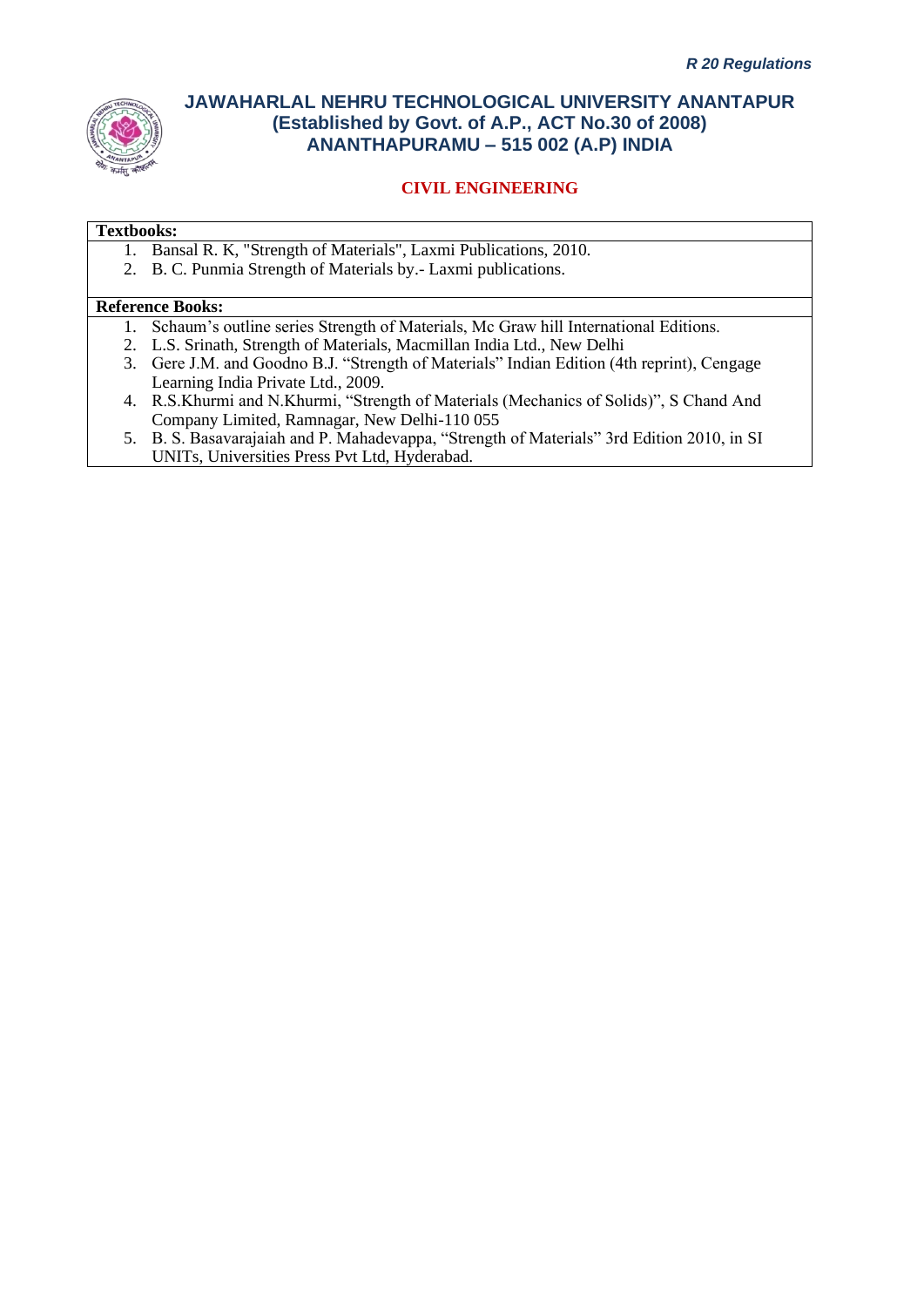

| <b>Course Code</b>                                                                                                          | <b>Fluid Mechanics and Hydraulic Machines</b><br>T<br>L                                                               |                 |              | ${\bf P}$ | $\mathbf C$ |  |
|-----------------------------------------------------------------------------------------------------------------------------|-----------------------------------------------------------------------------------------------------------------------|-----------------|--------------|-----------|-------------|--|
| 20A01302T                                                                                                                   | (Common to Civil & Mechanical)<br>3                                                                                   |                 | $\mathbf{0}$ | $\bf{0}$  | 3           |  |
| Pre-requisite                                                                                                               | Physics, Chemistry                                                                                                    | <b>Semester</b> |              | Ш         |             |  |
| <b>Course Objectives:</b>                                                                                                   |                                                                                                                       |                 |              |           |             |  |
|                                                                                                                             | To impart ability to solve engineering problems in fluid mechanics                                                    |                 |              |           |             |  |
| $\bullet$                                                                                                                   | To explain basics of statics, kinematics and dynamics of fluids and various measuring                                 |                 |              |           |             |  |
|                                                                                                                             | techniques of hydrostatic forces on objects.                                                                          |                 |              |           |             |  |
|                                                                                                                             | To enable the students measure quantities of fluid flowing in pipes, tanks and channels                               |                 |              |           |             |  |
| $\bullet$                                                                                                                   | To Introduce concepts of uniform and non-uniform flows through open channel.                                          |                 |              |           |             |  |
| $\bullet$                                                                                                                   | To impart knowledge on design of turbines and pumps.                                                                  |                 |              |           |             |  |
|                                                                                                                             |                                                                                                                       |                 |              |           |             |  |
| <b>Course Outcomes (CO):</b>                                                                                                |                                                                                                                       |                 |              |           |             |  |
| $\bullet$                                                                                                                   | Familiarize basic terms used in fluid mechanics                                                                       |                 |              |           |             |  |
| ٠                                                                                                                           | Understand the principles of fluid statics, kinematics and dynamics                                                   |                 |              |           |             |  |
| Understand flow characteristics and classify the flows and estimate various losses in flow<br>$\bullet$<br>through channels |                                                                                                                       |                 |              |           |             |  |
|                                                                                                                             | Analyze characteristics for uniform and non-uniform flows in open channels.                                           |                 |              |           |             |  |
| ٠<br>$\bullet$                                                                                                              | Design different types of turbines, centrifugal and multistage pumps.                                                 |                 |              |           |             |  |
|                                                                                                                             |                                                                                                                       |                 |              |           |             |  |
| UNIT - I                                                                                                                    | <b>Introduction to Fluid Statics</b>                                                                                  |                 |              |           |             |  |
|                                                                                                                             | Distinction between a fluid and a solid - characteristics of fluids - Fluid Pressure: Pressure at a point,            |                 |              |           |             |  |
|                                                                                                                             | Pascal's law, pressure variation with temperature, density and altitude. Piezometer, U-Tube                           |                 |              |           |             |  |
|                                                                                                                             | Manometer, Single Column Manometer, U Tube Differential Manometer. pressure gauges,                                   |                 |              |           |             |  |
|                                                                                                                             | Hydrostatic pressure and force: horizontal, vertical and inclined surfaces. Buoyancy and stability of                 |                 |              |           |             |  |
| floating bodies.                                                                                                            |                                                                                                                       |                 |              |           |             |  |
|                                                                                                                             |                                                                                                                       |                 |              |           |             |  |
| UNIT - II                                                                                                                   | Fluid kinematics and Dynamics                                                                                         |                 |              |           |             |  |
|                                                                                                                             | Classification of fluid flow - Stream line, path line, streak line and stream tube; stream function,                  |                 |              |           |             |  |
| coordinates.                                                                                                                | velocity potential function. One, two and three - dimensional continuity equations in Cartesian                       |                 |              |           |             |  |
|                                                                                                                             | Fluid Dynamics: Surface and body forces; Equations of motion - Euler's equation; Bernoulli's                          |                 |              |           |             |  |
|                                                                                                                             | equation – derivation; Energy Principle; Practical applications of Bernoulli's equation : Venturimeter,               |                 |              |           |             |  |
|                                                                                                                             | orifice meter and Pitot tube; Momentum principle; Forces exerted by fluid flow on pipe bend; Vortex                   |                 |              |           |             |  |
|                                                                                                                             | Flow – Free and Forced; Definitions of Reynolds Number, Froude Number, Mach Number, Weber                             |                 |              |           |             |  |
| Number and Euler Number;                                                                                                    |                                                                                                                       |                 |              |           |             |  |
|                                                                                                                             |                                                                                                                       |                 |              |           |             |  |
| <b>UNIT - III</b>                                                                                                           | Analysis Of Pipe Flow                                                                                                 |                 |              |           |             |  |
|                                                                                                                             | Energy losses in pipelines; Darcy – Weisbach equation; Minor losses in pipelines; Hydraulic Grade                     |                 |              |           |             |  |
|                                                                                                                             | Line and Total Energy Line; Concept of equivalent length – Pipes in Parallel and Series. Laminar                      |                 |              |           |             |  |
|                                                                                                                             | Flow- Laminar flow through: circular pipes, annulus and parallel plates. Stoke's law, Measurement                     |                 |              |           |             |  |
|                                                                                                                             | of viscosity. Reynolds experiment, Transition from laminar to turbulent flow. Resistance to flow of                   |                 |              |           |             |  |
|                                                                                                                             | fluid in smooth and rough pipes-Moody's diagram – Introduction to boundary layer theory.                              |                 |              |           |             |  |
|                                                                                                                             |                                                                                                                       |                 |              |           |             |  |
| <b>UNIT - IV</b>                                                                                                            | Flow in Open Channels<br>Open Channel Flow-Comparison between open channel flow and pipe flow, geometrical parameters |                 |              |           |             |  |
|                                                                                                                             | of a channel, classification of open channels, classification of open channel flow, Velocity                          |                 |              |           |             |  |
|                                                                                                                             | Distribution of channel section. Uniform Flow-Continuity Equation, Energy Equation and                                |                 |              |           |             |  |
|                                                                                                                             | Momentum Equation, Characteristics of uniform flow, Chezy's formula, Manning's formula.                               |                 |              |           |             |  |
|                                                                                                                             | Computation of Uniform flow. Specific energy, critical flow, discharge curve, Specific force, Specific                |                 |              |           |             |  |
|                                                                                                                             | depth, and Critical depth. Measurement of Discharge and Velocity - Broad Crested Weir. Gradually                      |                 |              |           |             |  |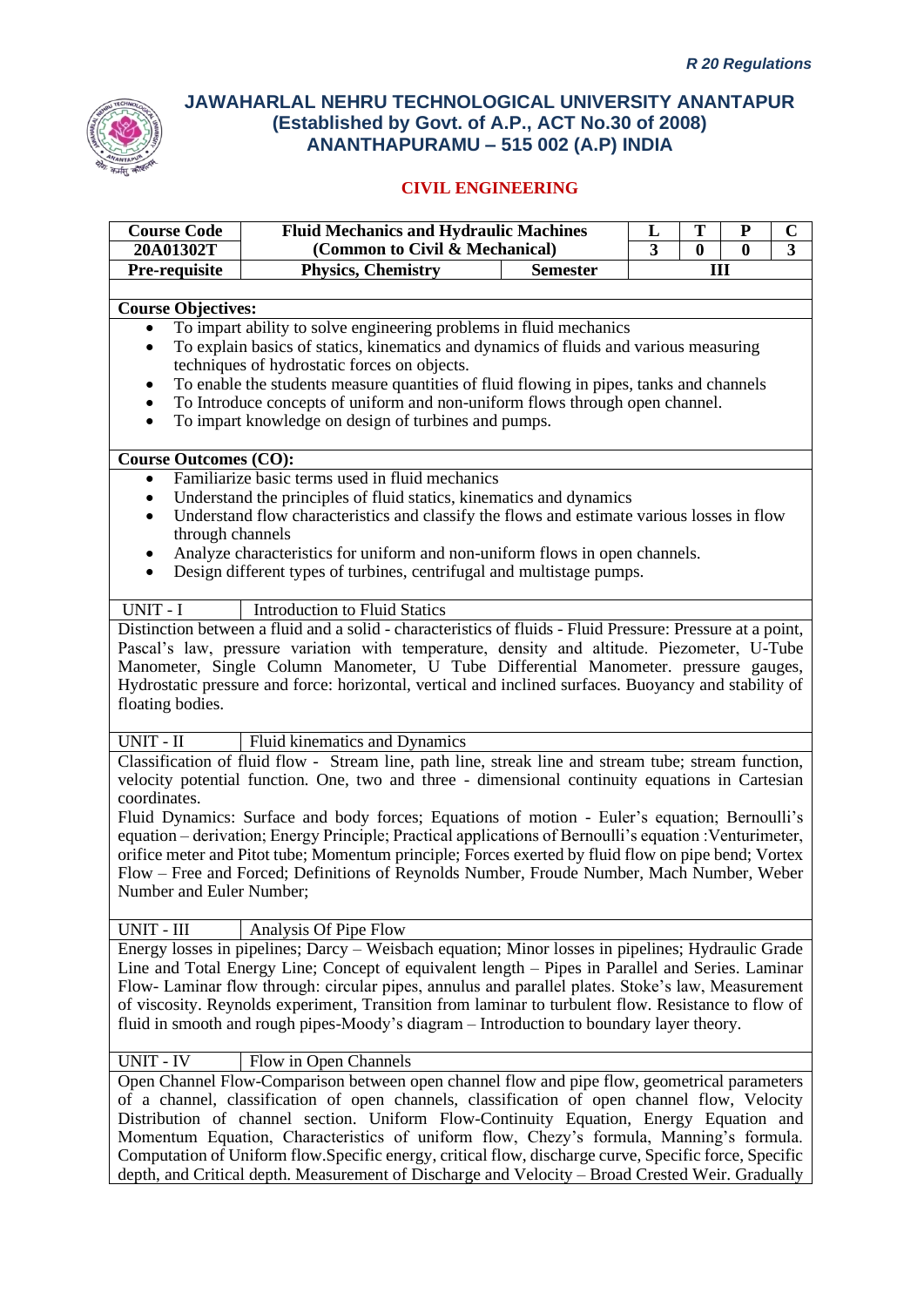

## **CIVIL ENGINEERING**

Varied FlowDynamic Equation of Gradually Varied Flow. Hydraulic Jump and classification - Elements and characteristics- Energy dissipation.

UNIT - V Hydraulic Machines

Impact of Jets- Hydrodynamic force of jets on stationary and moving flat, inclined and curved vanes - velocity triangles at inlet and outlet - Work done and efficiency - Hydraulic Turbines: Classification of turbines; pelton wheel and its design. Francis turbine and its design - efficiency - Draft tube: theory - characteristic curves of hydraulic turbines - Cavitation - Working principles of a centrifugal pump, work done by impeller; heads, losses and efficiencies; minimum starting speed; Priming; specific speed; limitation of suction lift, net positive suction head (NPSH); Performance and characteristic curves; Cavitation effects; Multistage centrifugal pumps; troubles and remedies – Introduction to Reciprocating Pump.

#### **Textbooks:**

- 1. P. M. Modi and S. M. Seth, "Hydraulics and Fluid Mechanics", Standard Book House
- 2. K. Subrahmanya, "Theory and Applications of Fluid Mechanics", Tata McGraw Hill

#### **Reference Books:**

- 1. R. K. Bansal, A text of "Fluid Mechanics and Hydraulic Machines", Laxmi Publications (P) Ltd., New Delhi.
- 2. K. Subramanya, Open channel Flow, Tata McGraw Hill.
- 3. N. Narayana Pillai, Principles of "Fluid Mechanics and Fluid Machines", Universities Press Pvt Ltd, Hyderabad. 3rd Edition 2009.
- 4. C. S. P. Ojha, R. Berndtsson and P. N. Chadramouli, "Fluid Mechanics and Machinery", Oxford University Press, 2010.
- 5. Banga& Sharma, "Hydraulic Machines", Khanna Publishers.

## **Online Learning Resources**:

- 1. <https://www.coursera.org/courses?query=fluid%20mechanics>
- 2. <https://www.udemy.com/topic/fluid-mechanics/>
- 3. [https://onlinecourses.nptel.ac.in/noc21\\_ce31/preview](https://onlinecourses.nptel.ac.in/noc21_ce31/preview)
- 4. [https://ocw.mit.edu/courses/aeronautics-and-astronautics/16-01-unified-engineering-i-ii-iii](https://ocw.mit.edu/courses/aeronautics-and-astronautics/16-01-unified-engineering-i-ii-iii-iv-fall-2005-spring-2006/fluid-mechanics/)[iv-fall-2005-spring-2006/fluid-mechanics/](https://ocw.mit.edu/courses/aeronautics-and-astronautics/16-01-unified-engineering-i-ii-iii-iv-fall-2005-spring-2006/fluid-mechanics/)
- 5. <http://lms.msitonline.org/mod/folder/view.php?id=138>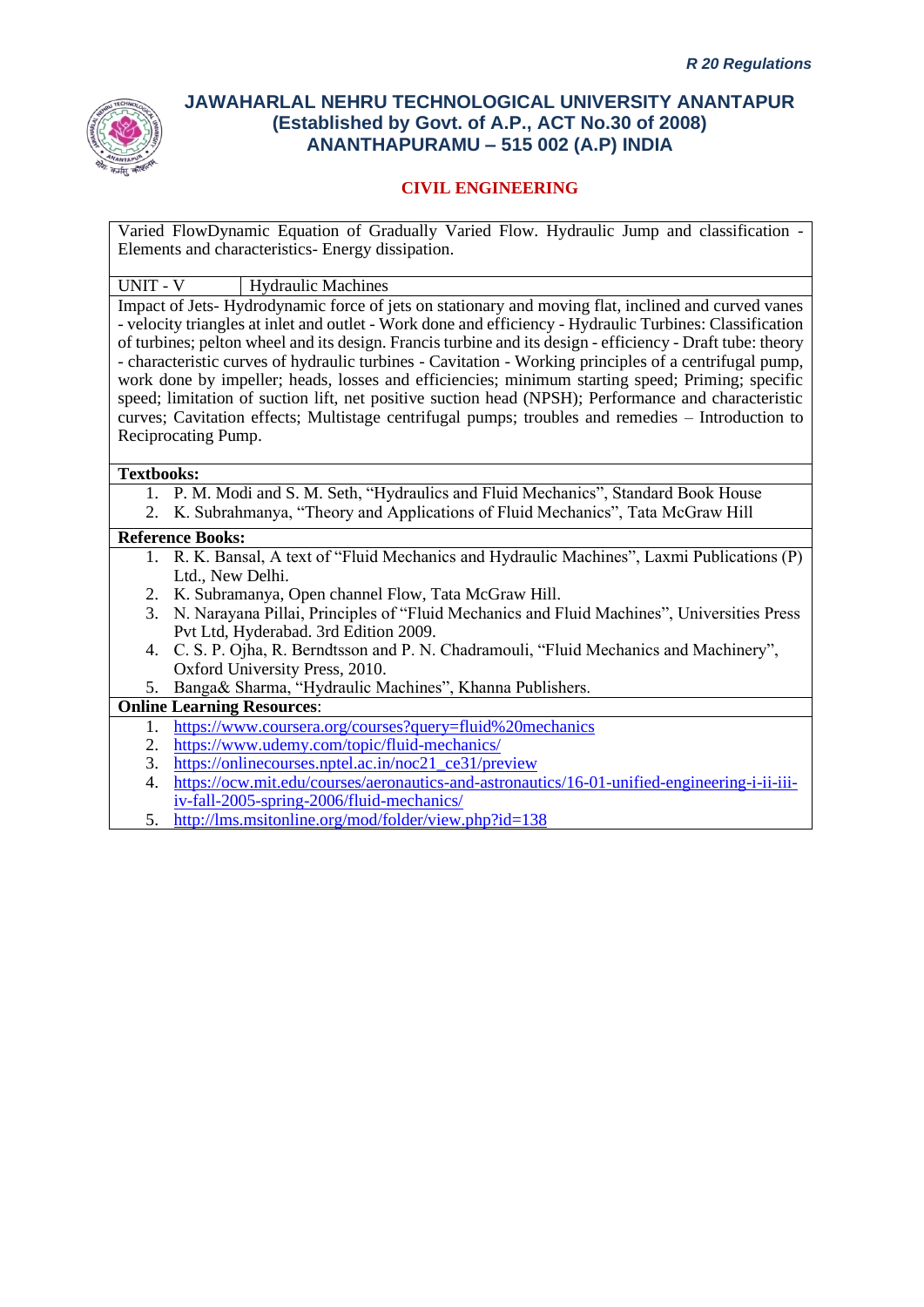

| <b>Course Code</b>                                                                          | <b>SURVEYING</b>                                                                                                                                                                                             |  | L              | T        | ${\bf P}$    | $\mathbf C$    |
|---------------------------------------------------------------------------------------------|--------------------------------------------------------------------------------------------------------------------------------------------------------------------------------------------------------------|--|----------------|----------|--------------|----------------|
| 20A01303T                                                                                   |                                                                                                                                                                                                              |  | $\overline{3}$ | $\bf{0}$ | $\mathbf{0}$ | $\overline{3}$ |
| Pre-requisite                                                                               | Ш<br><b>NIL</b><br><b>Semester</b>                                                                                                                                                                           |  |                |          |              |                |
|                                                                                             |                                                                                                                                                                                                              |  |                |          |              |                |
| <b>Course Objectives:</b>                                                                   |                                                                                                                                                                                                              |  |                |          |              |                |
|                                                                                             | To make the student to get well conversant with the fundamentals of various basic methods                                                                                                                    |  |                |          |              |                |
|                                                                                             | and instruments of surveying.                                                                                                                                                                                |  |                |          |              |                |
| To introduce to the students in identifying reduced level of the ground and its profile for |                                                                                                                                                                                                              |  |                |          |              |                |
| finding areas and volumes of embankments and cuttings.                                      |                                                                                                                                                                                                              |  |                |          |              |                |
|                                                                                             | To make the student to use angular measuring instruments for horizontal and vertical control.                                                                                                                |  |                |          |              |                |
|                                                                                             | To enable the student to set simple horizontal curves.                                                                                                                                                       |  |                |          |              |                |
| $\bullet$                                                                                   | To introduce the knowledge construction surveys and usage of modern instrument such as                                                                                                                       |  |                |          |              |                |
| total station.                                                                              |                                                                                                                                                                                                              |  |                |          |              |                |
|                                                                                             |                                                                                                                                                                                                              |  |                |          |              |                |
| <b>Course Outcomes (CO):</b>                                                                | At the end of the course, the student will be able to:                                                                                                                                                       |  |                |          |              |                |
|                                                                                             | Calculate angles, distances and levels                                                                                                                                                                       |  |                |          |              |                |
| ٠                                                                                           | Identify data collection methods and prepare field notes                                                                                                                                                     |  |                |          |              |                |
|                                                                                             | Understand the working principles of survey instruments                                                                                                                                                      |  |                |          |              |                |
|                                                                                             | Estimate the volumes of earth work                                                                                                                                                                           |  |                |          |              |                |
|                                                                                             | Able to use modern survey instruments.                                                                                                                                                                       |  |                |          |              |                |
|                                                                                             |                                                                                                                                                                                                              |  |                |          |              |                |
| UNIT - I                                                                                    | Introduction and Basic Concepts of surveying                                                                                                                                                                 |  |                |          |              |                |
|                                                                                             | Introduction, Objectives, classification and principles of surveying, Scales, Shrinkage of Map,                                                                                                              |  |                |          |              |                |
|                                                                                             | Conventional symbols and Code of Signals, Surveying accessories, phases of surveying.                                                                                                                        |  |                |          |              |                |
|                                                                                             | Measurement of Distances and Directions Linear distances Approximate methods, Direct Methods-                                                                                                                |  |                |          |              |                |
|                                                                                             | Chains- Tapes, ranging, Tape corrections, indirect methods- optical methods- E.D.M. method.                                                                                                                  |  |                |          |              |                |
|                                                                                             | Prismatic Compass- Bearings, included angles, Local Attraction, Magnetic Declination, and dip.                                                                                                               |  |                |          |              |                |
|                                                                                             | Plane table surveying: Introduction, accessories, setting up of plane table, techniques, testing,                                                                                                            |  |                |          |              |                |
|                                                                                             | adjustments, errors, advantages and disadvantages                                                                                                                                                            |  |                |          |              |                |
|                                                                                             |                                                                                                                                                                                                              |  |                |          |              |                |
| UNIT - II                                                                                   | Levelling, Contouring and Computation of Areas & Volumes                                                                                                                                                     |  |                |          |              |                |
|                                                                                             | Levelling - Basics definitions, types of levels and levelling staves, temporary adjustments, methods                                                                                                         |  |                |          |              |                |
|                                                                                             | of levelling, booking and Determination of levels- HI Method-Rise and Fall method, Effect of                                                                                                                 |  |                |          |              |                |
|                                                                                             | Curvature of Earth and Refraction. Contouring- Characteristics and uses of Contours, Direct &                                                                                                                |  |                |          |              |                |
|                                                                                             | Indirect methods of contour surveying, interpolation and sketching of Contours. Computation of                                                                                                               |  |                |          |              |                |
|                                                                                             | Areas and Volumes: Areas - Determination of areas consisting of irregular boundary and regular                                                                                                               |  |                |          |              |                |
|                                                                                             | boundary, Planimeter. Volumes - Computation of areas for level section and two level sections with                                                                                                           |  |                |          |              |                |
|                                                                                             | and without transverse slopes, determination of volume of earth work in cutting and embankments,                                                                                                             |  |                |          |              |                |
|                                                                                             | volume of borrow pits, capacity of reservoirs.                                                                                                                                                               |  |                |          |              |                |
|                                                                                             |                                                                                                                                                                                                              |  |                |          |              |                |
| UNIT - III                                                                                  | Theodolite Surveying                                                                                                                                                                                         |  |                |          |              |                |
|                                                                                             | Types of Theodolites, Fundamental Lines, temporary adjustments, measurement of horizontal angle                                                                                                              |  |                |          |              |                |
|                                                                                             | by repetition method and reiteration method, measurement of vertical Angle, Trigonometrical                                                                                                                  |  |                |          |              |                |
|                                                                                             | levelling when base is accessible and inaccessible. Traversing: Methods of traversing, traverse                                                                                                              |  |                |          |              |                |
|                                                                                             | computations and adjustments, Gale's traverse table, Omitted measurements.                                                                                                                                   |  |                |          |              |                |
| UNIT - IV                                                                                   |                                                                                                                                                                                                              |  |                |          |              |                |
|                                                                                             | Tacheometric Surveying                                                                                                                                                                                       |  |                |          |              |                |
|                                                                                             | Principles of Tacheometry, stadia and tangential methods of Tacheometry. Curves: Types of curves<br>and their necessity, elements of simple circular curve, setting out of simple horizontal circular curves |  |                |          |              |                |
| - Basics of Total Station and GPS.                                                          |                                                                                                                                                                                                              |  |                |          |              |                |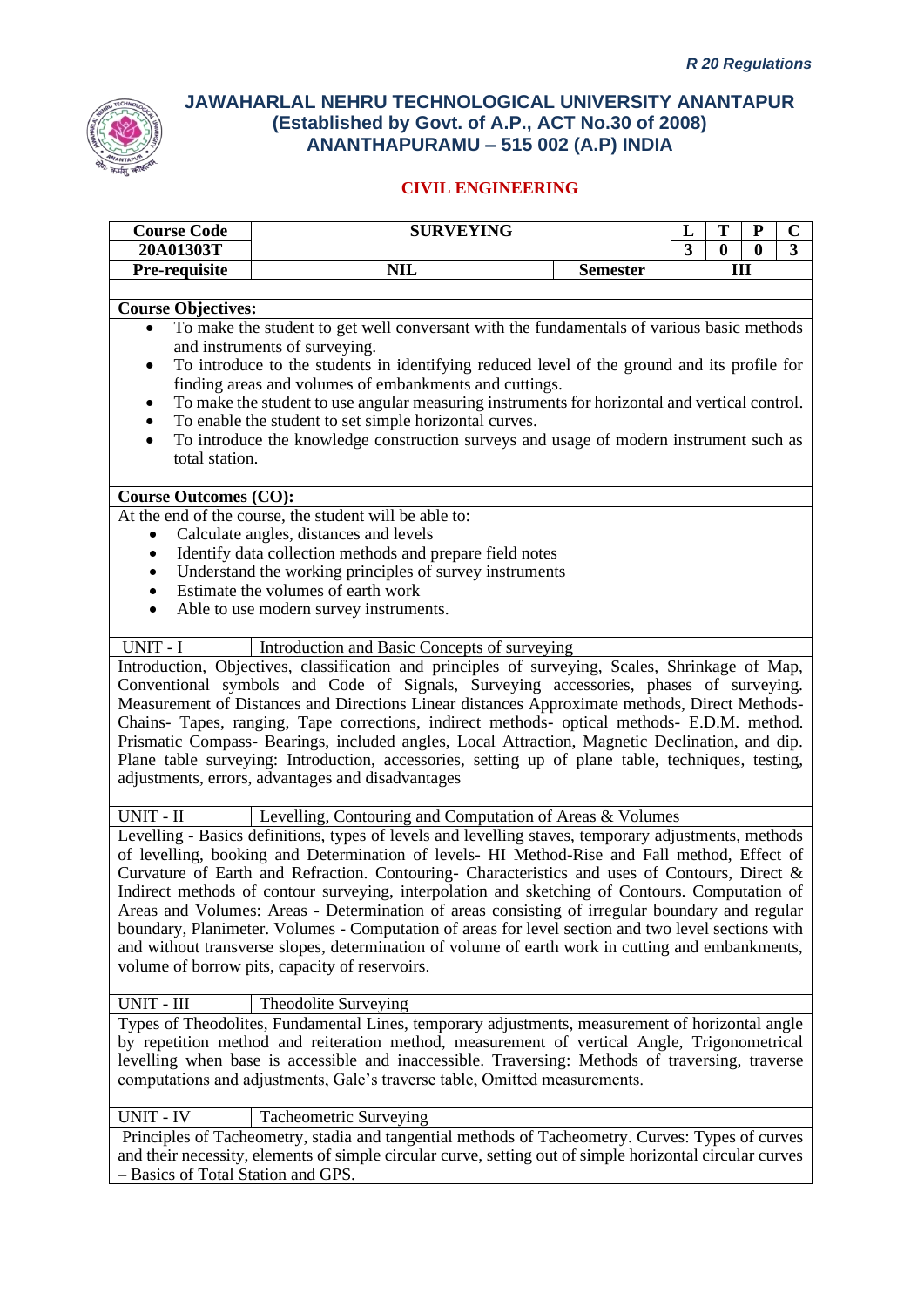

## **CIVIL ENGINEERING**

UNIT - V Construction surveys

Introduction-staking out buildings-pipelines and sewers-highwaysculverts. Bridge surveysdetermining the length of a bridge-locating centres of piers- surface surveys and tunnel alignmentunderground surveys-connection of surface and underground surveys-levelling in tunnels.

#### **Textbooks:**

- 1. C.Venkatramaiah, "Text book of surveying", 2nd edition, Universities press, 2018.
- 2. Arora K R "Surveying" Vol 1, 2 & 3, Standard Book House, Delhi, 2004.

#### **Reference Books:**

- 1. S K Duggal, "Surveying" (Vol 1 & 2), Tata McGraw Hill Publishing Co. Ltd. New Delhi, 2004.
- 2. R. Subramanian, "Surveying and leveling" Oxford university press, New Delhi.
- 3. B. C. Punmia, Ashok Kumar Jain and Arun Kumar Jain,"Surveying" (Vol 1, 2 & 3), Laxmi Publications (P) ltd., New Delhi.
- 4. R. Agor Khanna Publishers 2015 "Surveying and leveling".

5. Arthur R Benton and Philip J Taety, "Elements of Plane Surveying", McGraw Hill – 2000.

#### **Online Learning Resources:**

- 1. <https://www.udemy.com/course/surveying/>
- 2. [https://onlinecourses.nptel.ac.in/noc20\\_ce18/preview](https://onlinecourses.nptel.ac.in/noc20_ce18/preview)
- 3. <https://freevideolectures.com/course/98/surveying>

| <b>Course</b> €<br>∴ode | <b>MANAGERIAL ECONOMICS AND FINANCIAL</b> | - | ~ | D |  |
|-------------------------|-------------------------------------------|---|---|---|--|
| 20A52301                | NAI                                       |   |   |   |  |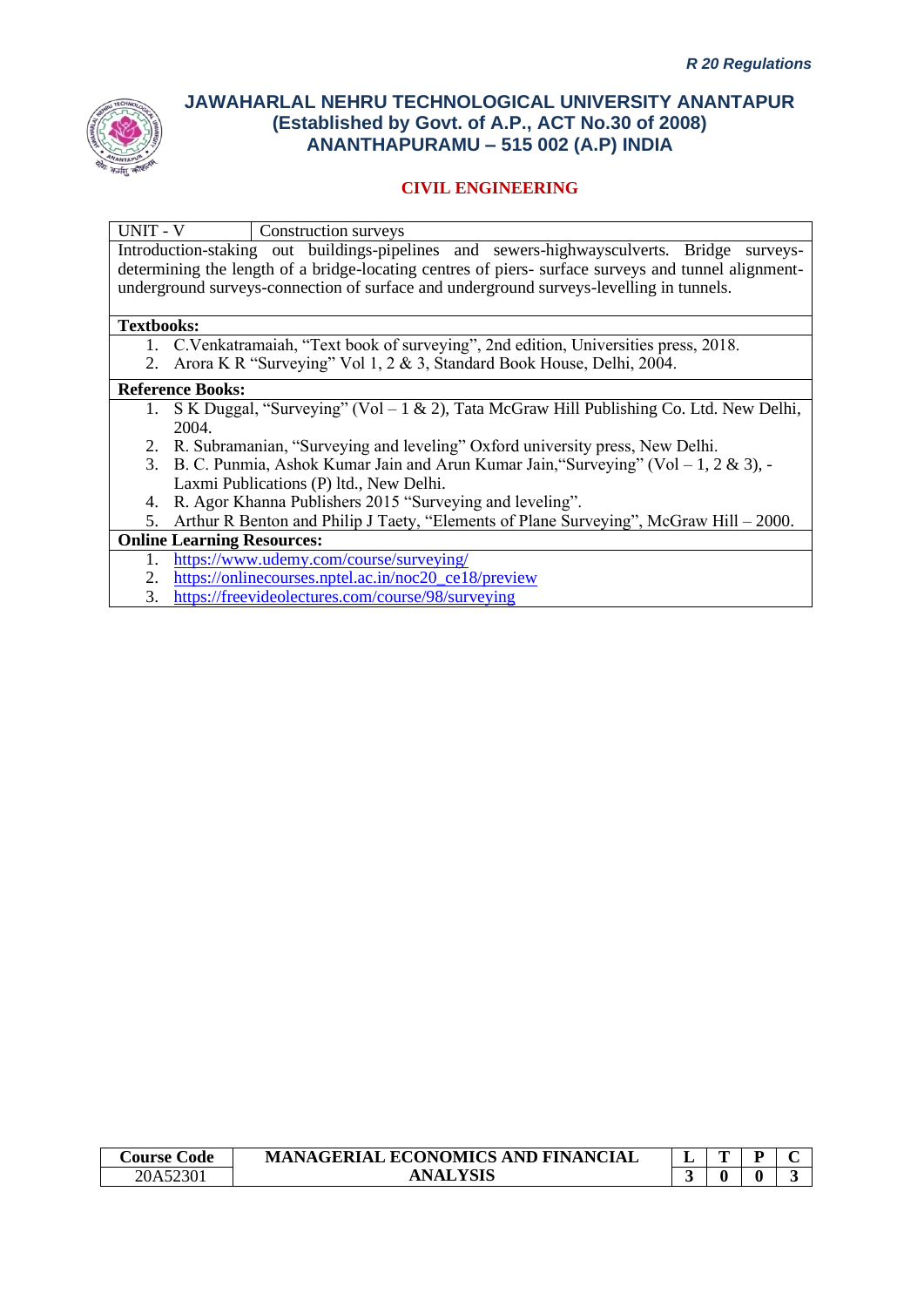

|                                                                                                          | (Common to All branches of Engineering)                                                             |                                     |  |   |  |  |
|----------------------------------------------------------------------------------------------------------|-----------------------------------------------------------------------------------------------------|-------------------------------------|--|---|--|--|
| Pre-requisite                                                                                            | NIL                                                                                                 | <b>Semester</b>                     |  | Ш |  |  |
|                                                                                                          |                                                                                                     |                                     |  |   |  |  |
| <b>Course Objectives:</b>                                                                                |                                                                                                     |                                     |  |   |  |  |
| $\bullet$                                                                                                | To inculcate the basic knowledge of micro economics and financial accounting                        |                                     |  |   |  |  |
| To make the students learn how demand is estimated for different products, input-output<br>٠             |                                                                                                     |                                     |  |   |  |  |
| relationship for optimizing production and cost                                                          |                                                                                                     |                                     |  |   |  |  |
| ٠                                                                                                        | To Know the Various types of market structure and pricing methods and strategy                      |                                     |  |   |  |  |
| To give an overview on investment appraisal methods to promote the students to learn how to<br>$\bullet$ |                                                                                                     |                                     |  |   |  |  |
|                                                                                                          | plan long-term investment decisions.                                                                |                                     |  |   |  |  |
| $\bullet$                                                                                                | To provide fundamental skills on accounting and to explain the process of preparing financial       |                                     |  |   |  |  |
| statements                                                                                               |                                                                                                     |                                     |  |   |  |  |
| <b>Course Outcomes (CO):</b>                                                                             |                                                                                                     |                                     |  |   |  |  |
| ٠                                                                                                        | Define the concepts related to Managerial Economics, financial accounting and management.           |                                     |  |   |  |  |
| Understand the<br>$\bullet$                                                                              | fundamentals of Economics viz., Demand, Production, cost, revenue and                               |                                     |  |   |  |  |
| markets                                                                                                  |                                                                                                     |                                     |  |   |  |  |
| ٠                                                                                                        | Apply the Concept of Production cost and revenues for effective Business decision                   |                                     |  |   |  |  |
| ٠                                                                                                        | Analyze how to invest their capital and maximize returns                                            |                                     |  |   |  |  |
| $\bullet$                                                                                                | Evaluate the capital budgeting techniques                                                           |                                     |  |   |  |  |
| $\bullet$                                                                                                | Develop the accounting statements and evaluate the financial performance of business entity.        |                                     |  |   |  |  |
|                                                                                                          |                                                                                                     |                                     |  |   |  |  |
| UNIT - I                                                                                                 | <b>Managerial Economics</b>                                                                         |                                     |  |   |  |  |
|                                                                                                          | Introduction - Nature, meaning, significance, functions, and advantages. Demand-Concept, Function,  |                                     |  |   |  |  |
|                                                                                                          | Law of Demand - Demand Elasticity-Types - Measurement. Demand Forecasting-Factors governing         |                                     |  |   |  |  |
|                                                                                                          | Forecasting, Methods. Managerial Economics and Financial Accounting and Management.                 |                                     |  |   |  |  |
|                                                                                                          |                                                                                                     |                                     |  |   |  |  |
| UNIT - II                                                                                                | <b>Production and Cost Analysis</b>                                                                 |                                     |  |   |  |  |
|                                                                                                          |                                                                                                     |                                     |  |   |  |  |
|                                                                                                          | Introduction - Nature, meaning, significance, functions and advantages. Production Function-Least-  |                                     |  |   |  |  |
|                                                                                                          | cost combination- Short run and Long run Production Function- Isoquants and Isocosts, MRTS -        |                                     |  |   |  |  |
|                                                                                                          | Cobb-Douglas Production Function - Laws of Returns - Internal and External Economies of scale. Cost |                                     |  |   |  |  |
|                                                                                                          | & Break-Even Analysis - Cost concepts and Cost behavior- Break-Even Analysis (BEA) -                |                                     |  |   |  |  |
|                                                                                                          | Determination of Break-Even Point (Simple Problems)-Managerial significance and limitations of      |                                     |  |   |  |  |
| Break-Even Analysis.                                                                                     |                                                                                                     |                                     |  |   |  |  |
|                                                                                                          |                                                                                                     |                                     |  |   |  |  |
| UNIT - III                                                                                               | <b>Business Organizations and Markets</b>                                                           |                                     |  |   |  |  |
|                                                                                                          | Introduction – Nature, meaning, significance, functions and advantages. Forms of Business           |                                     |  |   |  |  |
|                                                                                                          | Organizations- Sole Proprietary - Partnership - Joint Stock Companies - Public Sector Enterprises.  |                                     |  |   |  |  |
|                                                                                                          | Types of Markets - Perfect and Imperfect Competition - Features of Perfect Competition Monopoly-    |                                     |  |   |  |  |
|                                                                                                          | Monopolistic Competition-Oligopoly-Price-Output Determination - Pricing Methods and Strategies      |                                     |  |   |  |  |
|                                                                                                          |                                                                                                     |                                     |  |   |  |  |
| <b>UNIT - IV</b>                                                                                         | <b>Capital Budgeting</b>                                                                            |                                     |  |   |  |  |
|                                                                                                          | Introduction – Nature, meaning, significance, functions and advantages. Types of Working Capital,   |                                     |  |   |  |  |
|                                                                                                          | Components, Sources of Short-term and Long-term                                                     | Capital, Estimating Working capital |  |   |  |  |
| requirements. Capital Budgeting-Features, Proposals, Methods and Evaluation. Projects - Pay Back         |                                                                                                     |                                     |  |   |  |  |
|                                                                                                          | Method, Accounting Rate of Return (ARR) Net Present Value (NPV) Internal Rate Return (IRR)          |                                     |  |   |  |  |
| Method (sample problems)                                                                                 |                                                                                                     |                                     |  |   |  |  |
| <b>UNIT - V</b>                                                                                          | <b>Financial Accounting and Analysis</b>                                                            |                                     |  |   |  |  |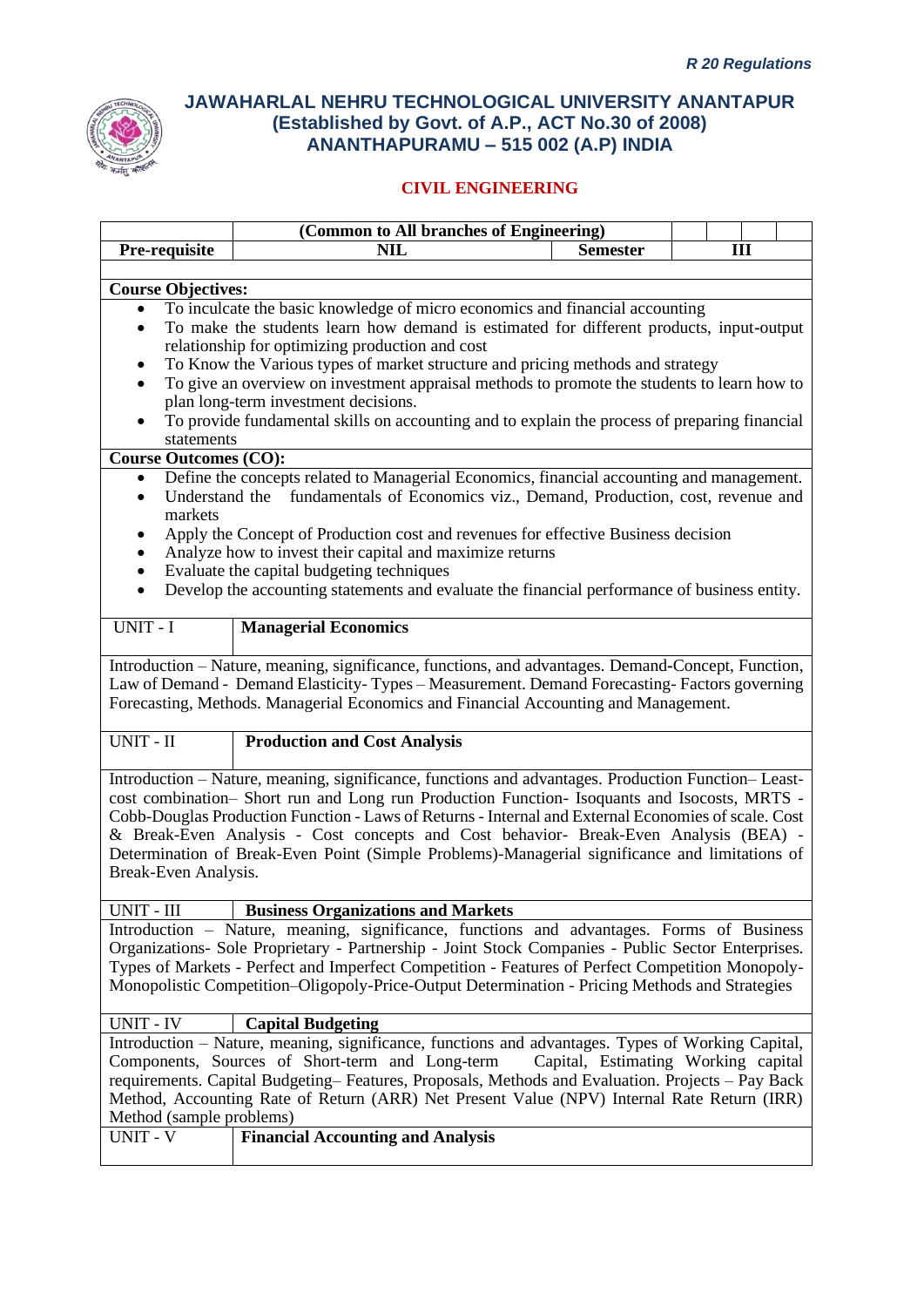

## **CIVIL ENGINEERING**

Introduction – Nature, meaning, significance, functions and advantages. Concepts and Conventions-Double-Entry Book Keeping, Journal, Ledger, Trial Balance- Final Accounts (Trading Account, Profit and Loss Account and Balance Sheet with simple adjustments). *Financial Analysis -* Analysis and Interpretation of Liquidity Ratios, Activity Ratios, and Capital structure Ratios and Profitability.

#### **Textbooks:**

- 1. Varshney&Maheswari: Managerial Economics, Sultan Chand, 2013.
- 2. Aryasri: Business Economics and Financial Analysis, 4/e, MGH, 2019

### **Reference Books:**

- 1. Ahuja Hl Managerial economics Schand,3/e,2013
- 2. S.A. Siddiqui and A.S. Siddiqui: Managerial Economics and Financial Analysis, New Age International, 2013.
- 3. Joseph G. Nellis and David Parker: Principles of Business Economics, Pearson, 2/e, New Delhi.
- 4. Domnick Salvatore: Managerial Economics in a Global Economy, Cengage, 2013.

**Online Learning Resources:**

**<https://www.slideshare.net/123ps/managerial-economics-ppt>**

<https://www.slideshare.net/rossanz/production-and-cost-45827016>

<https://www.slideshare.net/darkyla/business-organizations-19917607>

<https://www.slideshare.net/balarajbl/market-and-classification-of-market>

<https://www.slideshare.net/ruchi101/capital-budgeting-ppt-59565396>

<https://www.slideshare.net/ashu1983/financial-accounting>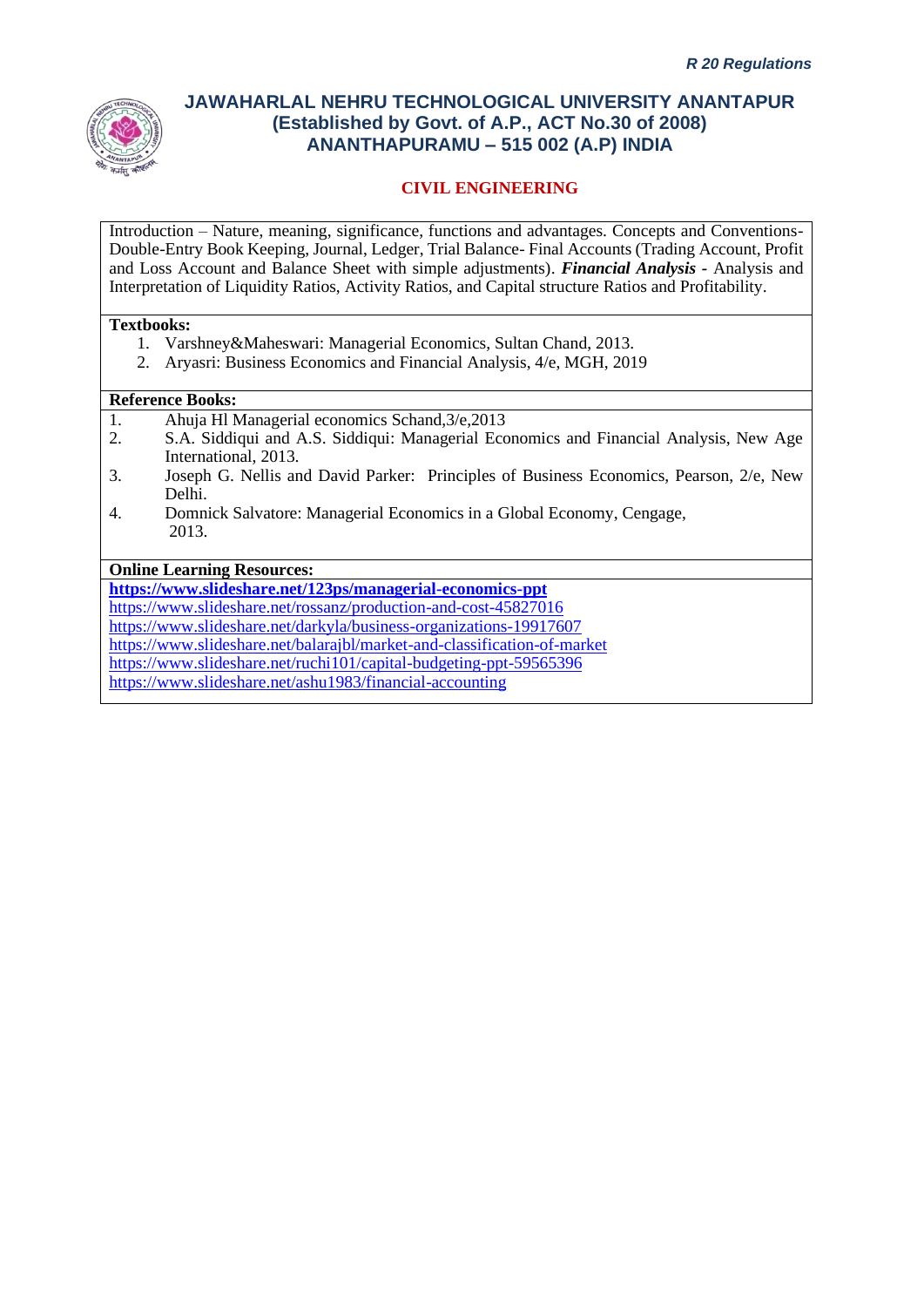

| <b>Course Code</b>                                               | ORGANISATIONAL BEHAVIOUR<br>L<br>T                                                                        |  |              |          | ${\bf P}$ | $\mathbf C$ |
|------------------------------------------------------------------|-----------------------------------------------------------------------------------------------------------|--|--------------|----------|-----------|-------------|
| 20A52302                                                         | (Common to All branches of Engineering)<br>3                                                              |  | $\mathbf{0}$ | $\bf{0}$ | 3         |             |
| Pre-requisite                                                    | <b>NIL</b><br>III<br><b>Semester</b>                                                                      |  |              |          |           |             |
|                                                                  |                                                                                                           |  |              |          |           |             |
| <b>Course Objectives:</b>                                        |                                                                                                           |  |              |          |           |             |
|                                                                  | To enable student's comprehension of organizational behavior                                              |  |              |          |           |             |
|                                                                  | To offer knowledge to students on self-motivation, leadership and management                              |  |              |          |           |             |
|                                                                  | To facilitate them to become powerful leaders                                                             |  |              |          |           |             |
|                                                                  | To Impart knowledge about group dynamics                                                                  |  |              |          |           |             |
|                                                                  | To make them understand the importance of change and development                                          |  |              |          |           |             |
| <b>Course Outcomes (CO):</b>                                     |                                                                                                           |  |              |          |           |             |
| ٠                                                                | Define the Organizational Behaviour, its nature and scope.                                                |  |              |          |           |             |
|                                                                  | Understand the nature and concept of Organizational behaviour                                             |  |              |          |           |             |
|                                                                  | Apply theories of motivation to analyse the performance problems                                          |  |              |          |           |             |
|                                                                  | Analyse the different theories of leadership                                                              |  |              |          |           |             |
| Evaluate group dynamics                                          |                                                                                                           |  |              |          |           |             |
|                                                                  | Develop as powerful leader                                                                                |  |              |          |           |             |
| UNIT - I                                                         | <b>Introduction to Organizational Behavior</b>                                                            |  |              |          |           |             |
|                                                                  | Meaning, definition, nature, scope and functions - Organizing Process - Making organizing effective       |  |              |          |           |             |
|                                                                  | -Understanding Individual Behaviour - Attitude - Perception - Learning - Personality.                     |  |              |          |           |             |
| UNIT - II                                                        | <b>Motivation and Leading</b>                                                                             |  |              |          |           |             |
|                                                                  | Theories of Motivation-Maslow's Hierarchy of Needs - Hertzberg's Two Factor Theory - Vroom's              |  |              |          |           |             |
|                                                                  | theory of expectancy – Mc Cleland's theory of needs–Mc Gregor's theory $X$ and theory $Y - \text{Adam's}$ |  |              |          |           |             |
|                                                                  | equity theory – Locke's goal setting theory– Alderfer's ERG theory.                                       |  |              |          |           |             |
| UNIT - III                                                       | <b>Organizational Culture</b>                                                                             |  |              |          |           |             |
|                                                                  | Introduction - Meaning, scope, definition, Nature - Organizational Climate - Leadership - Traits          |  |              |          |           |             |
|                                                                  | Theory–Managerial Grid - Transactional Vs Transformational Leadership - Qualities of good Leader          |  |              |          |           |             |
|                                                                  | - Conflict Management -Evaluating Leader-Women and Corporate leadership.                                  |  |              |          |           |             |
| <b>UNIT - IV</b>                                                 | <b>Group Dynamics</b>                                                                                     |  |              |          |           |             |
|                                                                  | Introduction – Meaning, scope, definition, Nature-Types of groups - Determinants of group behavior        |  |              |          |           |             |
|                                                                  | - Group process - Group Development - Group norms - Group cohesiveness - Small Groups - Group             |  |              |          |           |             |
|                                                                  | decision making - Team building - Conflict in the organization- Conflict resolution                       |  |              |          |           |             |
| <b>UNIT - V</b>                                                  | <b>Organizational Change and Development</b>                                                              |  |              |          |           |             |
|                                                                  | Introduction -Nature, Meaning, scope, definition and functions- Organizational Culture - Changing         |  |              |          |           |             |
|                                                                  | the Culture - Change Management - Work Stress Management - Organizational management -                    |  |              |          |           |             |
|                                                                  | Managerial implications of organization's change and development                                          |  |              |          |           |             |
| <b>Textbooks:</b>                                                |                                                                                                           |  |              |          |           |             |
|                                                                  | 1. Luthans, Fred, Organisational Behaviour, McGraw-Hill, 12 Th edition 2011                               |  |              |          |           |             |
|                                                                  | 2. P Subba Ran, Organisational Behaviour, Himalya Publishing House 2017                                   |  |              |          |           |             |
| <b>Reference Books:</b>                                          |                                                                                                           |  |              |          |           |             |
| ٠                                                                | McShane, Organizational Behaviour, TMH 2009                                                               |  |              |          |           |             |
|                                                                  | Nelson, Organisational Behaviour, Thomson, 2009.                                                          |  |              |          |           |             |
|                                                                  | Robbins, P. Stephen, Timothy A. Judge, Organisational Behaviour, Pearson 2009.                            |  |              |          |           |             |
|                                                                  | Aswathappa, Organisational Behaviour, Himalaya, 2009                                                      |  |              |          |           |             |
| <b>Online Learning Resources:</b>                                |                                                                                                           |  |              |          |           |             |
|                                                                  | httphttps://www.slideshare.net/Knight1040/organizational-culture-                                         |  |              |          |           |             |
| 9608857s://www.slideshare.net/AbhayRajpoot3/motivation-165556714 |                                                                                                           |  |              |          |           |             |
|                                                                  | https://www.slideshare.net/harshrastogi1/group-dynamics-159412405                                         |  |              |          |           |             |
|                                                                  | https://www.slideshare.net/vanyasingla1/organizational-change-development-26565951                        |  |              |          |           |             |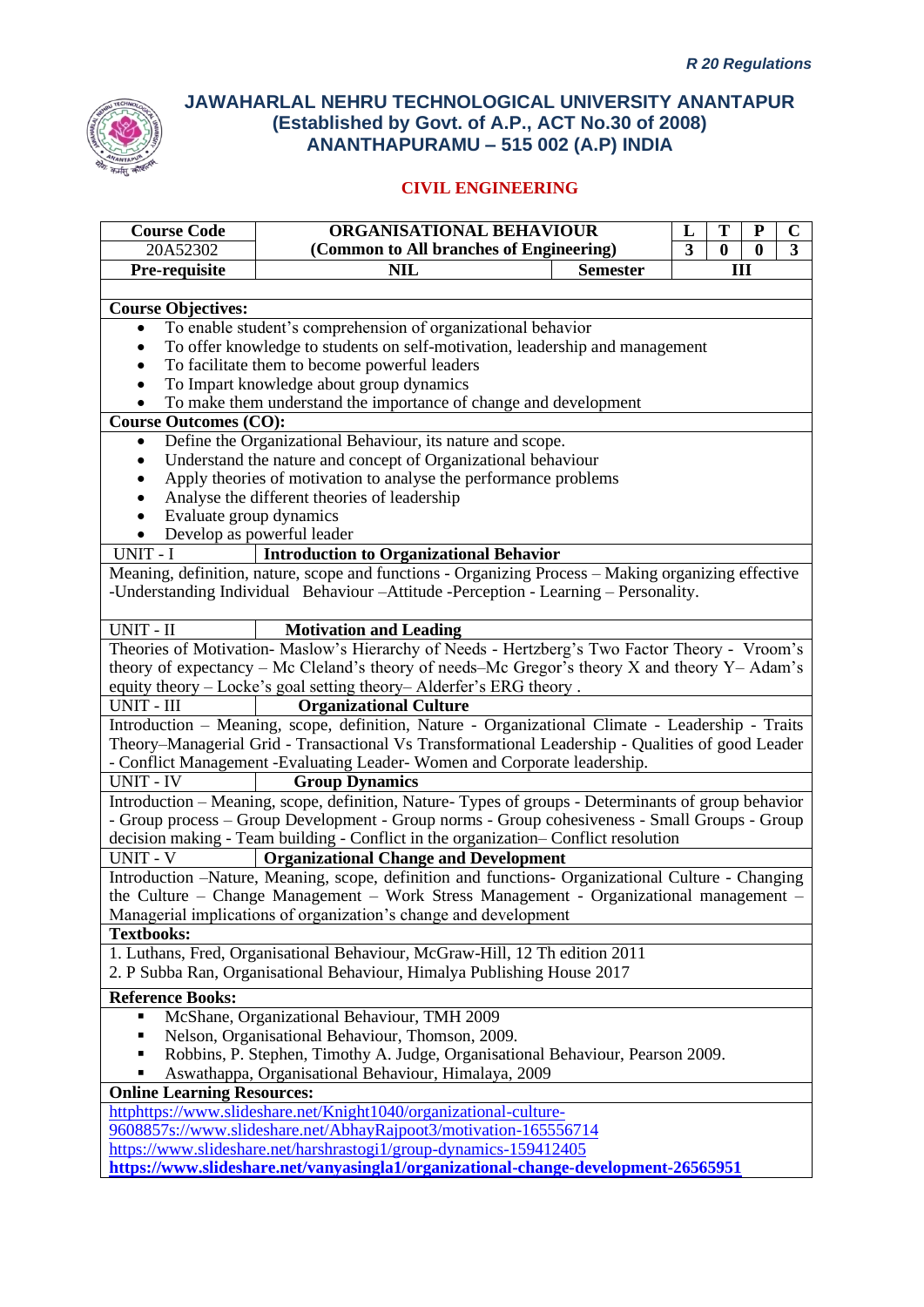

| <b>Course Code</b>                                                                             | <b>Business Environment</b><br>T<br>L<br>${\bf P}$                                                   |                                                                           |  |  |   | $\mathbf C$ |
|------------------------------------------------------------------------------------------------|------------------------------------------------------------------------------------------------------|---------------------------------------------------------------------------|--|--|---|-------------|
| 20A52303                                                                                       |                                                                                                      | (Common to All branches of Engineering)<br>3<br>$\bf{0}$<br>3<br>$\bf{0}$ |  |  |   |             |
| Pre-requisite                                                                                  | <b>NIL</b>                                                                                           | <b>Semester</b>                                                           |  |  | Ш |             |
| <b>Course Objectives:</b>                                                                      |                                                                                                      |                                                                           |  |  |   |             |
|                                                                                                | To make the student to understand about the business environment                                     |                                                                           |  |  |   |             |
|                                                                                                | To enable them in knowing the importance of fiscal and monitory policy                               |                                                                           |  |  |   |             |
|                                                                                                | To facilitate them in understanding the export policy of the country                                 |                                                                           |  |  |   |             |
| ٠                                                                                              | To Impart knowledge about the functioning and role of WTO                                            |                                                                           |  |  |   |             |
| $\bullet$                                                                                      | To Encourage the student in knowing the structure of stock markets                                   |                                                                           |  |  |   |             |
| <b>Course Outcomes (CO):</b>                                                                   |                                                                                                      |                                                                           |  |  |   |             |
| $\bullet$                                                                                      | Define Business Environment and its Importance.                                                      |                                                                           |  |  |   |             |
|                                                                                                | Understand various types of business environment.                                                    |                                                                           |  |  |   |             |
|                                                                                                | Apply the knowledge of Money markets in future investment                                            |                                                                           |  |  |   |             |
|                                                                                                | Analyse India's Trade Policy                                                                         |                                                                           |  |  |   |             |
| $\bullet$                                                                                      | Evaluate fiscal and monitory policy                                                                  |                                                                           |  |  |   |             |
| $\bullet$                                                                                      | Develop a personal synthesis and approach for identifying business opportunities                     |                                                                           |  |  |   |             |
| UNIT - I                                                                                       | <b>Overview of Business Environment</b>                                                              |                                                                           |  |  |   |             |
|                                                                                                | Introduction – meaning Nature, Scope, significance, functions and advantages. Types-Internal         |                                                                           |  |  |   |             |
|                                                                                                | & External, Micro and Macro. Competitive structure of industries - Environmental analysis-advantages |                                                                           |  |  |   |             |
|                                                                                                | & limitations of environmental analysis& Characteristics of business.                                |                                                                           |  |  |   |             |
| UNIT - II                                                                                      | <b>Fiscal &amp; Monetary Policy</b>                                                                  |                                                                           |  |  |   |             |
|                                                                                                | Introduction - Nature, meaning, significance, functions and advantages. Public Revenues - Public     |                                                                           |  |  |   |             |
|                                                                                                | Expenditure - Evaluation of recent fiscal policy of GOI. Highlights of Budget- Monetary Policy -     |                                                                           |  |  |   |             |
|                                                                                                | Demand and Supply of Money -RBI -Objectives of monetary and credit policy - Recent trends- Role      |                                                                           |  |  |   |             |
| of Finance Commission.                                                                         |                                                                                                      |                                                                           |  |  |   |             |
| UNIT - III                                                                                     | <b>India's Trade Policy</b>                                                                          |                                                                           |  |  |   |             |
|                                                                                                | Introduction - Nature, meaning, significance, functions and advantages. Magnitude and direction of   |                                                                           |  |  |   |             |
|                                                                                                | Indian International Trade - Bilateral and Multilateral Trade Agreements - EXIM policy and role of   |                                                                           |  |  |   |             |
|                                                                                                | EXIM bank -Balance of Payments- Structure & Major components - Causes for Disequilibrium in          |                                                                           |  |  |   |             |
|                                                                                                | Balance of Payments - Correction measures.                                                           |                                                                           |  |  |   |             |
| UNIT - IV                                                                                      | <b>World Trade Organization</b>                                                                      |                                                                           |  |  |   |             |
|                                                                                                | Introduction - Nature, significance, functions and advantages. Organization and Structure - Role and |                                                                           |  |  |   |             |
|                                                                                                | functions of WTO in promoting world trade - GATT -Agreements in the Uruguay Round -TRIPS,            |                                                                           |  |  |   |             |
|                                                                                                | TRIMS - Disputes Settlement Mechanism - Dumping and Anti-dumping Measures.                           |                                                                           |  |  |   |             |
| UNIT - V                                                                                       | <b>Money Markets and Capital Markets</b>                                                             |                                                                           |  |  |   |             |
|                                                                                                | Introduction - Nature, meaning, significance, functions and advantages. Features and components of   |                                                                           |  |  |   |             |
|                                                                                                | Indian financial systems - Objectives, features and structure of money markets and capital markets - |                                                                           |  |  |   |             |
|                                                                                                | Reforms and recent development - SEBI - Stock Exchanges - Investor protection and role of SEBI,      |                                                                           |  |  |   |             |
| Introduction to international finance.                                                         |                                                                                                      |                                                                           |  |  |   |             |
| <b>Textbooks:</b>                                                                              |                                                                                                      |                                                                           |  |  |   |             |
| 1. Francis Cherunilam (2009), International Business: Text and Cases, Prentice Hall of India.  |                                                                                                      |                                                                           |  |  |   |             |
| 2. K. Aswathappa, Essentials of Business Environment: Texts and Cases & Exercises 13th Revised |                                                                                                      |                                                                           |  |  |   |             |
| Edition.HPH2016                                                                                |                                                                                                      |                                                                           |  |  |   |             |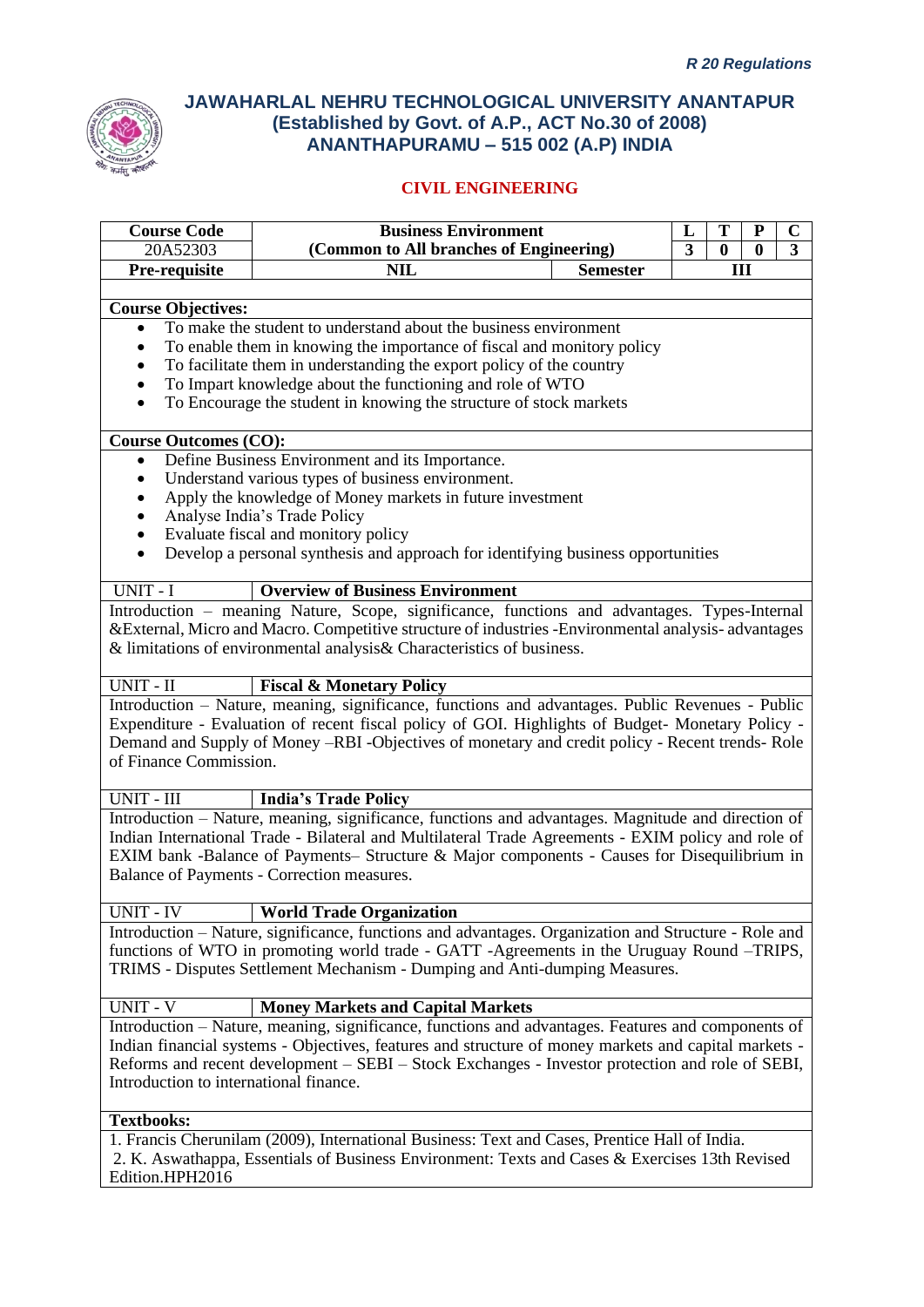

## **CIVIL ENGINEERING**

#### **Reference Books:**

1.K. V. Sivayya, V. B. M Das (2009), Indian Industrial Economy, Sultan Chand Publishers, New Delhi, India.

2. Sundaram, Black (2009), International Business Environment Text and Cases, Prentice Hall of India, New Delhi, India.

3. Chari. S. N (2009), International Business, Wiley India.

4.E. Bhattacharya (2009), International Business, Excel Publications, New Delhi.

### **Online Learning Resources:**

<https://www.slideshare.net/ShompaDhali/business-environment-53111245>

<https://www.slideshare.net/rbalsells/fiscal-policy-ppt>

<https://www.slideshare.net/aguness/monetary-policy-presentationppt>

<https://www.slideshare.net/DaudRizwan/monetary-policy-of-india-69561982>

<https://www.slideshare.net/ShikhaGupta31/indias-trade-policyppt>

<https://www.slideshare.net/viking2690/wto-ppt-60260883>

<https://www.slideshare.net/prateeknepal3/ppt-mo>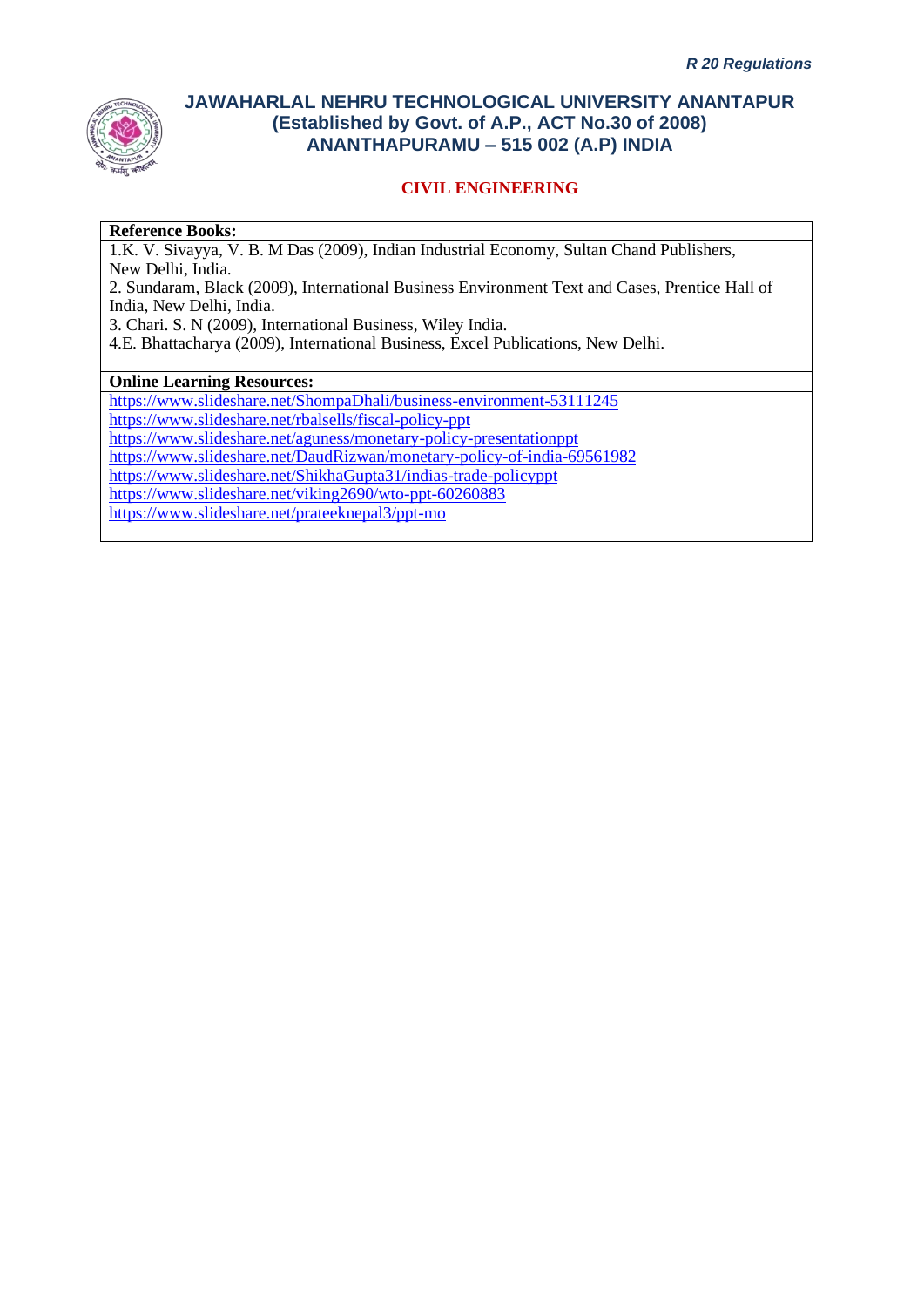

| <b>Course Code</b>        | <b>Basic Civil Engineering Laboratory</b>                                                                                                                     |                 | L            | T                       | ${\bf P}$      | $\mathbf C$ |
|---------------------------|---------------------------------------------------------------------------------------------------------------------------------------------------------------|-----------------|--------------|-------------------------|----------------|-------------|
| 20A01304                  |                                                                                                                                                               |                 | $\mathbf{0}$ | $\overline{\mathbf{0}}$ | $\overline{3}$ | 1.5         |
| Pre-requisite             | $\overline{\text{NIL}}$                                                                                                                                       | <b>Semester</b> |              |                         | Ш              |             |
|                           |                                                                                                                                                               |                 |              |                         |                |             |
| <b>Course Objectives:</b> |                                                                                                                                                               |                 |              |                         |                |             |
| $\bullet$                 | developing general manual and machining skills in the students                                                                                                |                 |              |                         |                |             |
|                           | understand the basic properties of materials                                                                                                                  |                 |              |                         |                |             |
|                           | development of dignity of labor                                                                                                                               |                 |              |                         |                |             |
|                           | safety at work place and selection of tools                                                                                                                   |                 |              |                         |                |             |
| team working              |                                                                                                                                                               |                 |              |                         |                |             |
| Course Outcomes (CO):     |                                                                                                                                                               |                 |              |                         |                |             |
|                           | Identify tools and equipment used and their respective functions.                                                                                             |                 |              |                         |                |             |
| $\bullet$                 | Identify different types of materials and their basic properties.                                                                                             |                 |              |                         |                |             |
| $\bullet$                 | Use and take measurements with the help of basic measuring tools/equipment.                                                                                   |                 |              |                         |                |             |
| $\bullet$                 | Select proper tools for a particular operation.                                                                                                               |                 |              |                         |                |             |
|                           | Select materials and tools to make a job as per given specification/drawing.                                                                                  |                 |              |                         |                |             |
| List of Experiments:      |                                                                                                                                                               |                 |              |                         |                |             |
| 1.                        | Setting out of a building: The student should set out a building (single room only) as per the                                                                |                 |              |                         |                |             |
|                           | given building plan using tape only.                                                                                                                          |                 |              |                         |                |             |
| 2.                        | Setting out of a building: The student should set out a building (single room only) as per the                                                                |                 |              |                         |                |             |
|                           | given building plan using tape and cross staff.                                                                                                               |                 |              |                         |                |             |
|                           | 3. Construct a wall of height 50 cm and wall thickness 1\% bricks using English bond (No                                                                      |                 |              |                         |                |             |
|                           | mortar required) - corner portion - length of side walls 60 cm.<br>Construct a wall of height 50 cm and wall thickness 2 bricks using English bond (No mortar |                 |              |                         |                |             |
| 4.                        | required) - corner portion – length of side walls 60 cm.                                                                                                      |                 |              |                         |                |             |
| 5.                        | Computation of Centre of gravity and Moment of inertia of a given rolled steel section by                                                                     |                 |              |                         |                |             |
| actual measurements.      |                                                                                                                                                               |                 |              |                         |                |             |
| 6.                        | Installation of plumbing and fixtures like Tap, T-Joint, Elbow, Bend, Threading etc;                                                                          |                 |              |                         |                |             |
| 7.                        | Plastering and Finishing of wall                                                                                                                              |                 |              |                         |                |             |
| 8.                        | Application of wall putty and painting a wall                                                                                                                 |                 |              |                         |                |             |
| 9.                        | Application of base coat and laying of Tile flooring of one square meter                                                                                      |                 |              |                         |                |             |
|                           | 10. Preparation of soil cement blocks for masonry and testing for compressive strength                                                                        |                 |              |                         |                |             |
|                           | 11. Casting and testing of Fly ash Blocks                                                                                                                     |                 |              |                         |                |             |
|                           | 12. Preparation of cover blocks for providing cover to reinforcement                                                                                          |                 |              |                         |                |             |
| References:               |                                                                                                                                                               |                 |              |                         |                |             |
| 1.                        | Workshop Technology Vol. I, II, III by Manchanda; India Publishing House, Jalandhar.                                                                          |                 |              |                         |                |             |
| 2.                        | Workshop Training Manual Vol. I, II by S.S. Ubhi; Katson Publishers, Ludhiana.                                                                                |                 |              |                         |                |             |
| 3.                        | Manual on Workshop Practice by K Venkata Reddy; MacMillan India Ltd., New Delhi                                                                               |                 |              |                         |                |             |
| 4.                        | Basic Workshop Practice Manual by T Jeyapoovan; Vikas Publishing House (P) Ltd., New                                                                          |                 |              |                         |                |             |
| Delhi                     |                                                                                                                                                               |                 |              |                         |                |             |
| 5.                        | Workshop Technology by B.S. Raghuwanshi; Dhanpat Rai and Co., New Delhi                                                                                       |                 |              |                         |                |             |
| 6.                        | Workshop Technology by HS Bawa; Tata McGraw Hill Publishers, New Delhi.                                                                                       |                 |              |                         |                |             |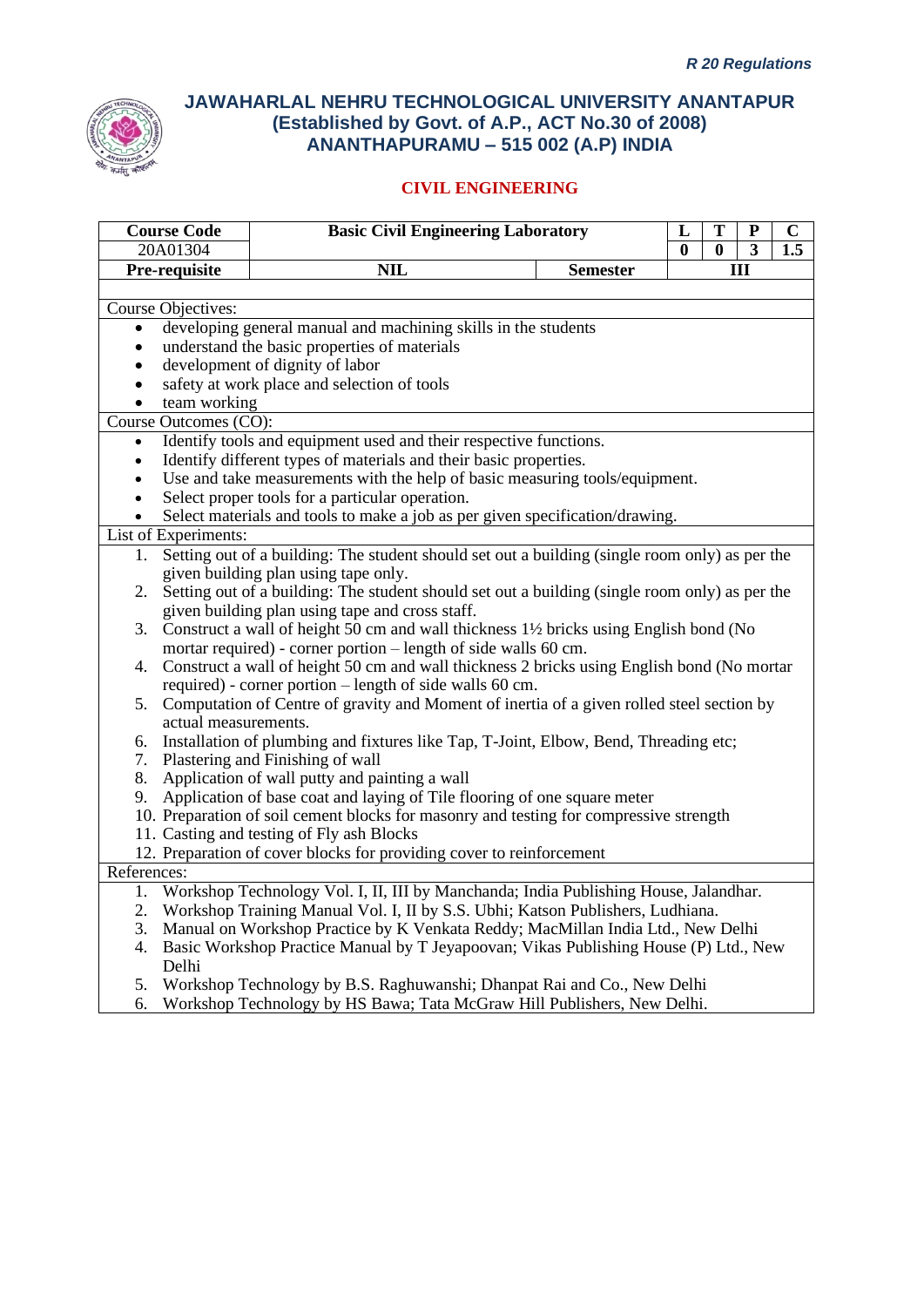

| <b>Course Code</b>                             | <b>FLUID MECHANICS AND HYDRAULIC</b>                                                               |                 | L   | T        | ${\bf P}$               | $\mathbf C$ |
|------------------------------------------------|----------------------------------------------------------------------------------------------------|-----------------|-----|----------|-------------------------|-------------|
| 20A01302P                                      | <b>MACHINES LAB</b>                                                                                |                 |     | $\bf{0}$ | $\overline{\mathbf{3}}$ | 1.5         |
|                                                | (Common to Civil & Mechanical)                                                                     |                 |     |          |                         |             |
| Pre-requisite                                  | <b>NIL</b>                                                                                         | <b>Semester</b> | III |          |                         |             |
|                                                |                                                                                                    |                 |     |          |                         |             |
| <b>Course Objectives:</b>                      |                                                                                                    |                 |     |          |                         |             |
|                                                | By performing this laboratory, the student will be able to know the fluid flow measurements by     |                 |     |          |                         |             |
|                                                | considering different types flow measurement devices and working principles of various pumps       |                 |     |          |                         |             |
| and motors.                                    |                                                                                                    |                 |     |          |                         |             |
| <b>Course Outcomes (CO):</b>                   |                                                                                                    |                 |     |          |                         |             |
|                                                | By performing the various tests in this laboratory the student will be able to know the principles |                 |     |          |                         |             |
|                                                | of discharge measuring devices and head loss due to sudden contraction and expansion in pipes      |                 |     |          |                         |             |
|                                                | and working principles of various pumps and motors.                                                |                 |     |          |                         |             |
|                                                |                                                                                                    |                 |     |          |                         |             |
| <b>List of Experiments:</b>                    |                                                                                                    |                 |     |          |                         |             |
| 1.                                             | Verification of Bernoulli's equation.                                                              |                 |     |          |                         |             |
| 2.                                             | Calibration of Venturi meter.                                                                      |                 |     |          |                         |             |
| 3.                                             | Calibration of Orifice meter                                                                       |                 |     |          |                         |             |
| 4.                                             | Determination of Coefficient of discharge for a small orifice by constant head method.             |                 |     |          |                         |             |
| 5.                                             | Determination of Coefficient of discharge for a small orifice by variable head method.             |                 |     |          |                         |             |
| 6.                                             | Determination of Coefficient of discharge for an external mouth piece by Constant head             |                 |     |          |                         |             |
| method.                                        |                                                                                                    |                 |     |          |                         |             |
| 7.<br>method.                                  | Determination of Coefficient of discharge for an external mouth piece by variable head             |                 |     |          |                         |             |
|                                                | 8. Calibration of contracted Rectangular Notch.                                                    |                 |     |          |                         |             |
|                                                | 9. Calibration of contracted Triangular Notch. Determination of friction factor                    |                 |     |          |                         |             |
|                                                | 10. Determination of loss of head in a sudden contraction.                                         |                 |     |          |                         |             |
|                                                | 11. Determination of loss of head in a sudden Expansion.                                           |                 |     |          |                         |             |
|                                                | 12. Performance test on Impulse turbines                                                           |                 |     |          |                         |             |
|                                                | 13. Performance test on reaction turbines (Francis and Kaplan Turbines)                            |                 |     |          |                         |             |
| 14. Impact of jet                              |                                                                                                    |                 |     |          |                         |             |
|                                                | 15. Performance test on centrifugal pumps, determination of operating point and efficiency         |                 |     |          |                         |             |
| <b>References:</b>                             |                                                                                                    |                 |     |          |                         |             |
|                                                | 1. Fluid Mechanics & Hydraulic Machines A Lab Manual by Ts Desmukh (Author),                       |                 |     |          |                         |             |
|                                                | Laxmi Publications (P) Ltd                                                                         |                 |     |          |                         |             |
|                                                | 2. Fluid Mechanics & Machinery Laboratory Manual by N Kumara Swamy (Author),                       |                 |     |          |                         |             |
|                                                | <b>Charotar Books Distributors</b>                                                                 |                 |     |          |                         |             |
|                                                | Lab. Manual of Fluid Mechanics & Machines by Gupta, Chandra (Author),                              |                 |     |          |                         |             |
| cbspd (Publisher)                              |                                                                                                    |                 |     |          |                         |             |
|                                                |                                                                                                    |                 |     |          |                         |             |
| <b>Online Learning Resources/Virtual Labs:</b> |                                                                                                    |                 |     |          |                         |             |
|                                                | 1. http://eerc03-iiith.vlabs.ac.in/                                                                |                 |     |          |                         |             |
|                                                |                                                                                                    |                 |     |          |                         |             |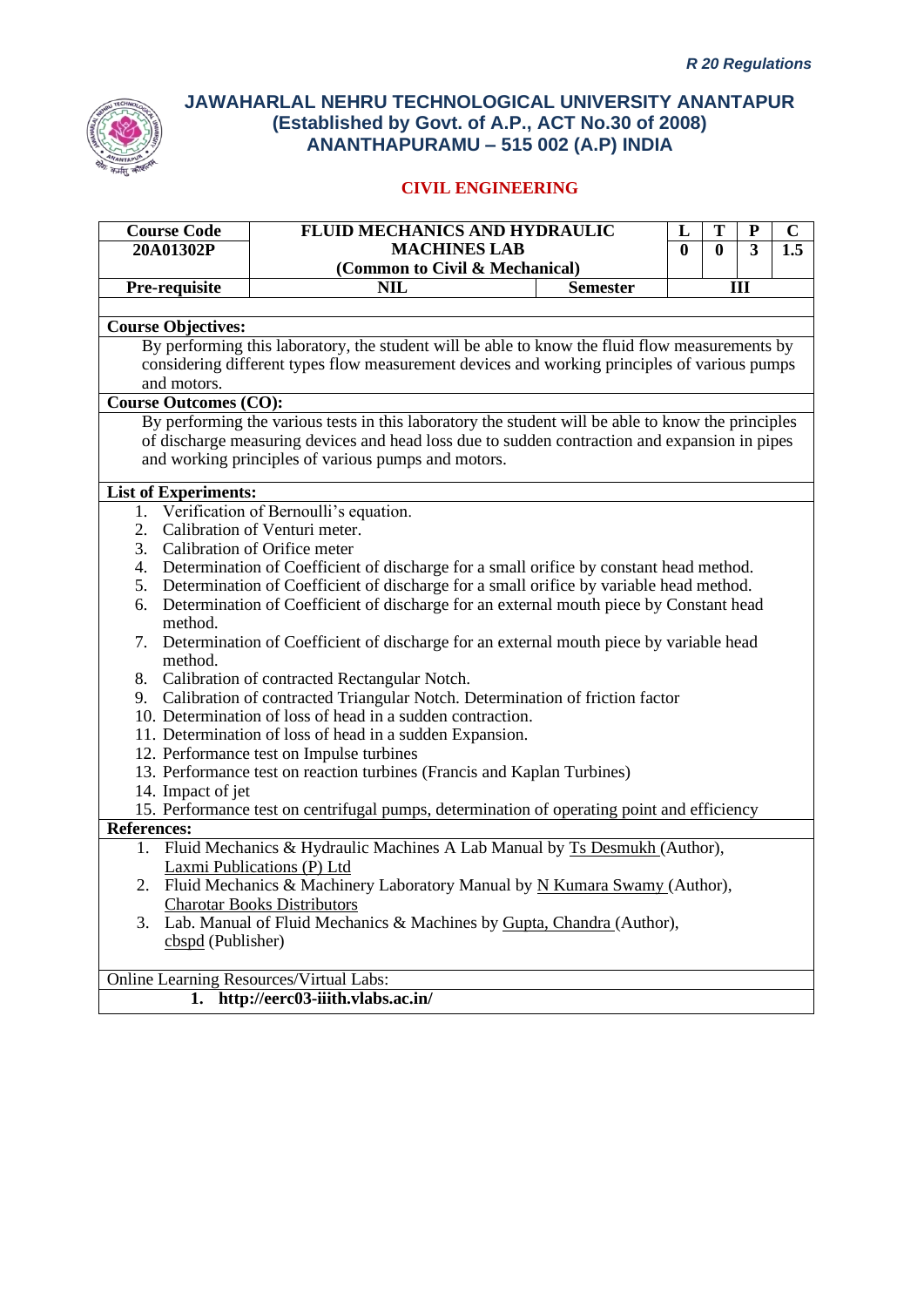

| <b>Course Code</b>                                                                                                                  | <b>SURVEYING LAB</b>                                                                                                                                                                                                                                                                                                                                                                                                                                                                                                                                        |                 | T<br>L                       | ${\bf P}$      | $\mathbf C$ |
|-------------------------------------------------------------------------------------------------------------------------------------|-------------------------------------------------------------------------------------------------------------------------------------------------------------------------------------------------------------------------------------------------------------------------------------------------------------------------------------------------------------------------------------------------------------------------------------------------------------------------------------------------------------------------------------------------------------|-----------------|------------------------------|----------------|-------------|
| 20A01303P                                                                                                                           |                                                                                                                                                                                                                                                                                                                                                                                                                                                                                                                                                             |                 | $\mathbf{0}$<br>$\mathbf{0}$ | $\overline{3}$ | 1.5         |
| Pre-requisite                                                                                                                       | <b>NIL</b>                                                                                                                                                                                                                                                                                                                                                                                                                                                                                                                                                  | <b>Semester</b> |                              | Ш              |             |
| <b>Course Objectives:</b><br>equipment's and their practical applicability                                                          | By performing this laboratory, the student will be able to know the usage of various surveying                                                                                                                                                                                                                                                                                                                                                                                                                                                              |                 |                              |                |             |
| Course Outcomes (CO):                                                                                                               |                                                                                                                                                                                                                                                                                                                                                                                                                                                                                                                                                             |                 |                              |                |             |
|                                                                                                                                     | By performing the various tests in this laboratory the student will be able to know the<br>principles of surveying in chain surveying, compass surveying, plane table surveying,<br>levelling, the dolite surveying and total station                                                                                                                                                                                                                                                                                                                       |                 |                              |                |             |
| List of Experiments:<br>1.<br>2.<br>3.<br>4.<br>5.<br>6.<br>7.<br>9. One Exercise on Curve setting.<br>10. Developing a Contour map | Setting up of Right angles using cross staff<br>Plane table survey; finding the area of a given boundary<br>Two Point Problem by the plane table survey.<br>Fly levelling: Height of the instrument method and rise and fall method.<br>Fly levelling; Longitudinal Section and Cross sections of a given road profile.<br>Theodolite Survey: Determining the Horizontal and Vertical Angles<br>Finding the distance between two inaccessible points using Theodolite<br>8. Tachometric survey: Heights and distance problems using tachometric principles. |                 |                              |                |             |
| References:                                                                                                                         |                                                                                                                                                                                                                                                                                                                                                                                                                                                                                                                                                             |                 |                              |                |             |
| Kendall/Hunt Publishing Co                                                                                                          | 1. Engineering Surveying Laboratory Manual by by Robert Hamilton, George Murgel of                                                                                                                                                                                                                                                                                                                                                                                                                                                                          |                 |                              |                |             |
| <b>Online Learning Resources/Virtual Labs:</b><br>1. http://sl-iitr.vlabs.ac.in/                                                    |                                                                                                                                                                                                                                                                                                                                                                                                                                                                                                                                                             |                 |                              |                |             |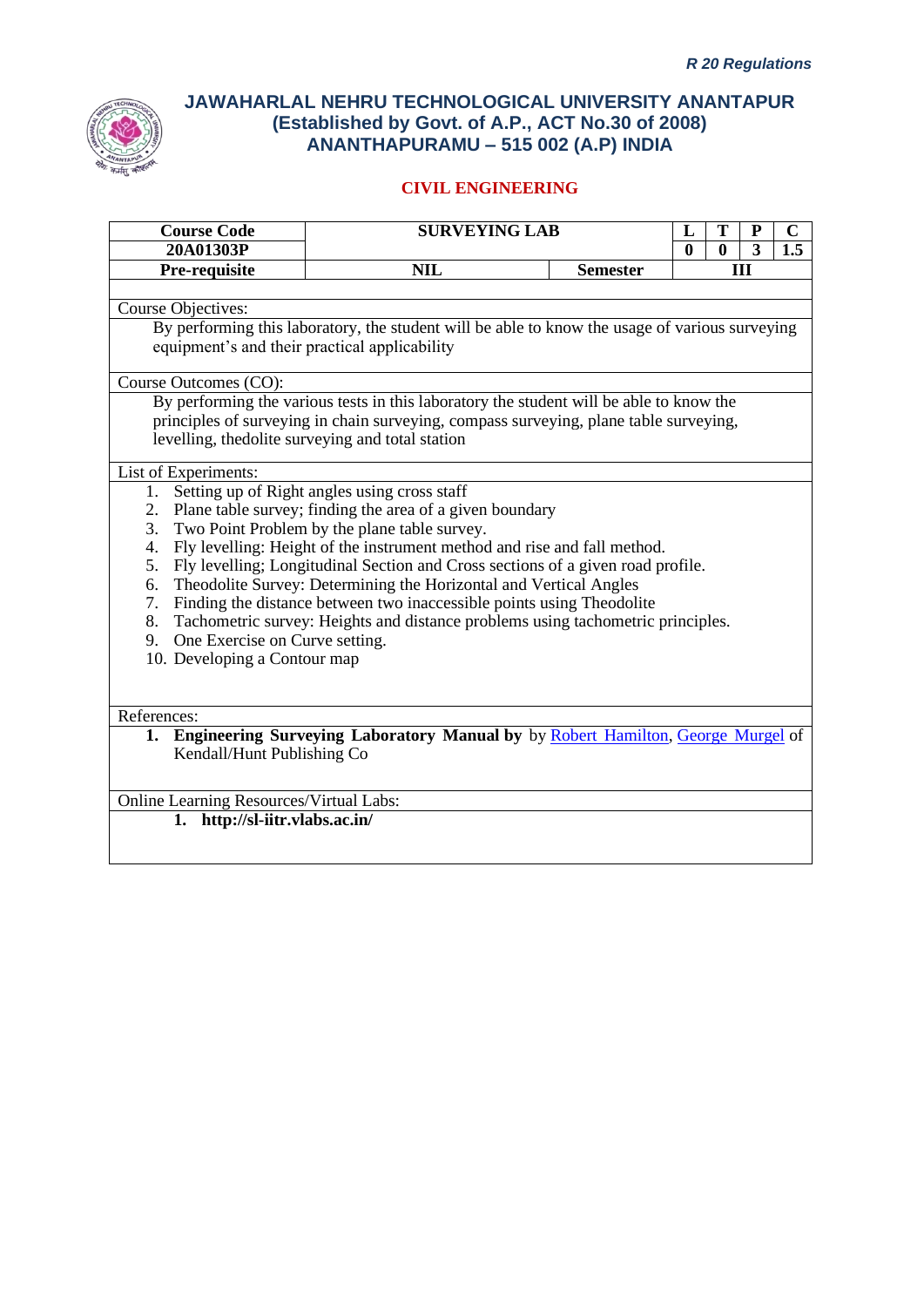

| <b>Course Code</b>                                                   | <b>Application Development with Python</b><br>T<br>${\bf P}$<br>$\mathbf C$<br>L |                                                                                                     |                                                                |  |  |
|----------------------------------------------------------------------|----------------------------------------------------------------------------------|-----------------------------------------------------------------------------------------------------|----------------------------------------------------------------|--|--|
| 20A05305                                                             |                                                                                  |                                                                                                     | $\overline{1}$<br>$\bf{0}$<br>$\overline{2}$<br>$\overline{2}$ |  |  |
| Pre-requisite                                                        | <b>NIL</b>                                                                       | <b>Semester</b>                                                                                     | III                                                            |  |  |
|                                                                      |                                                                                  |                                                                                                     |                                                                |  |  |
| Course Objectives:                                                   |                                                                                  |                                                                                                     |                                                                |  |  |
| $\bullet$                                                            |                                                                                  | To learn the basic concepts of software engineering and life cycle models                           |                                                                |  |  |
|                                                                      | To explore the importance of Databases in application Development                |                                                                                                     |                                                                |  |  |
|                                                                      | Acquire programming skills in core Python                                        |                                                                                                     |                                                                |  |  |
| $\bullet$                                                            | To understand the importance of Object-oriented Programming                      |                                                                                                     |                                                                |  |  |
| <b>Course Outcomes (CO):</b>                                         |                                                                                  |                                                                                                     |                                                                |  |  |
| Students should be able to                                           |                                                                                  |                                                                                                     |                                                                |  |  |
| $\bullet$                                                            |                                                                                  | Identify the issues in software requirements specification and enable to write SRS documents        |                                                                |  |  |
| for software development problems                                    |                                                                                  |                                                                                                     |                                                                |  |  |
| ٠                                                                    |                                                                                  | Explore the use of Object oriented concepts to solve Real-life problems                             |                                                                |  |  |
| ٠                                                                    | Design database for any real-world problem                                       |                                                                                                     |                                                                |  |  |
| ٠                                                                    | Solve mathematical problems using Python programming language                    |                                                                                                     |                                                                |  |  |
| $\bullet$                                                            |                                                                                  |                                                                                                     |                                                                |  |  |
|                                                                      |                                                                                  |                                                                                                     |                                                                |  |  |
|                                                                      |                                                                                  | Module 1.Basic concepts in software engineering and software project management                     |                                                                |  |  |
|                                                                      |                                                                                  |                                                                                                     |                                                                |  |  |
|                                                                      |                                                                                  | Basic concepts: abstraction versus decomposition, the evolution of software engineering techniques, |                                                                |  |  |
| Software development life cycle                                      |                                                                                  |                                                                                                     |                                                                |  |  |
| Software project management: project planning and project scheduling |                                                                                  |                                                                                                     |                                                                |  |  |
| Task:                                                                |                                                                                  |                                                                                                     |                                                                |  |  |
| 1. Identifying the Requirements from Problem Statements              |                                                                                  |                                                                                                     |                                                                |  |  |
|                                                                      |                                                                                  |                                                                                                     |                                                                |  |  |
| <b>Module 2. Basic Concepts of Databases</b>                         |                                                                                  |                                                                                                     |                                                                |  |  |
|                                                                      |                                                                                  | Database systems applications, Purpose of Database Systems, view of Data, Database Languages,       |                                                                |  |  |
|                                                                      |                                                                                  | Relational Databases, Data Definition Language(DDL) Statements: (Create table, Alter table, Drop    |                                                                |  |  |
| table), Data Manipulation Language(DML) Statements                   |                                                                                  |                                                                                                     |                                                                |  |  |
| Task:                                                                |                                                                                  |                                                                                                     |                                                                |  |  |
|                                                                      |                                                                                  | 1. Implement Data Definition Language (DDL) Statements: (Create table, Alter table, Drop table)     |                                                                |  |  |
| 2. Implement Data Manipulation Language(DML) Statements              |                                                                                  |                                                                                                     |                                                                |  |  |
|                                                                      |                                                                                  |                                                                                                     |                                                                |  |  |
| <b>Module 3. Python Programming:</b>                                 |                                                                                  |                                                                                                     |                                                                |  |  |
|                                                                      |                                                                                  | Introduction to Python: Features of Python, Data types, Operators, Input and output, Control        |                                                                |  |  |
| Statements, Looping statements                                       |                                                                                  |                                                                                                     |                                                                |  |  |
| Python Data Structures: Lists, Dictionaries, Tuples.                 |                                                                                  |                                                                                                     |                                                                |  |  |
|                                                                      |                                                                                  |                                                                                                     |                                                                |  |  |
|                                                                      |                                                                                  | <b>Strings:</b> Creating strings and basic operations on strings, string testing methods.           |                                                                |  |  |
|                                                                      |                                                                                  | Functions: Defining a function- Calling a function- Types of functions-Function Arguments-          |                                                                |  |  |
| Anonymous functions- Global and local variables                      |                                                                                  |                                                                                                     |                                                                |  |  |
|                                                                      |                                                                                  |                                                                                                     |                                                                |  |  |
|                                                                      |                                                                                  | <b>OOPS Concepts;</b> Classes and objects-Attributes-Inheritance-Overloading-Overriding-Data hiding |                                                                |  |  |
|                                                                      |                                                                                  |                                                                                                     |                                                                |  |  |
|                                                                      |                                                                                  |                                                                                                     |                                                                |  |  |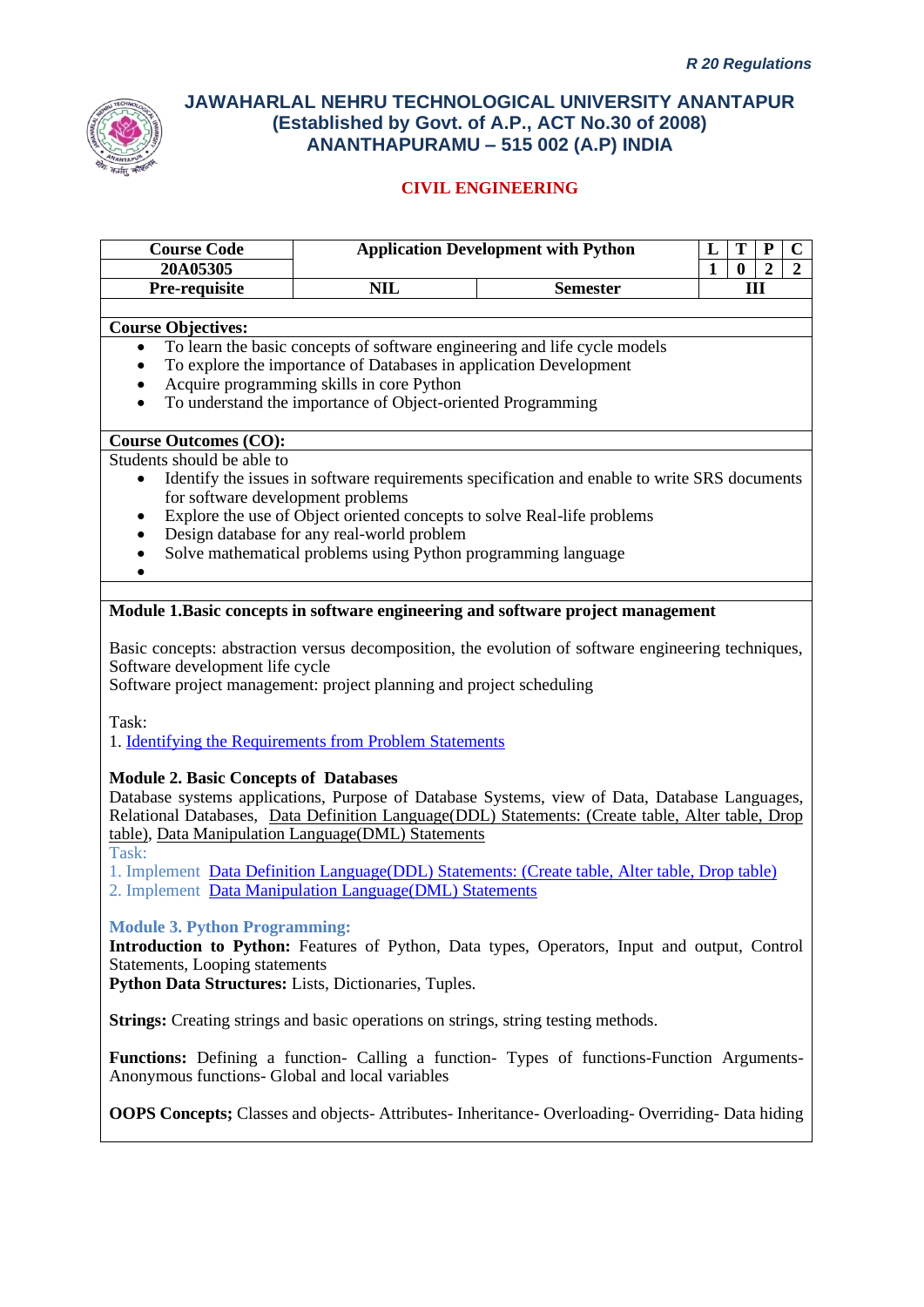

## **CIVIL ENGINEERING**

**Modules and Packages:** Standard modules-Importing own module as well as external modules Understanding Packages Powerful Lamda function in python Programming using functions, modules and external packages

**Working with Data in Python:** Printing on screen- Reading data from keyboard- Opening and closing file- Reading and writing files- Functions-Loading Data with Pandas-Numpy

Tasks:

#### **1. OPERATORS**

a. Read a list of numbers and write a program to check whether a particular element is present or not using membership operators.

b. Read your name and age and write a program to display the year in which you will turn 100 years old.

c. Read radius and height of a cone and write a program to find the volume of a cone.

d. Write a program to compute distance between two points taking input from the user (Hint: use Pythagorean theorem)

#### **2. CONTROL STRUCTURES**

a. Read your email id and write a program to display the no of vowels, consonants, digits and white spaces in it using if…elif…else statement.

b. Write a program to create and display a dictionary by storing the antonyms of words. Find the antonym of a particular word given by the user from the dictionary using while loop.

c. Write a Program to find the sum of a Series  $1/1! + 2/2! + 3/3! + 4/4! + \dots + n/n!$ . (Input :n = 5, Output : 2.70833)

d. In number theory, an abundant number or excessive number is a number for which the sum of its proper divisors is greater than the number itself. Write a program to find out, if the given number is abundant. (Input: 12, Sum of divisors of  $12 = 1 + 2 + 3 + 4 + 6 = 16$ , sum of divisors  $16 >$  original number 12)

### **3: LIST**

a. Read a list of numbers and print the numbers divisible by x but not by y (Assume  $x = 4$  and  $y = 5$ ). b. Read a list of numbers and print the sum of odd integers and even integers from the list.(Ex: [23, 10, 15, 14, 63], odd numbers sum = 101, even numbers sum = 24)

c. Read a list of numbers and print numbers present in odd index position. (Ex: [10, 25, 30, 47, 56, 84, 96], The numbers in odd index position: 25 47 84).

d. Read a list of numbers and remove the duplicate numbers from it. (Ex: Enter a list with duplicate elements: 10 20 40 10 50 30 20 10 80, The unique list is: [10, 20, 30, 40, 50, 80])

#### **4: TUPLE**

a. Given a list of tuples. Write a program to find tuples which have all elements divisible by K from a list of tuples. test  $list = [(6, 24, 12), (60, 12, 6), (12, 18, 21)]$ , K = 6, Output :  $[(6, 24, 12), (60, 12, 6)]$ b. Given a list of tuples. Write a program to filter all uppercase characters tuples from given list of tuples. (Input: test\_list =  $[(``GFG", ``IS", "BEST"), ("GFG", "AVERAGE"), ("GfG", ), ("Gfg", "CS"]],$ Output :  $[(, GFG^{\prime\prime}, , JS^{\prime\prime}, , BEST^{\prime\prime})])$ .

c. Given a tuple and a list as input, write a program to count the occurrences of all items of the list in the tuple. (Input : tuple =  $(a', 'a', 'c', 'b', 'd'),$  list =  $[a', 'b'],$  Output : 3)

#### **5: SET**

a. Write a program to generate and print a dictionary that contains a number (between 1 and n) in the form  $(x, x^*x)$ .

b. Write a program to perform union, intersection and difference using Set A and Set B.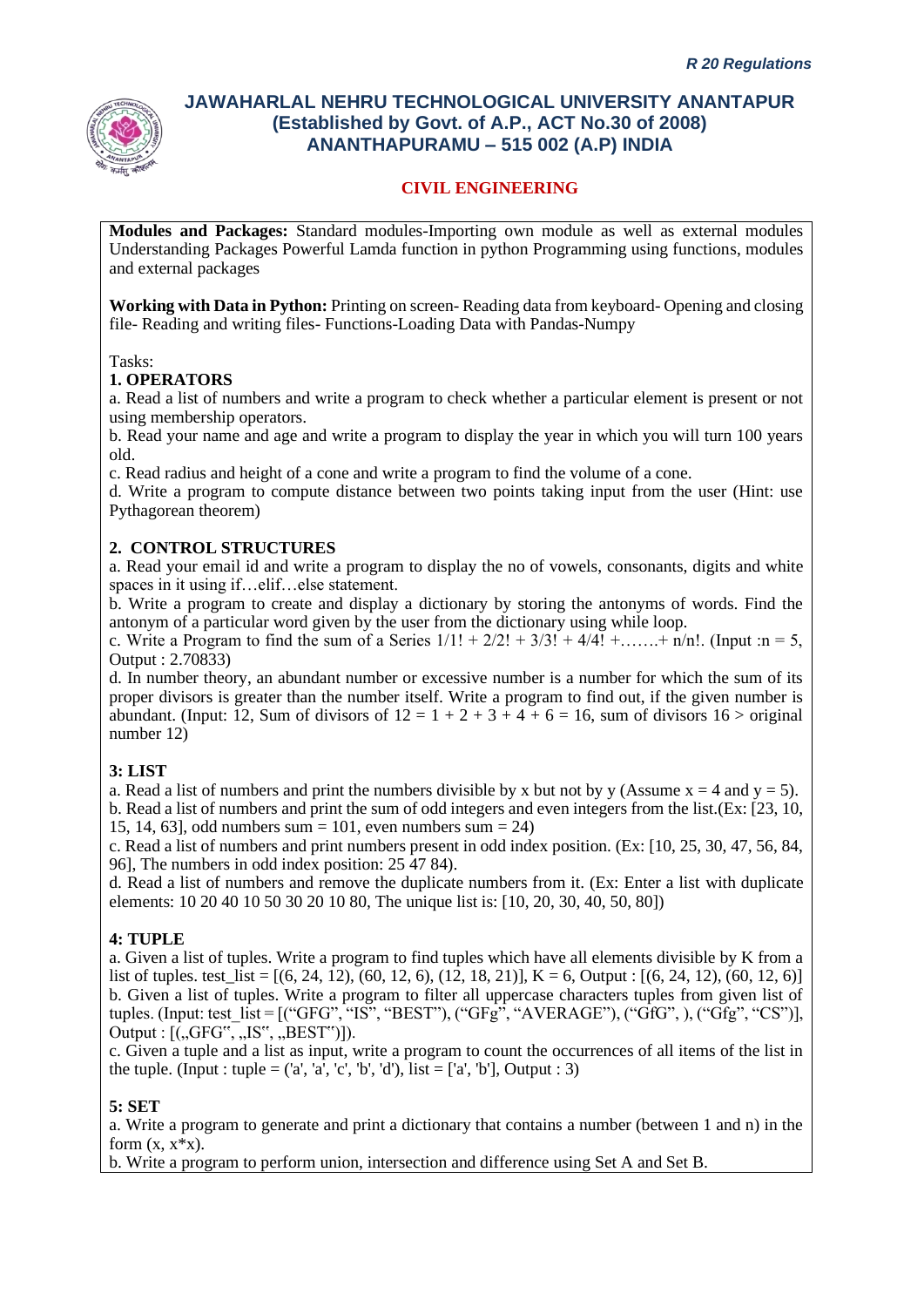

# **CIVIL ENGINEERING**

c. Write a program to count number of vowels using sets in given string (Input : "Hello World", Output: No. of vowels  $\cdot$  3)

**d.** Write a program to form concatenated string by taking uncommon characters from two strings using set concept (Input :  $S1 = "aacdb", S2 = "gafd", Output : "cbef").$ 

## **6: DICTIONARY**

a. Write a program to do the following operations:

i. Create a empty dictionary with dict() method

- ii. Add elements one at a time
- iii. Update existing key"s value

iv. Access an element using a key and also get() method

- v. Deleting a key value using del() method
- b. Write a program to create a dictionary and apply the following methods:
- i. pop() method

ii. popitem() method

iii. clear() method

c. Given a dictionary, write a program to find the sum of all items in the dictionary.

d. Write a program to merge two dictionaries using update() method.

# **7: STRINGS**

a. Given a string, write a program to check if the string is symmetrical and palindrome or not. A string is said to be symmetrical if both the halves of the string are the same and a string is said to be a palindrome string if one half of the string is the reverse of the other half or if a string appears same when read forward or backward.

b. Write a program to read a string and count the number of vowel letters and print all letters except 'e' and 's'.

c. Write a program to read a line of text and remove the initial word from given text. (Hint: Use split() method, Input : India is my country. Output : is my country)

d. Write a program to read a string and count how many times each letter appears. (Histogram).

### **8: USER DEFINED FUNCTIONS**

a. A generator is a function that produces a sequence of results instead of a single value. Write a generator function for Fibonacci numbers up to n.

b. Write a function merge dict(dict1, dict2) to merge two Python dictionaries.

c. Write a fact() function to compute the factorial of a given positive number.

d. Given a list of n elements, write a linear search() function to search a given element x in a list.

### **9: BUILT-IN FUNCTIONS**

a. Write a program to demonstrate the working of built-in statistical functions mean(), mode(), median() by importing statistics library.

b. Write a program to demonstrate the working of built-in trignometric functions sin(), cos(), tan(), hypot(), degrees(), radians() by importing math module.

c. Write a program to demonstrate the working of built-in Logarithmic and Power functions exp(), log(),  $log(2)$ ,  $log(10)$ , pow() by importing math module.

d. Write a program to demonstrate the working of built-in numeric functions ceil(), floor(), fabs(), factorial(), gcd() by importing math module.

### **10. CLASS AND OBJECTS**

a. Write a program to create a BankAccount class. Your class should support the following methods for

i) Deposit

ii) Withdraw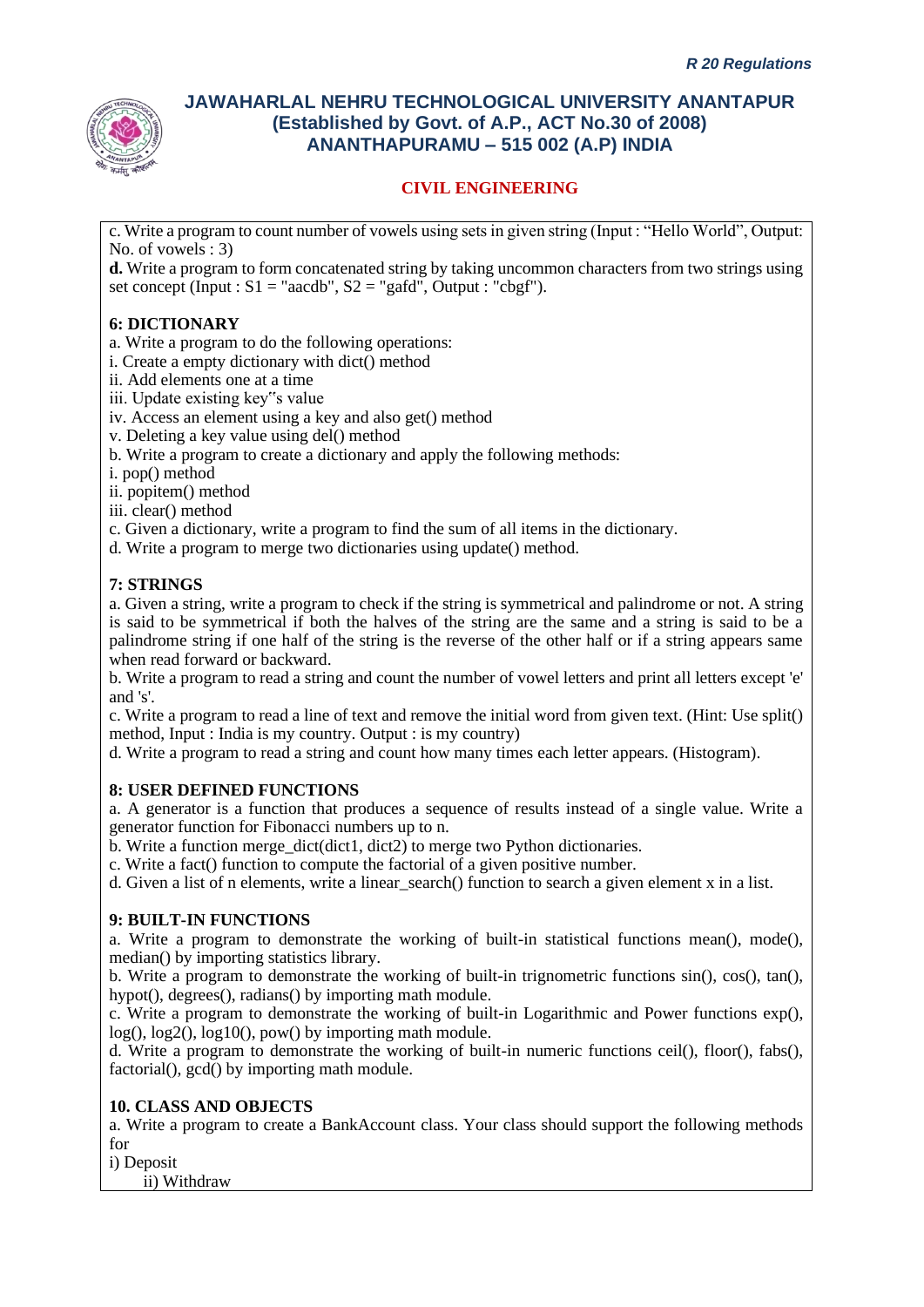

## **CIVIL ENGINEERING**

iii) GetBalanace

iv) PinChange

b. Create a SavingsAccount class that behaves just like a BankAccount, but also has an interest rate and a method that increases the balance by the appropriate amount of interest (Hint:use Inheritance). c. Write a program to create an employee class and store the employee name, id, age, and salary using the constructor. Display the employee details by invoking employee\_info() method and also using dictionary ( $\det$ ).

d. Access modifiers in Python are used to modify the default scope of variables. Write a program to demonstrate the 3 types of access modifiers: public, private and protected.

#### **11. FILE HANDLING**

a. . Write a program to read a filename from the user, open the file (say firstFile.txt) and then perform the following operations:

i. Count the sentences in the file.

ii. Count the words in the file.

iii. Count the characters in the file.

b. . Create a new file (Hello.txt) and copy the text to other file called target.txt. The target.txt file should store only lower case alphabets and display the number of lines copied.

c. Write a Python program to store N student"s records containing name, roll number and branch. Print the given branch student"s details only.

#### References:

1. Rajib Mall, "Fundamentals of Software Engineering", 5th Edition, PHI, 2018.

2. RamezElmasri, Shamkant, B. Navathe, "Database Systems", Pearson Education, 6th Edition, 2013. 3.Reema Thareja, "Python Programming - Using Problem Solving Approach", Oxford Press, 1st Edition, 2017.

4. Larry Lutz, "Python for Beginners: Step-By-Step Guide to Learning Python Programming", CreateSpace Independent Publishing Platform, First edition, 2018

Online Learning Resources/Virtual Labs:

1.<http://vlabs.iitkgp.ernet.in/se/>

**2.** <http://vlabs.iitb.ac.in/vlabs-dev/labs/dblab/index.php>

**3.** [https://python-iitk.vlabs.ac.in](https://python-iitk.vlabs.ac.in/)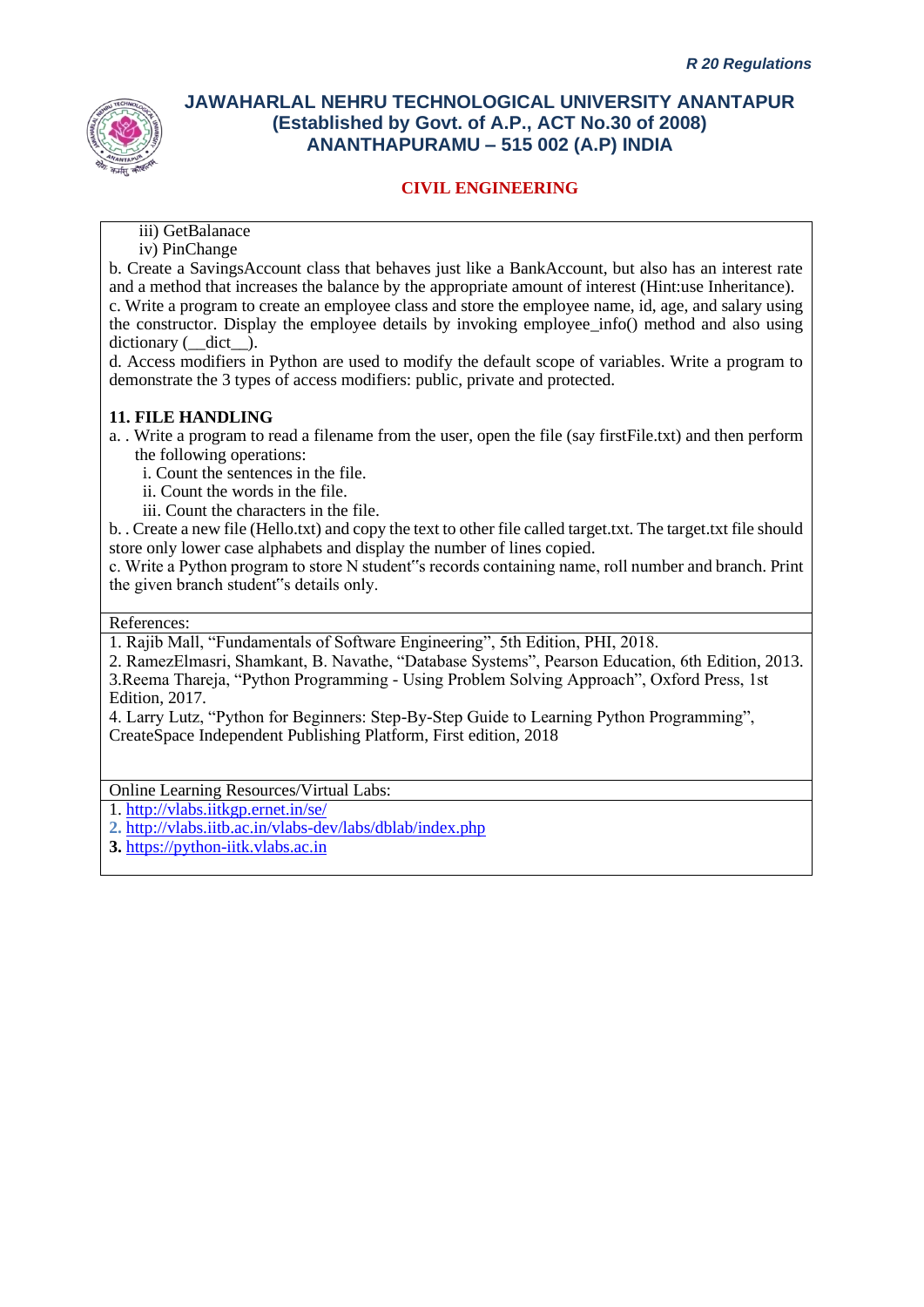

| <b>Course Code</b>                                                                      | <b>Universal Human Values</b><br>$\mathbf C$<br>T<br>${\bf P}$<br>L                                                                                               |                 |                |          |          |              |
|-----------------------------------------------------------------------------------------|-------------------------------------------------------------------------------------------------------------------------------------------------------------------|-----------------|----------------|----------|----------|--------------|
| 20A52201                                                                                | (Common to all branches)                                                                                                                                          |                 | $\overline{3}$ | $\bf{0}$ | $\bf{0}$ | $\mathbf{0}$ |
| Pre-requisite                                                                           | <b>NIL</b>                                                                                                                                                        | <b>Semester</b> |                | Ш        |          |              |
|                                                                                         |                                                                                                                                                                   |                 |                |          |          |              |
| <b>Course Objectives:</b>                                                               |                                                                                                                                                                   |                 |                |          |          |              |
| $\bullet$                                                                               | Development of a holistic perspective based on self-exploration about themselves (human                                                                           |                 |                |          |          |              |
|                                                                                         | being), family, society and nature/existence.                                                                                                                     |                 |                |          |          |              |
| ٠                                                                                       | Understanding (or developing clarity) of the harmony in the human being, family, society                                                                          |                 |                |          |          |              |
| and nature/existence                                                                    |                                                                                                                                                                   |                 |                |          |          |              |
| Strengthening of self-reflection.<br>٠<br>Development of commitment and courage to act. |                                                                                                                                                                   |                 |                |          |          |              |
| $\bullet$<br><b>Course Outcomes (CO):</b>                                               |                                                                                                                                                                   |                 |                |          |          |              |
| By the end of the course,                                                               |                                                                                                                                                                   |                 |                |          |          |              |
| ٠                                                                                       | Students are expected to become more aware of themselves, and their surroundings (family,                                                                         |                 |                |          |          |              |
| society, nature)                                                                        |                                                                                                                                                                   |                 |                |          |          |              |
| $\bullet$                                                                               | They would become more responsible in life, and in handling problems with sustainable                                                                             |                 |                |          |          |              |
|                                                                                         | solutions, while keeping human relationships and human nature in mind.                                                                                            |                 |                |          |          |              |
| ٠                                                                                       | They would have better critical ability.                                                                                                                          |                 |                |          |          |              |
| $\bullet$                                                                               | They would also become sensitive to their commitment towards what they have understood                                                                            |                 |                |          |          |              |
|                                                                                         | (human values, human relationship and human society).                                                                                                             |                 |                |          |          |              |
| $\bullet$                                                                               | It is hoped that they would be able to apply what they have learnt to their own self in different                                                                 |                 |                |          |          |              |
|                                                                                         | day-to-day settings in real life, at least a beginning would be made in this direction.                                                                           |                 |                |          |          |              |
|                                                                                         |                                                                                                                                                                   |                 |                |          |          |              |
| UNIT - I                                                                                |                                                                                                                                                                   |                 |                |          |          | 8 Hrs        |
|                                                                                         | Need, Basic Guidelines, Content and Process for Value Education                                                                                                   |                 |                |          |          |              |
| $\bullet$                                                                               | Purpose and motivation for the course, recapitulation from Universal Human Values-I                                                                               |                 |                |          |          |              |
| $\bullet$                                                                               | Self-Exploration–what is it? - Its content and process; 'Natural Acceptance' and Experiential                                                                     |                 |                |          |          |              |
|                                                                                         | Validation- as the process for self-exploration                                                                                                                   |                 |                |          |          |              |
| ٠                                                                                       | Continuous Happiness and Prosperity- A look at basic Human Aspirations                                                                                            |                 |                |          |          |              |
| $\bullet$                                                                               | Right understanding, Relationship and Physical Facility- the basic requirements for fulfilment<br>of aspirations of every human being with their correct priority |                 |                |          |          |              |
| $\bullet$                                                                               | Understanding Happiness and Prosperity correctly-A critical appraisal of the current scenario                                                                     |                 |                |          |          |              |
| $\bullet$                                                                               | Method to fulfil the above human aspirations: understanding and living in harmony at various                                                                      |                 |                |          |          |              |
| levels.                                                                                 |                                                                                                                                                                   |                 |                |          |          |              |
|                                                                                         |                                                                                                                                                                   |                 |                |          |          |              |
|                                                                                         | Include practice sessions to discuss natural acceptance in human being as the innate acceptance for                                                               |                 |                |          |          |              |
|                                                                                         | living with responsibility (living in relationship, harmony and co-existence) rather than as                                                                      |                 |                |          |          |              |
|                                                                                         | arbitrariness in choice based on liking-disliking                                                                                                                 |                 |                |          |          |              |
| <b>UNIT - II</b>                                                                        |                                                                                                                                                                   |                 |                |          |          | 8 Hrs        |
|                                                                                         | <b>Understanding Harmony in the Human Being - Harmony in Myself!</b>                                                                                              |                 |                |          |          |              |
|                                                                                         | Understanding human being as a co-existence of the sentient 'I' and the material 'Body'                                                                           |                 |                |          |          |              |
| $\bullet$                                                                               | Understanding the needs of Self ('I') and 'Body' - happiness and physical facility                                                                                |                 |                |          |          |              |
|                                                                                         | Understanding the Body as an instrument of 'I' (I being the doer, seer and enjoyer)                                                                               |                 |                |          |          |              |
|                                                                                         | Understanding the characteristics and activities of 'I' and harmony in 'I'                                                                                        |                 |                |          |          |              |
| $\bullet$                                                                               | Understanding the harmony of I with the Body: Sanyam and Health; correct appraisal of                                                                             |                 |                |          |          |              |
|                                                                                         | Physical needs, meaning of Prosperity in detail                                                                                                                   |                 |                |          |          |              |
| ٠                                                                                       | Programs to ensure Sanyam and Health.                                                                                                                             |                 |                |          |          |              |
|                                                                                         | Include practice sessions to discuss the role others have played in making material goods available to                                                            |                 |                |          |          |              |
|                                                                                         | me. Identifying from one's own life. Differentiate between prosperity and accumulation. Discuss<br>program for ensuring health vs dealing with disease            |                 |                |          |          |              |
| <b>UNIT - III</b>                                                                       |                                                                                                                                                                   |                 |                |          |          | 8 Hrs        |
|                                                                                         |                                                                                                                                                                   |                 |                |          |          |              |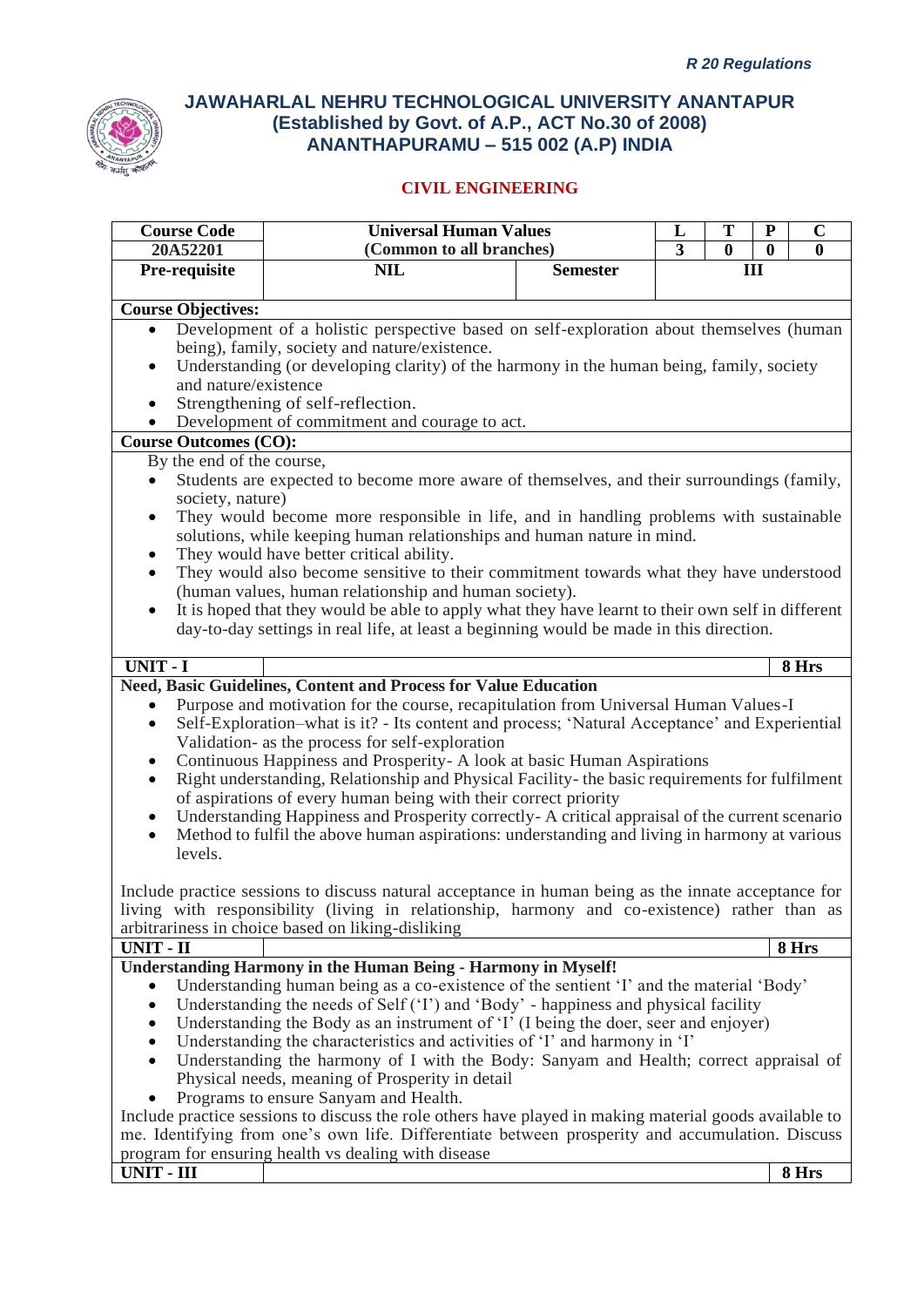

## **CIVIL ENGINEERING**

|                               | <b>Understanding Harmony in the Family and Society-Harmony in Human-Human Relationship</b>                |  |
|-------------------------------|-----------------------------------------------------------------------------------------------------------|--|
|                               | • Understanding values in human-human relationship; meaning of Justice (nine universal values             |  |
|                               | in relationships) and program for its fulfilment to ensure mutual happiness; Trust and Respect            |  |
|                               | as the foundational values of relationship                                                                |  |
| $\bullet$                     | Understanding the meaning of Trust; Difference between intention and competence                           |  |
| $\bullet$                     | Understanding the meaning of Respect, Difference between respect and differentiation; the                 |  |
|                               | other salient values in relationship                                                                      |  |
| $\bullet$                     | Understanding the harmony in the society (society being an extension of family): Resolution,              |  |
|                               | Prosperity, fearlessness (trust) and co-existence as comprehensive Human Goals                            |  |
|                               | Visualizing a universal harmonious order in society- Undivided Society, Universal Order-                  |  |
| from family to world family.  |                                                                                                           |  |
|                               |                                                                                                           |  |
|                               | Include practice sessions to reflect on relationships in family, hostel and institute as extended family, |  |
|                               | real life examples, teacher-student relationship, goal of education etc. Gratitude as a universal value   |  |
|                               | in relationships. Discuss with scenarios. Elicit examples from students' lives                            |  |
| <b>UNIT - IV</b>              | 8 Hrs                                                                                                     |  |
|                               | Understanding Harmony in the Nature and Existence - Whole existence as Coexistence                        |  |
|                               | • Understanding the harmony in the Nature                                                                 |  |
|                               | Interconnectedness and mutual fulfilment among the four orders of nature- recyclability                   |  |
| and self-regulation in nature |                                                                                                           |  |
| $\bullet$                     | Understanding Existence as Co-existence of mutually interacting units in all- pervasive                   |  |
| space                         |                                                                                                           |  |
|                               | Holistic perception of harmony at all levels of existence.                                                |  |
|                               | Include practice sessions to discuss human being as cause of imbalance in nature (film "Home" can         |  |
|                               | be used), pollution, depletion of resources and role of technology etc.                                   |  |
| $\overline{UNIT - V}$         | 10 Hrs                                                                                                    |  |
|                               | Implications of the above Holistic Understanding of Harmony on Professional Ethics                        |  |
|                               | Natural acceptance of human values                                                                        |  |
| $\bullet$                     | Definitiveness of Ethical Human Conduct                                                                   |  |
| $\bullet$                     | Basis for Humanistic Education, Humanistic Constitution and Humanistic Universal                          |  |
| Order                         |                                                                                                           |  |
| $\bullet$                     | Competence in professional ethics: a. Ability to utilize the professional competence for                  |  |
|                               | augmenting universal human order b. Ability to identify the scope and characteristics of                  |  |
|                               | people friendly and eco-friendly production systems, c. Ability to identify and develop                   |  |
|                               | appropriate technologies and management patterns for above production systems.                            |  |
| $\bullet$                     | Case studies of typical holistic technologies, management models and production                           |  |
| systems                       |                                                                                                           |  |
|                               | Strategy for transition from the present state to Universal Human Order: a. At the level of               |  |
|                               | individual: as socially and ecologically responsible engineers, technologists and managers                |  |
|                               | b. At the level of society: as mutually enriching institutions and organizations                          |  |
| Sum up.                       |                                                                                                           |  |
|                               | Include practice Exercises and Case Studies will be taken up in Practice (tutorial) Sessions eg. To       |  |
|                               | discuss the conduct as an engineer or scientist etc.                                                      |  |
| <b>Textbooks:</b>             |                                                                                                           |  |
|                               |                                                                                                           |  |
|                               |                                                                                                           |  |
|                               | 1. R R Gaur, R Asthana, G P Bagaria, "A Foundation Course in Human Values and Professional                |  |
|                               | Ethics", 2 <sup>nd</sup> Revised Edition, Excel Books, New Delhi, 2019. ISBN 978-93-87034-47-1            |  |
|                               | 2. R R Gaur, R Asthana, G P Bagaria, "Teachers' Manual for A Foundation Course in Human Values            |  |
| 87034-53-2                    | and Professional Ethics", 2 <sup>nd</sup> Revised Edition, Excel Books, New Delhi, 2019. ISBN 978-93-     |  |

**Reference Books:**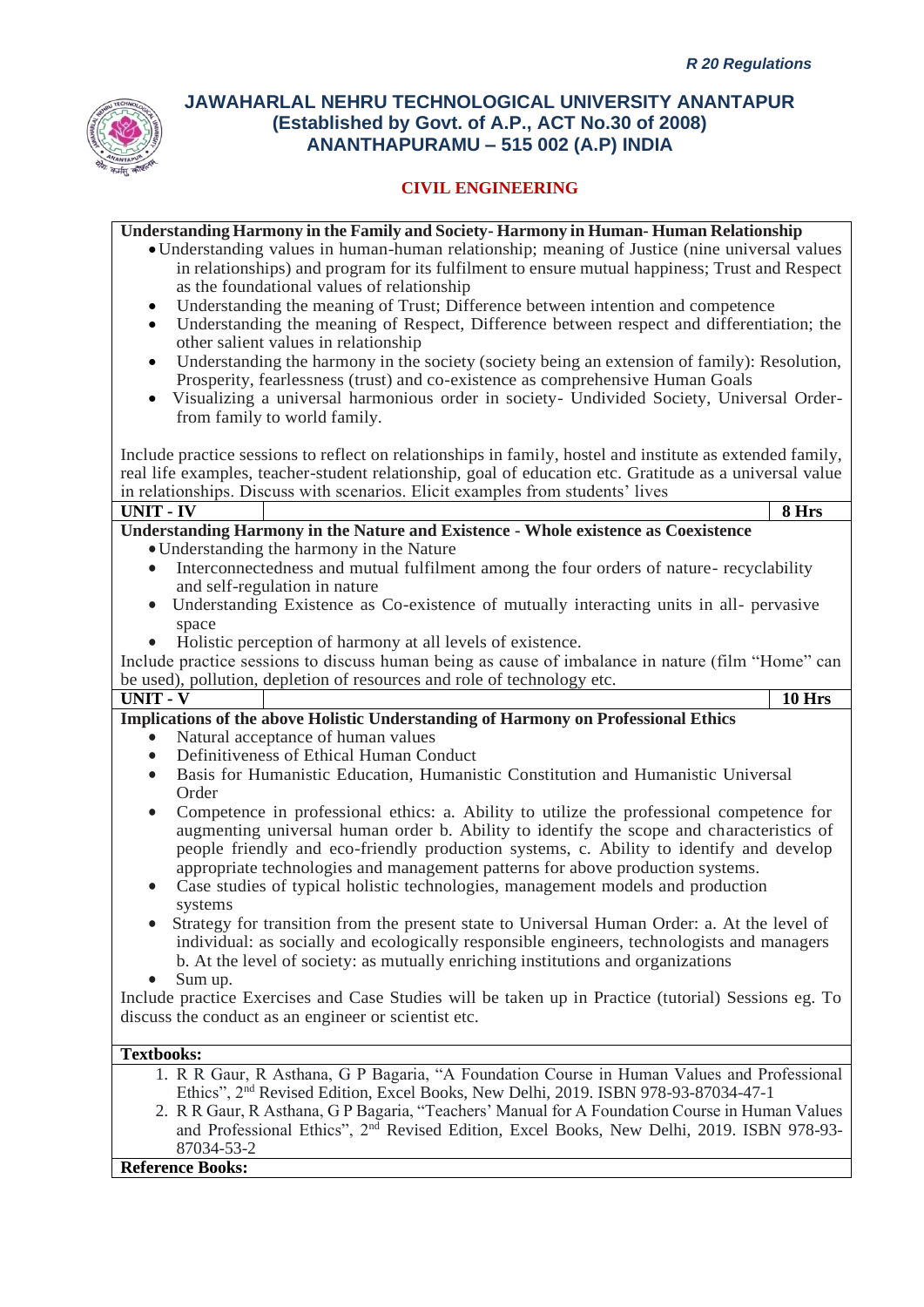

## **CIVIL ENGINEERING**

- 1. Jeevan Vidya: EkParichaya, A Nagaraj, Jeevan Vidya Prakashan, Amar kantak, 1999.
- 2. A. N. Tripathi, "Human Values", New Age Intl. Publishers, New Delhi, 2004.
- 3. The Story of Stuff (Book).
- 4. Mohandas Karamchand Gandhi "The Story of My Experiments with Truth"
- 5. E. FSchumacher. "Small is Beautiful"
- 6. Slow is Beautiful –Cecile Andrews
- 7. J C Kumarappa "Economy of Permanence"
- 8. Pandit Sunderlal "Bharat Mein Angreji Raj"
- 9. Dharampal, "Rediscovering India"
- 10. Mohandas K. Gandhi, "Hind Swaraj or Indian Home Rule"
- 11. India Wins Freedom Maulana Abdul Kalam Azad
- 12. Vivekananda Romain Rolland(English)
- 13. Gandhi Romain Rolland (English)

### **MOE OF CONDUCT**

Lecture hours are to be used for interactive discussion, placing the proposals about the topics at hand and motivating students to reflect, explore and verify them. Tutorial hours are to be used for practice sessions.

While analyzing and discussing the topic, the faculty mentor's role is in pointing to essential elements to help in sorting them out from the surface elements. In other words, help the students explore the important or critical elements.

In the discussions, particularly during practice sessions (tutorials), the mentor encourages the student to connect with one's own self and do self-observation, self-reflection and self-exploration.

Scenarios may be used to initiate discussion. The student is encouraged to take up "ordinary" situations rather than" extra-ordinary" situations. Such observations and their analyses are shared and discussed with other students and faculty mentor, in a group sitting.

Tutorials (experiments or practical) are important for the course. The difference is that the laboratory is everyday life, and practicals are how you behave and work in real life. Depending on the nature of topics, worksheets, home assignments and/or activities are included. The practice sessions (tutorials) would also provide support to a student in performing actions commensurate to his/her beliefs. It is intended that this would lead to development of commitment, namely behaving and working based on basic human values.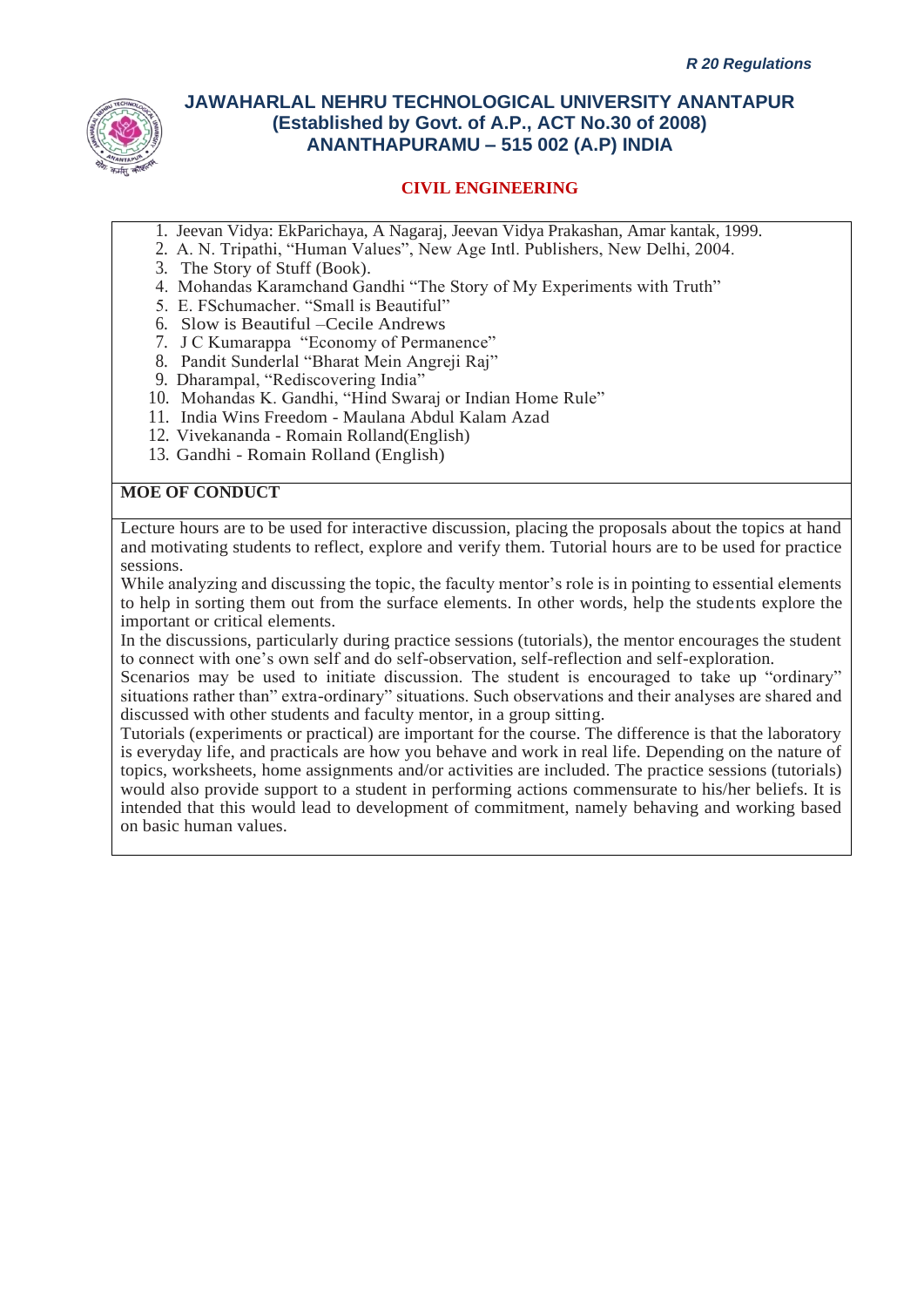

| <b>Course Code</b><br>20A54401                  | <b>Mathematical Modeling &amp; Optimization Techniques</b>                                                                                                                               |                 | L<br>3 | T        | ${\bf P}$                            | $\mathbf C$<br>3 |  |
|-------------------------------------------------|------------------------------------------------------------------------------------------------------------------------------------------------------------------------------------------|-----------------|--------|----------|--------------------------------------|------------------|--|
| Pre-requisite                                   | <b>NIL</b>                                                                                                                                                                               | <b>Semester</b> |        | $\bf{0}$ | $\bf{0}$<br>$\overline{\mathbf{IV}}$ |                  |  |
|                                                 |                                                                                                                                                                                          |                 |        |          |                                      |                  |  |
| <b>Course Objectives:</b>                       |                                                                                                                                                                                          |                 |        |          |                                      |                  |  |
|                                                 | This course enables the students to classify and formulate real-life problem for modeling as optimization                                                                                |                 |        |          |                                      |                  |  |
| problem                                         |                                                                                                                                                                                          |                 |        |          |                                      |                  |  |
| <b>Course Outcomes (CO):</b>                    |                                                                                                                                                                                          |                 |        |          |                                      |                  |  |
|                                                 | After the completion of Course, students will be able to                                                                                                                                 |                 |        |          |                                      |                  |  |
|                                                 | 1. Know about the classifications and stages of mathematical modeling                                                                                                                    |                 |        |          |                                      |                  |  |
| 2. Understand building of mathematical models   |                                                                                                                                                                                          |                 |        |          |                                      |                  |  |
| Study the behavior of mathematical models<br>3. |                                                                                                                                                                                          |                 |        |          |                                      |                  |  |
| 4.                                              | formulate a linear programming problem and solve it by various methods                                                                                                                   |                 |        |          |                                      |                  |  |
| 5.                                              | give an optimal solution in assignment jobs, give transportation of items from sources to                                                                                                |                 |        |          |                                      |                  |  |
| destinations.                                   |                                                                                                                                                                                          |                 |        |          |                                      |                  |  |
| UNIT - I                                        | <b>Introduction to Modelling, Building Models, Studying</b><br><b>Models</b>                                                                                                             |                 | 8 Hrs  |          |                                      |                  |  |
|                                                 | What is mathematical modelling? What objectives can modelling achieve? Classifications of models                                                                                         |                 |        |          |                                      |                  |  |
|                                                 | Stages of modelling . Systems analysis- Making assumptions- Flow diagrams- Choosing mathematical                                                                                         |                 |        |          |                                      |                  |  |
| equations.                                      |                                                                                                                                                                                          |                 |        |          |                                      |                  |  |
| UNIT - II                                       | <b>Studying Models</b>                                                                                                                                                                   |                 | 8 Hrs  |          |                                      |                  |  |
|                                                 | Equations from the literature- Analogies from physics-Data exploration,<br>Dimensionless form - Asymptotic behaviour- Sensitivity analysis - Modelling model output                      |                 |        |          |                                      |                  |  |
| <b>UNIT - III</b>                               | Linear programming problems(LPP)                                                                                                                                                         |                 | 9 Hrs  |          |                                      |                  |  |
| method.                                         | Linear programming problems (LPP)-Graphical method-Simplex method-Big M Method-Dual simplex                                                                                              |                 |        |          |                                      |                  |  |
| <b>UNIT - IV</b>                                | Transportation&Assignment Problem                                                                                                                                                        |                 | 11 Hrs |          |                                      |                  |  |
|                                                 | Formulation of transportation model, Basic feasible solution using different methods, Optimality Methods,                                                                                |                 |        |          |                                      |                  |  |
|                                                 | Unbalanced transportation problem, Degeneracy in transportation problems, Applications of Transportation                                                                                 |                 |        |          |                                      |                  |  |
|                                                 | problems. Assignment Problem: Formulation, unbalanced assignment problem, Travelling salesman                                                                                            |                 |        |          |                                      |                  |  |
| problem.                                        |                                                                                                                                                                                          |                 |        |          |                                      |                  |  |
| <b>UNIT - V</b>                                 | <b>Game Theory</b>                                                                                                                                                                       |                 | 11 Hrs |          |                                      |                  |  |
|                                                 | Formulation of games, Two person-Zero sum game, Mini max and Max min Principle, games with and<br>without saddle point, Rules of dominance, Solving a $2/2$ game using graphical method. |                 |        |          |                                      |                  |  |
| <b>Textbooks:</b>                               |                                                                                                                                                                                          |                 |        |          |                                      |                  |  |
| 1.<br>2.                                        | Mathematical Modeling: by Majid Jaberi-Douraki and Seyed M. Moghadas<br>Operations Research, S.D. Sharma.                                                                                |                 |        |          |                                      |                  |  |
| <b>Reference Books:</b>                         |                                                                                                                                                                                          |                 |        |          |                                      |                  |  |
| 1.                                              | Mathematical Models in Applied Mechanics A.B. Tayler                                                                                                                                     |                 |        |          |                                      |                  |  |
| 2.                                              | Operations Research, An Introduction, Hamdy A. Taha, Pearson publishers.                                                                                                                 |                 |        |          |                                      |                  |  |
| <b>Online Learning Resources:</b>               |                                                                                                                                                                                          |                 |        |          |                                      |                  |  |
|                                                 | https://people.maths.bris.ac.uk/~madjl/course_text.pdf                                                                                                                                   |                 |        |          |                                      |                  |  |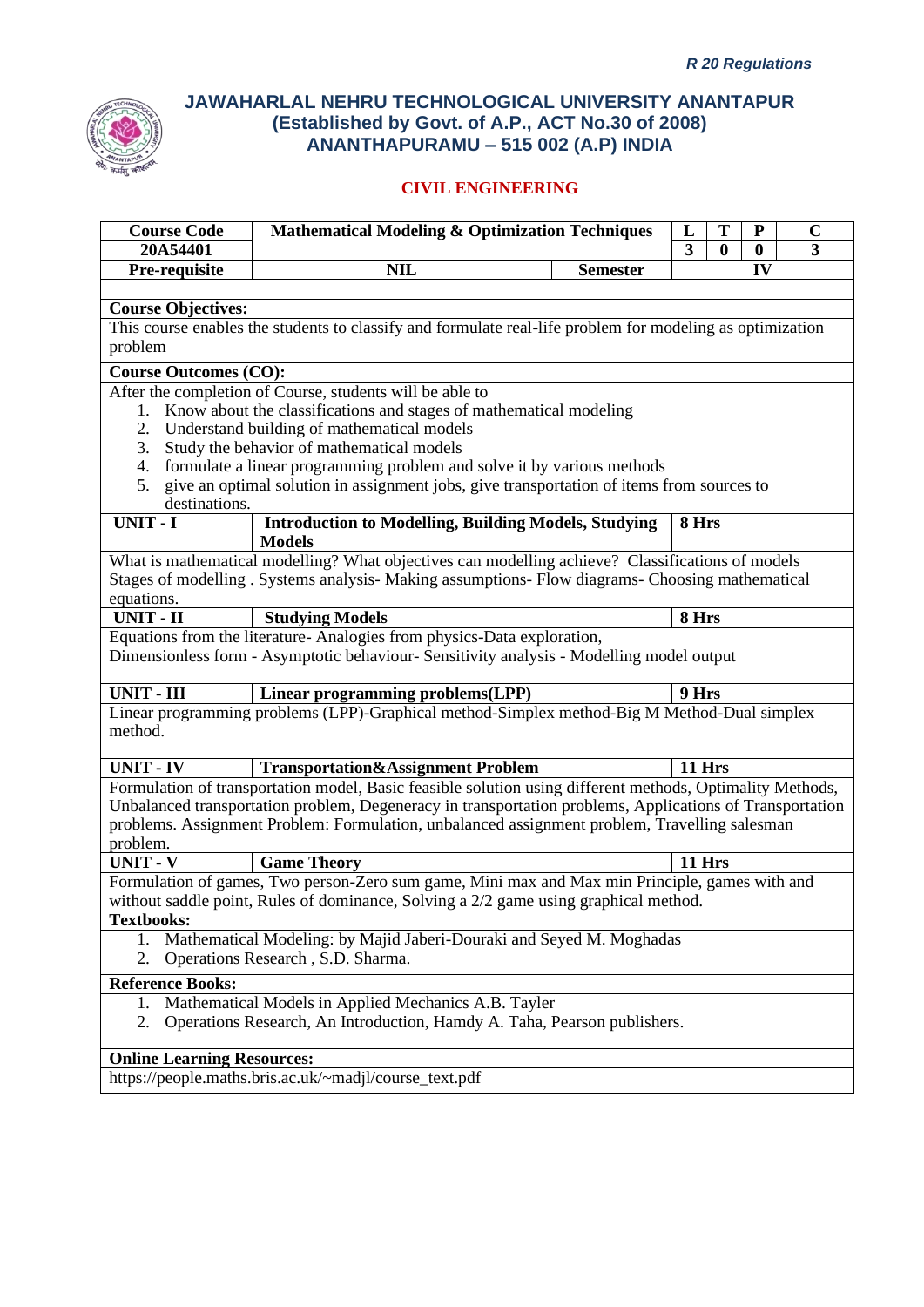

## **CIVIL ENGINEERING**

|                                        | <b>Course Code</b><br><b>Engineering Geology</b><br>C<br>L<br>3<br>20A01401T<br>3<br>$\bf{0}$<br>0      |                 |             |  |  |  |  |  |
|----------------------------------------|---------------------------------------------------------------------------------------------------------|-----------------|-------------|--|--|--|--|--|
| Pre-requisite                          | <b>NIL</b>                                                                                              | <b>Semester</b> | IV          |  |  |  |  |  |
|                                        |                                                                                                         |                 |             |  |  |  |  |  |
| <b>Course Objectives:</b>              |                                                                                                         |                 |             |  |  |  |  |  |
|                                        | To understand weathering process and mass movement                                                      |                 |             |  |  |  |  |  |
|                                        | To distinguish geological formations                                                                    |                 |             |  |  |  |  |  |
|                                        | To identify geological structures and process of rock mass quality.                                     |                 |             |  |  |  |  |  |
|                                        | To identify subsurface information and groundwater potential sites through geophysical                  |                 |             |  |  |  |  |  |
|                                        | investigations                                                                                          |                 |             |  |  |  |  |  |
| $\bullet$                              | To apply geological principles of mitigation of natural hazards and select sites for dams               |                 |             |  |  |  |  |  |
| and tunnels                            |                                                                                                         |                 |             |  |  |  |  |  |
| <b>Course Outcomes (CO):</b>           |                                                                                                         |                 |             |  |  |  |  |  |
|                                        | At the end of the course student will be able to                                                        |                 |             |  |  |  |  |  |
|                                        | Gain basic knowledge on characteristics of rocks and                                                    |                 |             |  |  |  |  |  |
|                                        | Gain basic knowledge on characteristics of minerals.                                                    |                 |             |  |  |  |  |  |
|                                        | Identify and differentiate rocks using geological classification.                                       |                 |             |  |  |  |  |  |
|                                        | Carry out geo physical investigations for infrastructural projects.                                     |                 |             |  |  |  |  |  |
|                                        | Apply concepts of structural geology for civil engineering structures.                                  |                 |             |  |  |  |  |  |
| $UNIT - I$                             | PHYSICAL GEOLOGY                                                                                        |                 | Lecture Hrs |  |  |  |  |  |
|                                        | Geology in civil engineering – branches of geology – structure of earth and its composition             |                 |             |  |  |  |  |  |
|                                        | weathering of rocks – scale of weathering – soils – landforms and processes associated with river,      |                 |             |  |  |  |  |  |
|                                        | wind, groundwater and sea – relevance to civil engineering. Plate tectonics – Earth quakes – Seismic    |                 |             |  |  |  |  |  |
| zones in India.                        |                                                                                                         |                 |             |  |  |  |  |  |
|                                        |                                                                                                         |                 |             |  |  |  |  |  |
| UNIT - II                              | <b>MINEROLOGY</b>                                                                                       |                 | Lecture Hrs |  |  |  |  |  |
|                                        | Physical properties of minerals - Quartz group, Feldspar group, Pyroxene - hypersthene and augite,      |                 |             |  |  |  |  |  |
|                                        | Amphibole – hornblende, Mica – muscovite and biotite, Calcite, Gypsum and Clay minerals - Ore           |                 |             |  |  |  |  |  |
| minerals - Iron ores; pyrite; Chlorite |                                                                                                         |                 |             |  |  |  |  |  |
|                                        |                                                                                                         |                 |             |  |  |  |  |  |
|                                        |                                                                                                         |                 |             |  |  |  |  |  |
| UNIT - III                             | <b>PETROLOGY</b>                                                                                        |                 | Lecture Hrs |  |  |  |  |  |
|                                        | Classification of rocks, distinction between Igneous, Sedimentary and Metamorphic rocks.                |                 |             |  |  |  |  |  |
|                                        | Engineering properties of rocks. Description, occurrence, engineering properties, distribution and      |                 |             |  |  |  |  |  |
|                                        | uses of Granite, Dolerite, Basalt, Sandstone, Limestone, Laterite, Shale, Quartzite, Marble, Slate,     |                 |             |  |  |  |  |  |
| Gneiss and Schist.                     |                                                                                                         |                 |             |  |  |  |  |  |
|                                        |                                                                                                         |                 |             |  |  |  |  |  |
| UNIT - IV                              | STRUCTURAL GEOLOGY AND GEOPHYSICAL                                                                      |                 | Lecture Hrs |  |  |  |  |  |
|                                        | <b>METHODS</b>                                                                                          |                 |             |  |  |  |  |  |
|                                        | Geological maps – attitude of beds, study of structures – folds, faults and joints – relevance to civil |                 |             |  |  |  |  |  |
|                                        | engineering. Geophysical methods - Gravity methods. Magnetic methods, Electrical methods.               |                 |             |  |  |  |  |  |
|                                        | Seismic methods, Radio metric methods and Geothermal method. Electrical resistivity methods, and        |                 |             |  |  |  |  |  |
| seismic refraction methods.            |                                                                                                         |                 |             |  |  |  |  |  |
| $\overline{UNIT}$ - V                  | APPLICATION OF GEOLOGICAL INVESTIGATIONS                                                                |                 | Lecture Hrs |  |  |  |  |  |
|                                        | Remote sensing for civil engineering applications; site selection for dams and tunnels – Geological     |                 |             |  |  |  |  |  |
|                                        | conditions necessary for design and construction of Dams, Reservoirs, Tunnels, and Road cuttings -      |                 |             |  |  |  |  |  |
|                                        | Hydrogeological investigations and mining - Coastal protection structures. Investigation of             |                 |             |  |  |  |  |  |
|                                        | Landslides, causes and mitigation.                                                                      |                 |             |  |  |  |  |  |
| Textbooks:                             |                                                                                                         |                 |             |  |  |  |  |  |
|                                        | 1. N. ChennaKesavulu, "Text Book of Engineering Geology", 2nd Edition (2009), Macmillan                 |                 |             |  |  |  |  |  |

2. Vasudev Kanithi, "Engineering Geology", Universities Press Pvt Ltd, Hyderabad. 2012.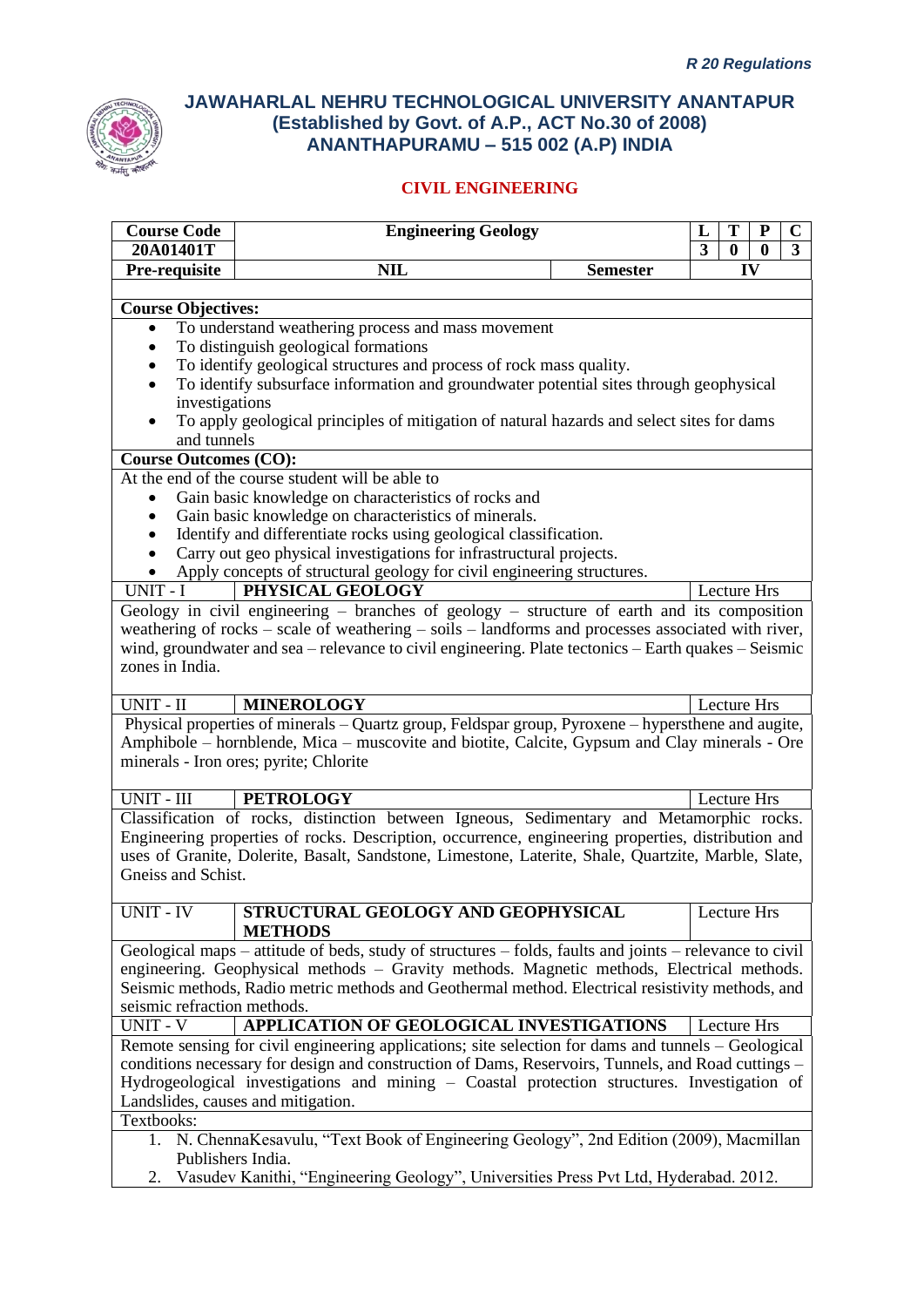

## **CIVIL ENGINEERING**

- 1. Parbin Singh, "Engineering and General Geology", 8th Edition (2010), S K Kataria& Sons.
- 2. D.Venkata Reddy, "Engineering Geology, Second edition", Vikas Publishing house, Pvt, Ltd Richard E. Goodman, "Engineering Geology, Rock in Engineering Construction", John Wiley & Sons, Inc. 1993.
- 3. S.K.Duggal, H.K Pandey, N.Rawal, "Engineering Geology", Mc.Graw Hill Education (India) Pvt. Ltd
- 4. Billings, M. P., "Structural Geology", Prentice-Hall India, 1974, New Delhi

Online Learning Resources:

- 1. <https://nptel.ac.in/courses/105/105/105105106/>
- 2. <https://freevideolectures.com/course/87/engineering-geology>
- 3. <https://www.edx.org/course/geology-and-engineering-geology>
- 4. <https://courses.lumenlearning.com/geo/chapter/reading-the-branches-of-geology/>
- 5. <https://www.coursera.org/courses?query=geology>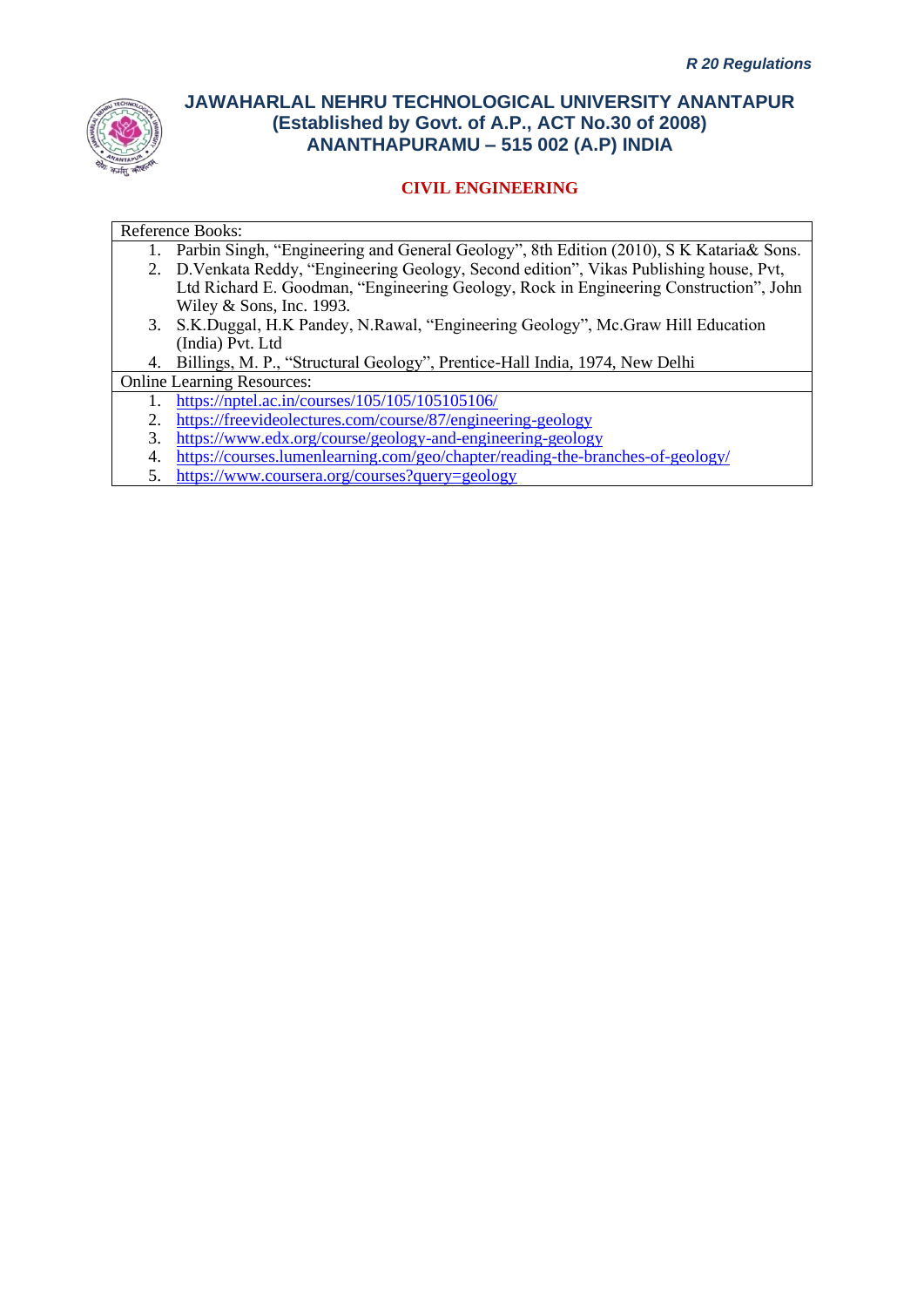

| <b>Course Code</b>               | <b>STRUCTURAL ANALYSIS -I</b>                                                                                                                                                                                                                                                                                                                                                                                |                 | L              | T        | ${\bf P}$ | $\overline{C}$ |
|----------------------------------|--------------------------------------------------------------------------------------------------------------------------------------------------------------------------------------------------------------------------------------------------------------------------------------------------------------------------------------------------------------------------------------------------------------|-----------------|----------------|----------|-----------|----------------|
| 20A01402                         |                                                                                                                                                                                                                                                                                                                                                                                                              |                 | $\overline{3}$ | $\bf{0}$ | $\bf{0}$  | 3              |
| Pre-requisite                    | <b>Engineering</b><br><b>Mechanics</b>                                                                                                                                                                                                                                                                                                                                                                       | <b>Semester</b> |                |          | IV        |                |
|                                  |                                                                                                                                                                                                                                                                                                                                                                                                              |                 |                |          |           |                |
| <b>Course Objectives:</b>        |                                                                                                                                                                                                                                                                                                                                                                                                              |                 |                |          |           |                |
|                                  | To demonstrate analytical methods for determining strength $\&$ stiffness and assess stability                                                                                                                                                                                                                                                                                                               |                 |                |          |           |                |
| of structural members.           |                                                                                                                                                                                                                                                                                                                                                                                                              |                 |                |          |           |                |
|                                  | To enable the student analyze indeterminate trusses                                                                                                                                                                                                                                                                                                                                                          |                 |                |          |           |                |
| ٠                                | To make the student to understand the analysis procedures for analyzing fixed and                                                                                                                                                                                                                                                                                                                            |                 |                |          |           |                |
| Continuous beams.                |                                                                                                                                                                                                                                                                                                                                                                                                              |                 |                |          |           |                |
| $\bullet$                        | To enable the student to undergo analysis procedure using slope deflection method and                                                                                                                                                                                                                                                                                                                        |                 |                |          |           |                |
|                                  | moment distribution method.                                                                                                                                                                                                                                                                                                                                                                                  |                 |                |          |           |                |
|                                  | To enable the student to analyze the two hinged and three hinged arches                                                                                                                                                                                                                                                                                                                                      |                 |                |          |           |                |
| <b>Course Outcomes (CO):</b>     | Determine deflection at any point on a beam under simple and combined loads                                                                                                                                                                                                                                                                                                                                  |                 |                |          |           |                |
|                                  | Apply energy theorems for analysis of indeterminate structures                                                                                                                                                                                                                                                                                                                                               |                 |                |          |           |                |
|                                  | Analyze indeterminate structures with yielding of supports                                                                                                                                                                                                                                                                                                                                                   |                 |                |          |           |                |
| ٠                                | Analyze beams and portal frames using slope deflection and moment distribution methods                                                                                                                                                                                                                                                                                                                       |                 |                |          |           |                |
| $\bullet$                        | Analyze bending moment, normal thrust and radial shear in the arches                                                                                                                                                                                                                                                                                                                                         |                 |                |          |           |                |
|                                  |                                                                                                                                                                                                                                                                                                                                                                                                              |                 |                |          |           |                |
| <b>UNIT - I</b>                  | <b>Basic Analysis of Indeterminate Structures</b>                                                                                                                                                                                                                                                                                                                                                            |                 |                |          |           |                |
| Castigliano's second theorem.    | Introduction-Strain energy in linear elastic system, expression of strain energy due to axial load,<br>bending moment and shear force – Castigliano's first theorem - Deflections of simple beams and pin<br>jointed trusses - Indeterminate Structural Analysis - Determination of static and kinematic<br>indeterminacies – Solution of trusses up to two degrees of internal and external indeterminacy – |                 |                |          |           |                |
| <b>UNIT - II</b>                 | <b>Fixed Beams &amp; Continuous Beams</b>                                                                                                                                                                                                                                                                                                                                                                    |                 |                |          |           |                |
|                                  | Introduction to statically indeterminate beams- theorem of three moments-uniformly distributed load,                                                                                                                                                                                                                                                                                                         |                 |                |          |           |                |
|                                  | central point load, eccentric point load, number of point loads, uniformly varying load, couple and                                                                                                                                                                                                                                                                                                          |                 |                |          |           |                |
|                                  | combination of loads - Shear force and Bending moment diagrams -effect of sinking of support,                                                                                                                                                                                                                                                                                                                |                 |                |          |           |                |
| effect of rotation of a support. |                                                                                                                                                                                                                                                                                                                                                                                                              |                 |                |          |           |                |
| <b>UNIT - III</b>                | <b>Slope-Deflection Method</b>                                                                                                                                                                                                                                                                                                                                                                               |                 |                |          |           |                |
|                                  | Introduction- derivation of slope deflection equation- application to continuous beams with and                                                                                                                                                                                                                                                                                                              |                 |                |          |           |                |
|                                  | without settlement of supports- Analysis of single bay, single storey, portal frame including side                                                                                                                                                                                                                                                                                                           |                 |                |          |           |                |
| sway.                            |                                                                                                                                                                                                                                                                                                                                                                                                              |                 |                |          |           |                |
|                                  |                                                                                                                                                                                                                                                                                                                                                                                                              |                 |                |          |           |                |
| UNIT - IV                        | <b>Moment Distribution Method</b>                                                                                                                                                                                                                                                                                                                                                                            |                 |                |          |           |                |
|                                  | Introduction to moment distribution method- application to continuous beams with and without<br>settlement of supports. Analysis of single storey ,portal frames - including Sway                                                                                                                                                                                                                            |                 |                |          |           |                |
| <b>UNIT - V</b>                  | <b>Arches</b>                                                                                                                                                                                                                                                                                                                                                                                                |                 |                |          |           |                |
|                                  | Introduction-hinges-transfer of load to arches-linear arch-hinges in the arch-arch action-Horizontal                                                                                                                                                                                                                                                                                                         |                 |                |          |           |                |
|                                  | force – three hinged arches – circular arches – springs at different level-Two hinged arches- two                                                                                                                                                                                                                                                                                                            |                 |                |          |           |                |
|                                  | hinged circular arches - fixed arches (only theory) - Temperature stresses in arches.                                                                                                                                                                                                                                                                                                                        |                 |                |          |           |                |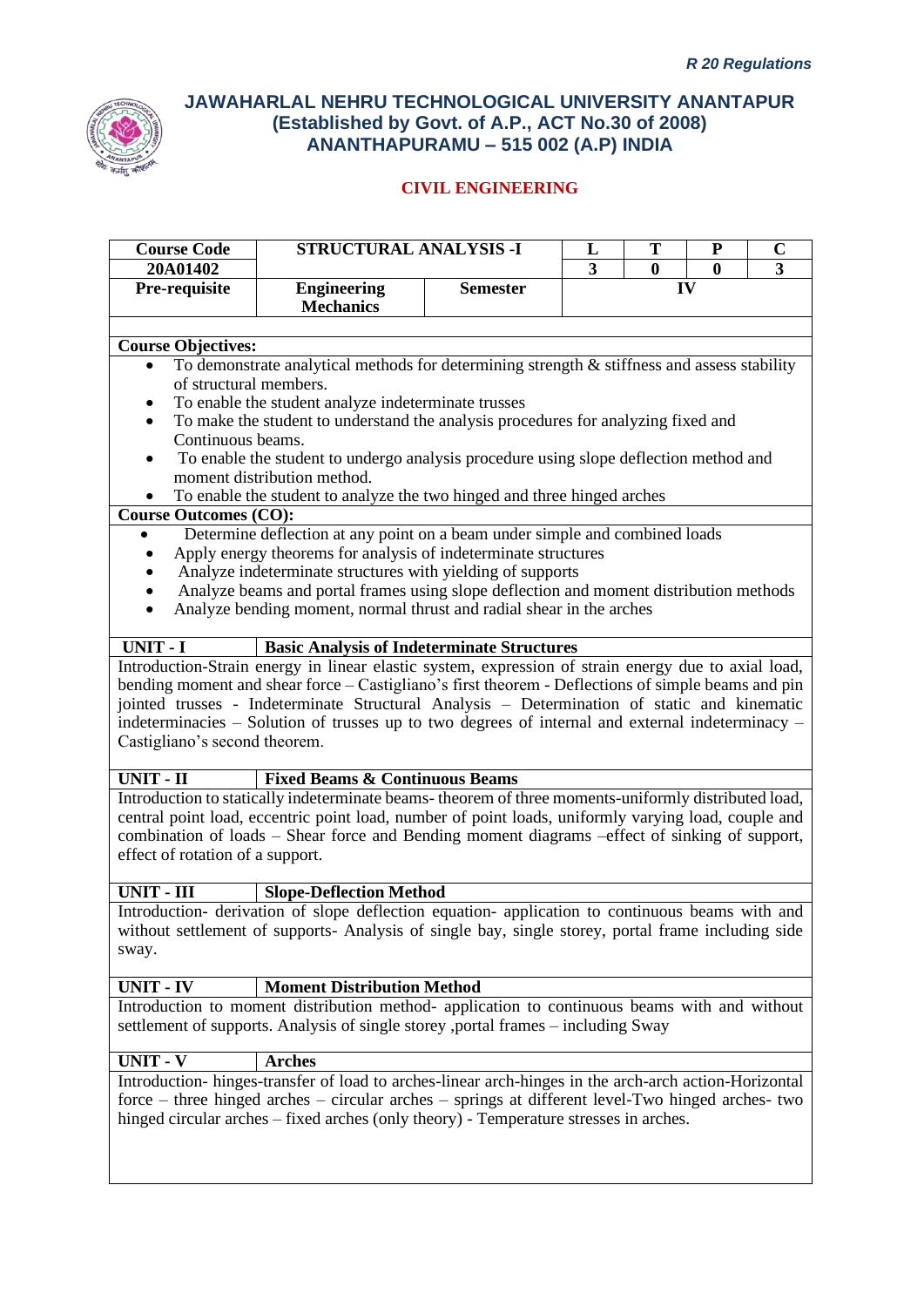

## **CIVIL ENGINEERING**

#### **Textbooks:**

- 1. C. S. Reddy, "Basic Structural Analysis", Tata McGraw Hill
- 2. S. Ramamurtham, "Theory of Structures", Dhanpat Rai Publishing Company (p) Ltd, 2009

## **Reference Books:**

- 1. Timoshenko & Young, "Theory of Structures", Tata McGraw Hill
- 2. S.S. Bhavikatti, "Structural analysis", Volume 1 and 2, Vikas publishing house pvt. Ltd.
- 3. Dr.Vaidyanathan, Dr.P.Perumal, "Comprehensive structural analysis", Vol-II, Laxmi Publications (P) Ltd.
- 4. Junarkar S. B., "Structural Mechanics", Vol I & II, Charotar Publishers

#### **Online Learning Resources:**

- 1. <https://nptel.ac.in/courses/105/105/105105166/>
	- 2. [https://ocw.mit.edu/courses/civil-and-environmental-engineering/1-571-structural-analysis](https://ocw.mit.edu/courses/civil-and-environmental-engineering/1-571-structural-analysis-and-control-spring-2004/syllabus/)[and-control-spring-2004/syllabus/](https://ocw.mit.edu/courses/civil-and-environmental-engineering/1-571-structural-analysis-and-control-spring-2004/syllabus/)

3. [https://www.udemy.com/course/statics-for-engineering](https://www.udemy.com/course/statics-for-engineering-undergrads/?utm_source=adwords&utm_medium=udemyads&utm_campaign=LongTail_la.EN_cc.INDIA&utm_content=deal4584&utm_term=_._ag_118445032537_._ad_533094112755_._kw__._de_c_._dm__._pl__._ti_dsa-1212271230479_._li_9040221_._pd__._&matchtype=b&gclid=CjwKCAjw9aiIBhA1EiwAJ_GTSi9B1-_IRzq7FUiND1u-mrYI7l0tzcz3Tv35FKdG1Tpl-WkGjHlmbxoC920QAvD_BwE)[undergrads/?utm\\_source=adwords&utm\\_medium=udemyads&utm\\_campaign=LongTail\\_la](https://www.udemy.com/course/statics-for-engineering-undergrads/?utm_source=adwords&utm_medium=udemyads&utm_campaign=LongTail_la.EN_cc.INDIA&utm_content=deal4584&utm_term=_._ag_118445032537_._ad_533094112755_._kw__._de_c_._dm__._pl__._ti_dsa-1212271230479_._li_9040221_._pd__._&matchtype=b&gclid=CjwKCAjw9aiIBhA1EiwAJ_GTSi9B1-_IRzq7FUiND1u-mrYI7l0tzcz3Tv35FKdG1Tpl-WkGjHlmbxoC920QAvD_BwE) [.EN\\_cc.INDIA&utm\\_content=deal4584&utm\\_term=\\_.\\_ag\\_118445032537\\_.\\_ad\\_53309411](https://www.udemy.com/course/statics-for-engineering-undergrads/?utm_source=adwords&utm_medium=udemyads&utm_campaign=LongTail_la.EN_cc.INDIA&utm_content=deal4584&utm_term=_._ag_118445032537_._ad_533094112755_._kw__._de_c_._dm__._pl__._ti_dsa-1212271230479_._li_9040221_._pd__._&matchtype=b&gclid=CjwKCAjw9aiIBhA1EiwAJ_GTSi9B1-_IRzq7FUiND1u-mrYI7l0tzcz3Tv35FKdG1Tpl-WkGjHlmbxoC920QAvD_BwE)  $2755.$  kw $\overline{dec.}$ dm $\overline{p}$ . ti dsa- $\frac{212271230479}{1212271230479}$ . li  $\frac{9040221}{9040221}$ . pd. . &matchtype=b&gclid=CjwKCAjw9aiIBhA1EiwA [J\\_GTSi9B1-\\_IRzq7FUiND1u-mrYI7l0tzcz3Tv35FKdG1Tpl-](https://www.udemy.com/course/statics-for-engineering-undergrads/?utm_source=adwords&utm_medium=udemyads&utm_campaign=LongTail_la.EN_cc.INDIA&utm_content=deal4584&utm_term=_._ag_118445032537_._ad_533094112755_._kw__._de_c_._dm__._pl__._ti_dsa-1212271230479_._li_9040221_._pd__._&matchtype=b&gclid=CjwKCAjw9aiIBhA1EiwAJ_GTSi9B1-_IRzq7FUiND1u-mrYI7l0tzcz3Tv35FKdG1Tpl-WkGjHlmbxoC920QAvD_BwE)WkGiHlmbxoC920OAvD\_BwE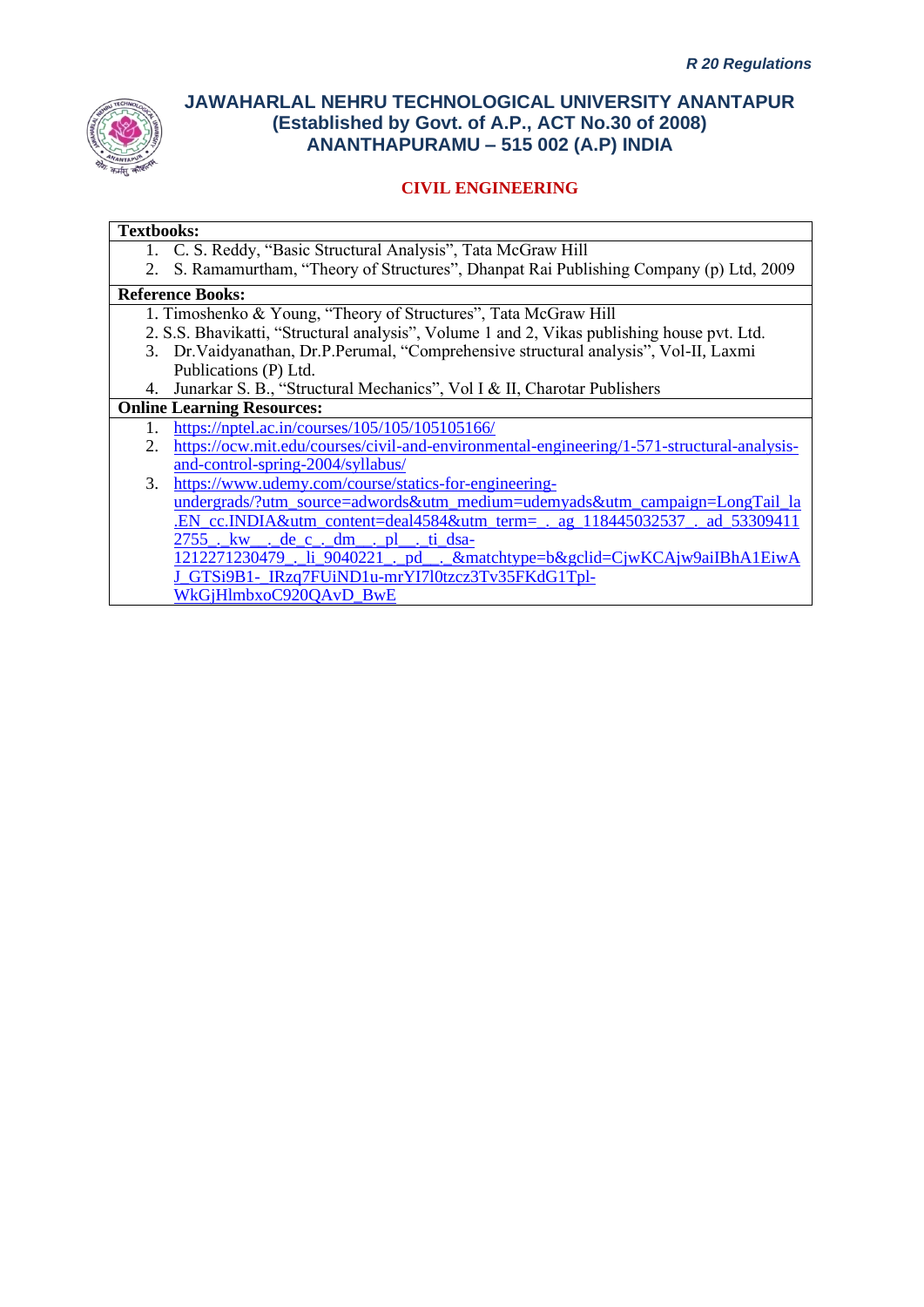

| <b>Course Code</b>                                                                                      |                          | <b>Concrete Technology</b>                                                                                                                                                    | T<br>${\bf P}$<br>L<br>$\mathbf C$ |          |              |   |  |
|---------------------------------------------------------------------------------------------------------|--------------------------|-------------------------------------------------------------------------------------------------------------------------------------------------------------------------------|------------------------------------|----------|--------------|---|--|
| 20A01403T                                                                                               |                          |                                                                                                                                                                               | 3                                  | $\bf{0}$ | $\mathbf{0}$ | 3 |  |
| Pre-requisite                                                                                           | <b>NIL</b>               | <b>Semester</b>                                                                                                                                                               |                                    |          | IV           |   |  |
| <b>Course Objectives:</b>                                                                               |                          |                                                                                                                                                                               |                                    |          |              |   |  |
|                                                                                                         |                          | To explain the functional role of ingredients of concrete and apply this knowledge to mix                                                                                     |                                    |          |              |   |  |
| design philosophy                                                                                       |                          |                                                                                                                                                                               |                                    |          |              |   |  |
|                                                                                                         |                          | To develop fundamental knowledge in the fresh and hardened properties of concrete<br>To inculcate the testing methodology to evaluate the properties of concrete during fresh |                                    |          |              |   |  |
| and hardened stage                                                                                      |                          |                                                                                                                                                                               |                                    |          |              |   |  |
|                                                                                                         |                          | To impart the knowledge on the behavior of concrete with response to stresses developed.                                                                                      |                                    |          |              |   |  |
| $\bullet$                                                                                               |                          | To impart the knowledge on the special concretes and design a concrete mix which fulfils                                                                                      |                                    |          |              |   |  |
|                                                                                                         |                          | the required properties for fresh and hardened concrete                                                                                                                       |                                    |          |              |   |  |
| Course Outcomes (CO):                                                                                   |                          |                                                                                                                                                                               |                                    |          |              |   |  |
| At the end of the course student is able to                                                             |                          |                                                                                                                                                                               |                                    |          |              |   |  |
| $\bullet$                                                                                               |                          | Understand various ingredients of concrete and their role.                                                                                                                    |                                    |          |              |   |  |
| ٠                                                                                                       |                          | Examine knowledge on the fresh and hardened properties of concrete.                                                                                                           |                                    |          |              |   |  |
| ٠                                                                                                       |                          | Examine the the behavior of concrete with response to stresses developed                                                                                                      |                                    |          |              |   |  |
| $\bullet$                                                                                               |                          | Design concrete mixes using various methods.                                                                                                                                  |                                    |          |              |   |  |
| $\bullet$                                                                                               |                          | Perceive special concretes for accomplishing performance levels.                                                                                                              |                                    |          |              |   |  |
| UNIT - I                                                                                                | Ingredients of concrete  |                                                                                                                                                                               |                                    |          |              |   |  |
| Cement-chemical composition-hydration process-Bogue's compound-Tests on properties of                   |                          |                                                                                                                                                                               |                                    |          |              |   |  |
| cement-Types of cement - I.S. Specifications. Aggregates- classification of aggregate - tests on        |                          |                                                                                                                                                                               |                                    |          |              |   |  |
| properties of aggregates - characteristics of aggregate - I.S. Specifications. Water-quality of water - |                          |                                                                                                                                                                               |                                    |          |              |   |  |
| characteristics of water - I.S. Specifications. Admixtures - classification of chemical admixtures -    |                          |                                                                                                                                                                               |                                    |          |              |   |  |
| properties and limitations – classification of mineral admixtures – properties and limitations - I.S.   |                          |                                                                                                                                                                               |                                    |          |              |   |  |
| Specifications.                                                                                         |                          |                                                                                                                                                                               |                                    |          |              |   |  |
|                                                                                                         |                          |                                                                                                                                                                               |                                    |          |              |   |  |
| UNIT - II                                                                                               | Properties of concrete   |                                                                                                                                                                               |                                    |          |              |   |  |
| Fresh concrete: Mixing of concrete-workability-factors influencing workabilitymeasurement of            |                          |                                                                                                                                                                               |                                    |          |              |   |  |
| workability for conventional concrete (Slump Cone, Compaction Factor and Vee-Bee test) & SCC            |                          |                                                                                                                                                                               |                                    |          |              |   |  |
| (V-Funnel, L-Box, U- Box, Slump Flow and J-Ring). Hardened concrete: Water/Cement                       |                          |                                                                                                                                                                               |                                    |          |              |   |  |
| Ratio(Abram's Law)-Gel Space Ratio-tests on hardened concrete -Destructive Tests (Compression,          |                          |                                                                                                                                                                               |                                    |          |              |   |  |
| Split Tensile and Flexural)-Semi Destructive Tests (Core Cutter and Pull out test) and Non              |                          |                                                                                                                                                                               |                                    |          |              |   |  |
| Destructive Tests (Rebound Hammer-UPV - Radiological methods).                                          |                          |                                                                                                                                                                               |                                    |          |              |   |  |
| <b>UNIT - III</b>                                                                                       |                          | Elasticity, Shrinkage and Creep                                                                                                                                               |                                    |          |              |   |  |
| Curing of concrete -methods of curing-effects of improper curing-self curing-Modulus of                 |                          |                                                                                                                                                                               |                                    |          |              |   |  |
| Elasticity-Poisson's Ratio-Dynamic Modulus of Elasticity-Shrinkage and various types - Factors          |                          |                                                                                                                                                                               |                                    |          |              |   |  |
| Affecting Shrinkage-Moisture Movement-Creep of Concrete-Factors Influencing Creep.                      |                          |                                                                                                                                                                               |                                    |          |              |   |  |
|                                                                                                         |                          |                                                                                                                                                                               |                                    |          |              |   |  |
| <b>UNIT - IV</b>                                                                                        | Concrete Mix Design      |                                                                                                                                                                               |                                    |          |              |   |  |
| Proportioning of Concrete Mixes-factors influencing - Road Note. No. 4 and IS Code Methods- IS          |                          |                                                                                                                                                                               |                                    |          |              |   |  |
| 456 provisions on Durability-Quality Control and Statistical Methods – Mix Design of : High             |                          |                                                                                                                                                                               |                                    |          |              |   |  |
| Strength concrete - High Performance Concrete.                                                          |                          |                                                                                                                                                                               |                                    |          |              |   |  |
| UNIT - V                                                                                                | <b>Special Concretes</b> |                                                                                                                                                                               |                                    |          |              |   |  |
| Introduction - Mix Design - Applications of : Light Weight Concretes - Cellular Concrete - No           |                          |                                                                                                                                                                               |                                    |          |              |   |  |
| Fines Concrete-High Density Concrete - Fiber Reinforced Concrete-Polymer Concrete-Self                  |                          |                                                                                                                                                                               |                                    |          |              |   |  |
| Compacting Concrete.                                                                                    |                          |                                                                                                                                                                               |                                    |          |              |   |  |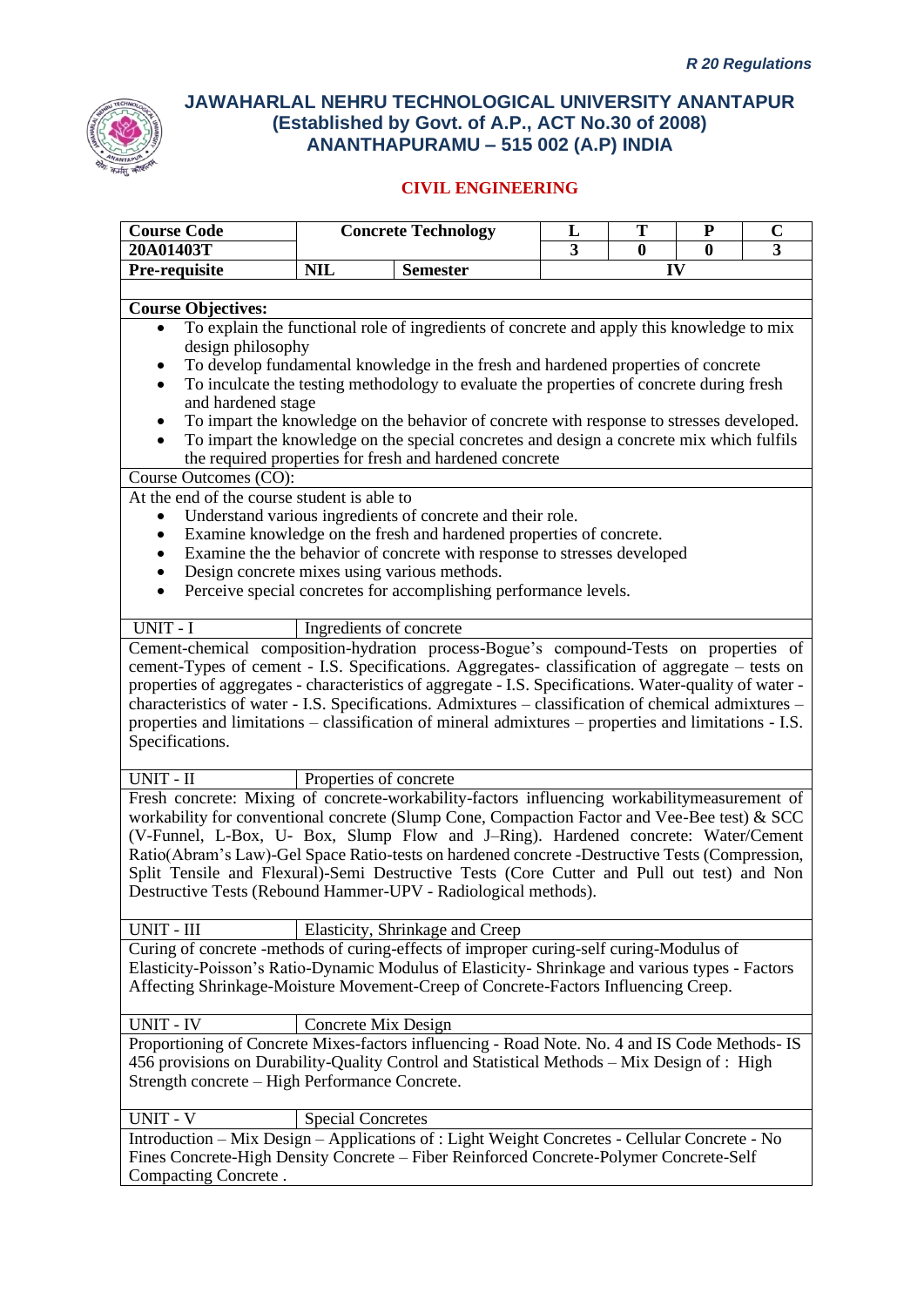

| Textbooks: |                                                                                            |
|------------|--------------------------------------------------------------------------------------------|
|            | 1. A. M. Neville, "Properties of Concrete", Pearson Publication – 4th Edition              |
|            | 2. M.S. Shetty, A. K. Jain, "Concrete Technology Theory and Practice", S. Chand and        |
|            | Company Limited, New Delhi                                                                 |
|            | <b>Reference Books:</b>                                                                    |
|            | 1. M. L. Gambhir, "Concrete Technology", Tata Mc. Graw Hill Publishers, New Delhi          |
|            | 2. N. Krishna Raju, "Design of Concrete Mixes", CBS Publishers.                            |
|            | 3. P. K. Mehta And J. M. Monteiro, "Concrete: Micro Structure, Properties and Materials"   |
|            | Mc-Graw Hill Publishers                                                                    |
|            | 4. J. Prasad, C.G.K. Nair, "Non-Destructive Test and Evaluation of Materials", Tata        |
|            | Mcgraw Hill Publishers, New Delhi                                                          |
|            | 5. Newman, John & Choo, Ban Sang. "ADVANCED CONCRETE TECHNOLOGY-                           |
|            | Constituent Materials" Elsevier 2003.                                                      |
|            | <b>Online Learning Resources:</b>                                                          |
| $1_{-}$    | https://onlinecourses.nptel.ac.in/noc19 ce20/preview                                       |
| 2.         | https://ocw.mit.edu/courses/civil-and-environmental-engineering/1-054-mechanics-and-       |
|            | design-of-concrete-structures-spring-2004/download-course-materials/                       |
| 3.         | https://www.udemy.com/course/properties-of-fresh-hardened-                                 |
|            | concrete/?utm_source=adwords&utm_medium=udemyads&utm_campaign=DSA_Catcha                   |
|            | <u>Il la.EN cc.INDIA&amp;utm content=deal4584&amp;utm term= . ag 82569850245 . ad 5332</u> |
|            | 20805574. kw. de c. dm. pl. i dsa-                                                         |
|            | 52949608673 li 9040221 bd . & matchtype=b&gclid=CjwKCAjwmK6IBhBqEiw                        |
|            | AocMc8h6K0s2ri4I8hJYzyJ3MytwTDb7ZlC8kzKe-n6t-                                              |
|            | 649itkeOUSg4eRoChA8QAvD_BwE                                                                |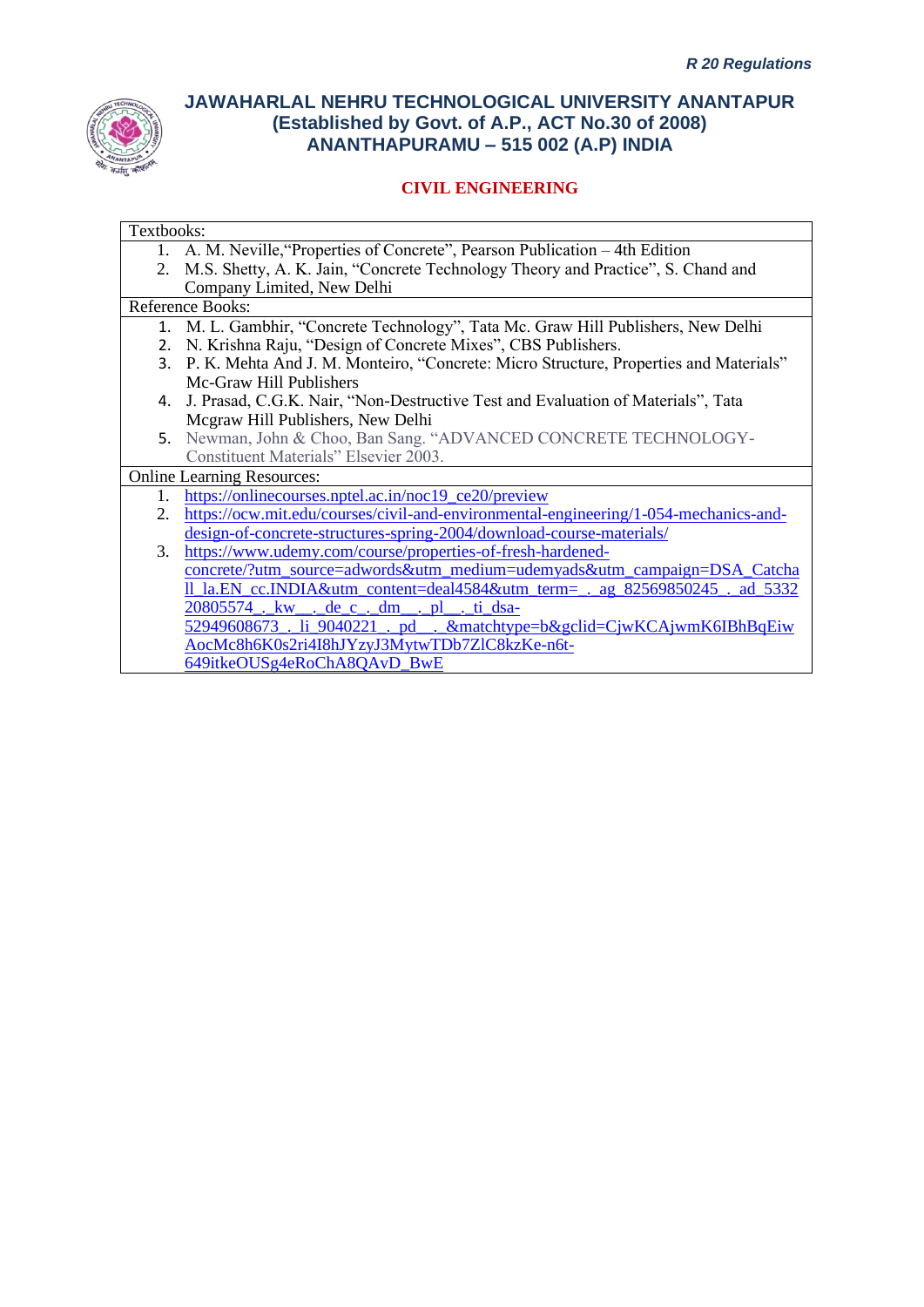

| <b>Course Code</b>                                                                                                                                                                          |                                           | <b>Environmental Engineering - I</b>                         | L              | T        | ${\bf P}$        | $\mathbf C$ |
|---------------------------------------------------------------------------------------------------------------------------------------------------------------------------------------------|-------------------------------------------|--------------------------------------------------------------|----------------|----------|------------------|-------------|
| 20A01404T                                                                                                                                                                                   |                                           |                                                              | $\overline{3}$ | $\bf{0}$ | $\boldsymbol{0}$ | 3           |
| Pre-requisite                                                                                                                                                                               | <b>NIL</b>                                | <b>Semester</b>                                              |                | IV       |                  |             |
| <b>Course Objectives:</b>                                                                                                                                                                   |                                           |                                                              |                |          |                  |             |
| To teach requirements of water and its treatment.<br>$\bullet$                                                                                                                              |                                           |                                                              |                |          |                  |             |
| $\bullet$                                                                                                                                                                                   |                                           | To impart knowledge on sewage treatment methodologies.       |                |          |                  |             |
| To provide facts on Air pollution and control.<br>٠                                                                                                                                         |                                           |                                                              |                |          |                  |             |
| ٠                                                                                                                                                                                           |                                           | To enable with design concepts of wastewater treatment UNITs |                |          |                  |             |
|                                                                                                                                                                                             | To throw light on importance of plumbing. |                                                              |                |          |                  |             |
|                                                                                                                                                                                             |                                           |                                                              |                |          |                  |             |
| <b>Course Outcomes (CO):</b>                                                                                                                                                                |                                           |                                                              |                |          |                  |             |
| At the end of the course, the student will be able to:                                                                                                                                      |                                           |                                                              |                |          |                  |             |
|                                                                                                                                                                                             |                                           | Understand about quality of water and purification process   |                |          |                  |             |
| $\bullet$                                                                                                                                                                                   |                                           | Select appropriate technique for treatment of wastewater.    |                |          |                  |             |
| Assess the impact of air pollution                                                                                                                                                          |                                           |                                                              |                |          |                  |             |
|                                                                                                                                                                                             |                                           | Understand consequences of solid waste and its management    |                |          |                  |             |
| Design domestic plumbing systems<br>$\bullet$                                                                                                                                               |                                           |                                                              |                |          |                  |             |
| UNIT - I                                                                                                                                                                                    |                                           | Water quality and treatment:                                 |                |          |                  |             |
| Water quality: Sources of Water and quality issues, water quality requirement for different beneficial                                                                                      |                                           |                                                              |                |          |                  |             |
| uses, Water quality standards, water quality indices, water safety plans, Water Supply systems, Need                                                                                        |                                           |                                                              |                |          |                  |             |
| for planned water supply schemes, Water demand industrial and agricultural water requirements,                                                                                              |                                           |                                                              |                |          |                  |             |
| Components of water supply system; Transmission of water, Distribution system, Various valves                                                                                               |                                           |                                                              |                |          |                  |             |
| used in W/S systems, service reservoirs and design. Water Treatment: aeration, sedimentation,                                                                                               |                                           |                                                              |                |          |                  |             |
| coagulation flocculation, filtration, disinfection, advanced treatments like adsorption, ion exchange,                                                                                      |                                           |                                                              |                |          |                  |             |
| membrane processes                                                                                                                                                                          |                                           |                                                              |                |          |                  |             |
| $UNIT-II$                                                                                                                                                                                   | Sewage and Treatment                      |                                                              |                |          |                  |             |
| Domestic and Storm water, Quantity of Sewage, Sewage flow variations. Conveyance of sewage-                                                                                                 |                                           |                                                              |                |          |                  |             |
| Sewers, shapes design parameters, operation and maintenance of sewers, Sewage pumping;                                                                                                      |                                           |                                                              |                |          |                  |             |
| Sewerage, Sewer appurtenances, Design of sewerage systems. Small bore systems, Storm Water-                                                                                                 |                                           |                                                              |                |          |                  |             |
| Quantification and design of Storm water; Sewage and Sullage, Pollution due to improper disposal<br>of sewage, National River cleaning plans, Wastewater treatment - COD & BOD- aerobic and |                                           |                                                              |                |          |                  |             |
| anaerobic treatment systems, suspended and attached growth systems, recycling of sewage – quality                                                                                           |                                           |                                                              |                |          |                  |             |
| requirements for various purposes.                                                                                                                                                          |                                           |                                                              |                |          |                  |             |
|                                                                                                                                                                                             |                                           |                                                              |                |          |                  |             |
| UNIT - III                                                                                                                                                                                  | Air Pollution                             |                                                              |                |          |                  |             |
| Composition and properties of air, Quantification of air pollutants, Monitoring of air pollutants, Air                                                                                      |                                           |                                                              |                |          |                  |             |
| pollution-Occupational hazards, Urban air pollution automobile pollution, Chemistry of combustion,                                                                                          |                                           |                                                              |                |          |                  |             |
| Automobile engines, quality of fuel, operating conditions and interrelationship. Air quality standards,                                                                                     |                                           |                                                              |                |          |                  |             |
| Control measures for Air pollution, construction and limitations.                                                                                                                           |                                           |                                                              |                |          |                  |             |
| <b>UNIT - IV</b>                                                                                                                                                                            |                                           | Solid Waste Management                                       |                |          |                  |             |
| Municipal solid waste-Composition - chemical and physical parameters - Collection, transport,                                                                                               |                                           |                                                              |                |          |                  |             |
| treatment and disposal. waste from commercial establishments and other urban zonesconstruction                                                                                              |                                           |                                                              |                |          |                  |             |
| activities - biomedical wastes, Effects of solid waste on environment. Disposal of solid waste-                                                                                             |                                           |                                                              |                |          |                  |             |
| Disposal methods- Integrated solid waste management.                                                                                                                                        |                                           |                                                              |                |          |                  |             |
|                                                                                                                                                                                             |                                           |                                                              |                |          |                  |             |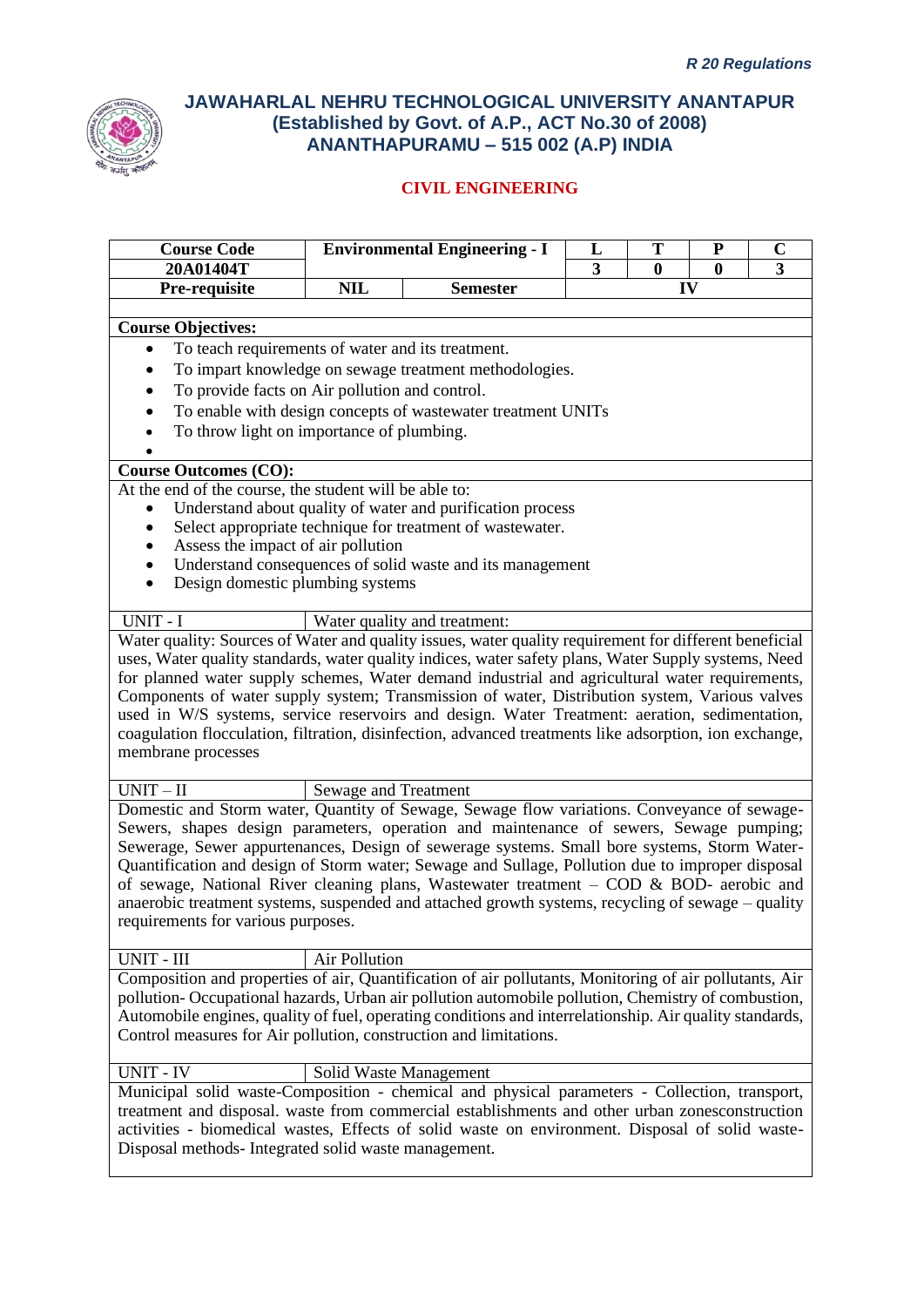

## **CIVIL ENGINEERING**

UNIT - V Domestic Plumbing

Types of home plumbing systems for water supply and waste water disposal, high rise building plumbing-Pressure reducing valves, Break pressure tanks, Storage tanks, Building drainage for high rise buildings, various kinds of fixtures and fittings. Role of Government authorities in water supply, sewerage disposal

#### **Textbooks:**

- 1. G. S. Birdi,"Water supply and sanitary Engineering", Dhanpat Rai & Sons Publishers.
- 2. Peavy, H.S, Rowe, D. R. Tchobanoglous, "Environmental Engineering", Mc-Graw Hill International Editions, New York 1985.

#### **Reference Books:**

- 1. B.C. Punmia, Ashok Jain & Arun Jain, "Water Supply Engineering", Vol. 1, Waste water Engineering, Vol. II, Laxmi Publications Pvt. Ltd, New Delhi.
- 2. MetCalf and Eddy,"Wastewater Engineering", Treatment, Disposal and Reuse, Tata McGraw- Hill, New Delhi.
- 3. S. M. Patil, "Plumbing EngineeringTheory, Design and Practice",1999.
- 4. K. N. Duggal, "Elements of Environmental Engineering", S. Chand Publishers.

#### **Online Learning Resources:**

- 1. <https://nptel.ac.in/courses/103/107/103107084/>
- 2. <https://ocw.mit.edu/courses/environment-courses/>
- 3. https://learningpath.org/articles/Free\_Online\_Environmental\_Engineering\_Courses\_from [Top\\_Universities.html](https://learningpath.org/articles/Free_Online_Environmental_Engineering_Courses_from_Top_Universities.html)
- 4. <https://nptel.ac.in/noc/courses/noc19/SEM2/noc19-ge22/>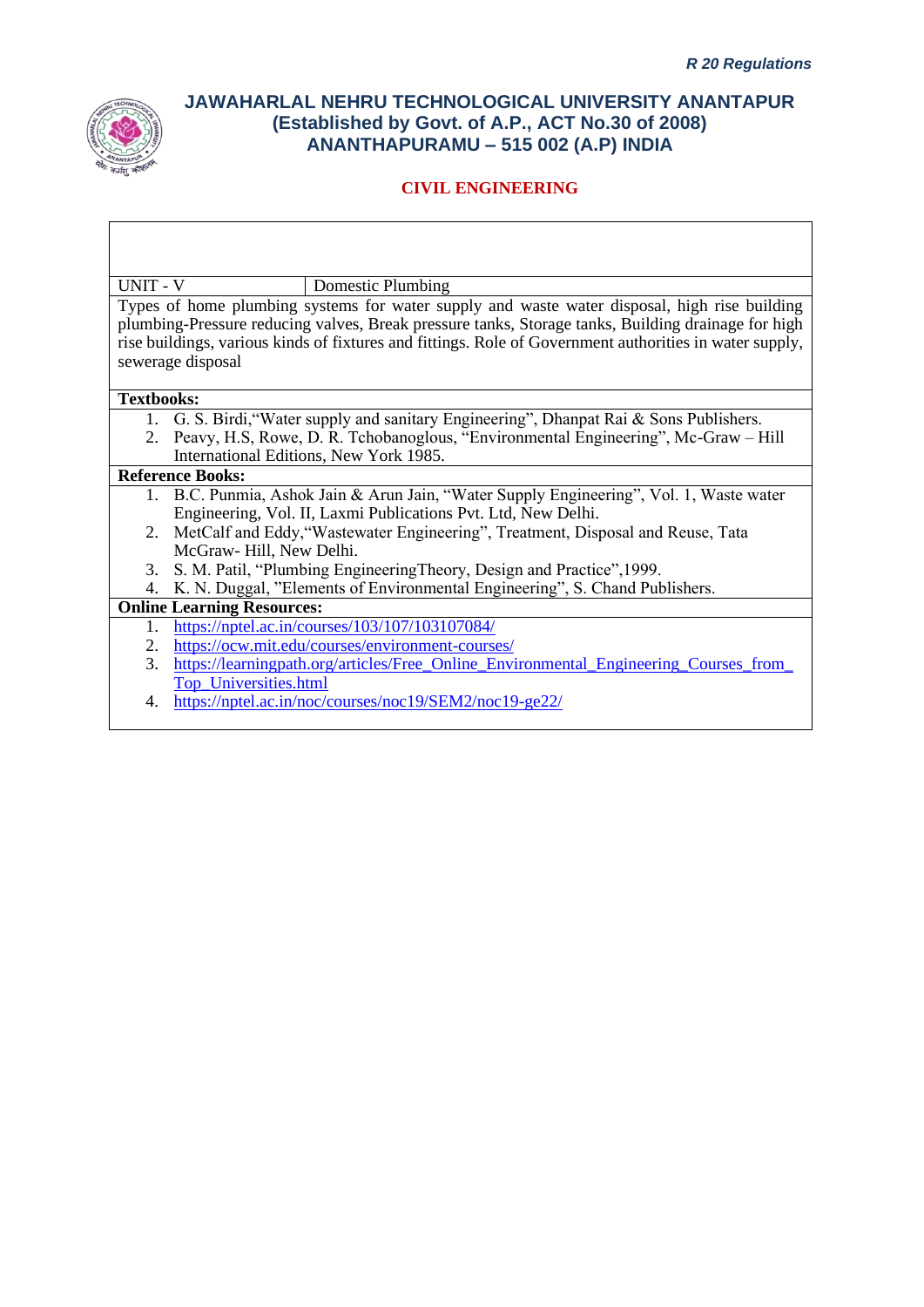

|    | <b>Course Code</b>                      | <b>ENGINEERING GEOLOGY LAB</b><br>T<br>L<br>${\bf P}$                                                     |                 |          |                  | $\mathbf C$ |     |
|----|-----------------------------------------|-----------------------------------------------------------------------------------------------------------|-----------------|----------|------------------|-------------|-----|
|    | 20A01401P                               |                                                                                                           |                 | $\bf{0}$ | $\boldsymbol{0}$ | 3           | 1.5 |
|    | Pre-requisite                           | <b>NIL</b>                                                                                                | <b>Semester</b> |          |                  | IV          |     |
|    |                                         |                                                                                                           |                 |          |                  |             |     |
|    | <b>Course Objectives:</b>               |                                                                                                           |                 |          |                  |             |     |
|    |                                         | The object of the course is to enable the students to identify the physical characteristics various rocks |                 |          |                  |             |     |
|    | <b>Course Outcomes (CO):</b>            |                                                                                                           |                 |          |                  |             |     |
|    |                                         | At the end of the course the students will be able to classify various types of rocks, their properties   |                 |          |                  |             |     |
|    |                                         | and they will be familiar with interpretation of geological maps.                                         |                 |          |                  |             |     |
|    | <b>List of Experiments:</b>             |                                                                                                           |                 |          |                  |             |     |
|    |                                         | 1. Physical properties of minerals: Mega-scopic identification of Rock forming minerals –                 |                 |          |                  |             |     |
|    | Quartz group, Feldspar group,           |                                                                                                           |                 |          |                  |             |     |
| 2. |                                         | Identification of Rock forming minerals Garnet group, Mica group                                          |                 |          |                  |             |     |
| 3. |                                         | Physical properties of minerals: Mega-scopic identification of Talc, Chlorite, Olivine,                   |                 |          |                  |             |     |
|    |                                         | Kyanite, Asbestos, Tourmelene, Calcite, Gypsum, etc                                                       |                 |          |                  |             |     |
|    |                                         | 4. Physical properties of minerals: Mega-scopic identification of Ore forming minerals -                  |                 |          |                  |             |     |
|    |                                         | Magnetite, Hematite, Pyrite, Pyralusite, Graphite, Chromite, etc                                          |                 |          |                  |             |     |
| 5. |                                         | Megascopic description and identification of Igneous rocks – Types of Granite, Pegmatite,                 |                 |          |                  |             |     |
|    |                                         | Gabbro, Dolerite, Syenite, Granite Poryphery, Basalt, etc                                                 |                 |          |                  |             |     |
| 6. |                                         | Megascopic description and identification of Sedimentary rocks – Sand stone, Ferrugineous                 |                 |          |                  |             |     |
|    |                                         | sand stone, Lime stone, Shale, Laterite, Conglamorate, etc                                                |                 |          |                  |             |     |
| 7. |                                         | Megascopic description and identification of Metamorphic rocks – Biotite – Granite Gneiss,                |                 |          |                  |             |     |
|    |                                         | Slate, Muscovite & Biotiteschist, Marble, Khondalite, etc                                                 |                 |          |                  |             |     |
|    |                                         | 8. Interpretation and drawing of sections for geological maps showing tilted beds                         |                 |          |                  |             |     |
|    |                                         | 9. Interpretation and drawing of sections for geological maps showing faults,                             |                 |          |                  |             |     |
|    |                                         | 10. Interpretation and drawing of sections for geological maps showing unconformities etc.                |                 |          |                  |             |     |
|    | 11. Simple Structural Geology problems. |                                                                                                           |                 |          |                  |             |     |
|    |                                         | 12. Strength of the rock using laboratory tests.                                                          |                 |          |                  |             |     |
|    |                                         |                                                                                                           |                 |          |                  |             |     |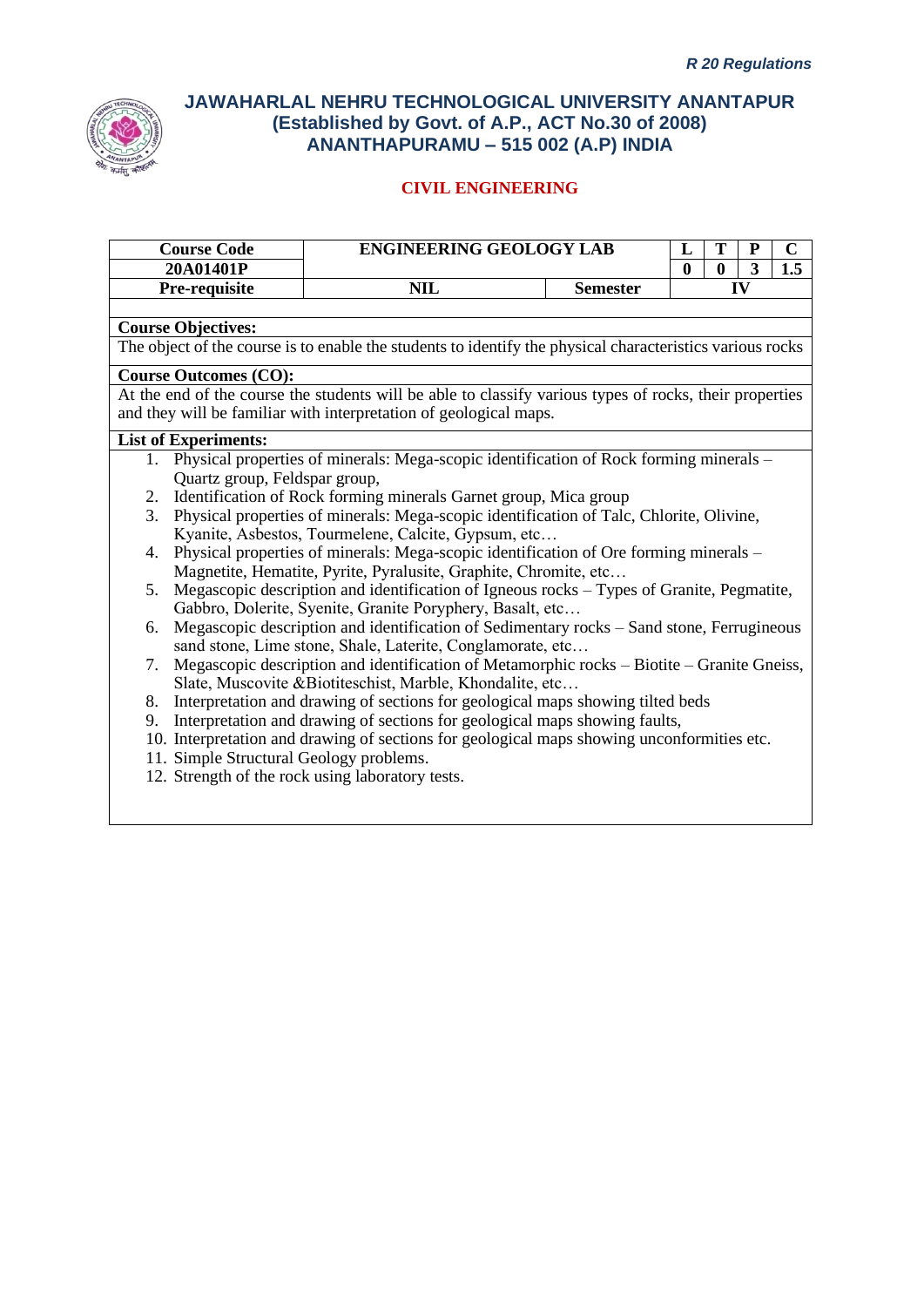

| <b>Course Code</b>                                 | <b>Concrete Materials Lab</b>                                                      |                 | L            | Т            | ${\bf P}$    | $\overline{\mathbf{C}}$ |
|----------------------------------------------------|------------------------------------------------------------------------------------|-----------------|--------------|--------------|--------------|-------------------------|
| 20A01405                                           |                                                                                    |                 | $\mathbf{0}$ | $\mathbf{0}$ | $\mathbf{3}$ | 1.5                     |
| Pre-requisite                                      | <b>NIL</b>                                                                         | <b>Semester</b> |              |              | $\bf{IV}$    |                         |
|                                                    |                                                                                    |                 |              |              |              |                         |
| <b>Course Objectives:</b>                          |                                                                                    |                 |              |              |              |                         |
|                                                    | To find the various physical characteristics of cement, coarse and fine aggregates |                 |              |              |              |                         |
|                                                    | To find the various properties of green and hardened concrete.                     |                 |              |              |              |                         |
|                                                    |                                                                                    |                 |              |              |              |                         |
| Course Outcomes (CO):                              |                                                                                    |                 |              |              |              |                         |
| At the end of the course, the student will be able |                                                                                    |                 |              |              |              |                         |
|                                                    | To find the characteristics of fine and coarse aggregates                          |                 |              |              |              |                         |
| ٠                                                  | To understand the workability behaviour of concrete through various tests          |                 |              |              |              |                         |
| <b>List of Experiments:</b>                        |                                                                                    |                 |              |              |              |                         |
| Grading Curve of Coarse aggregates<br>1.           |                                                                                    |                 |              |              |              |                         |
| Grading Curve of Fine aggregates<br>2.             |                                                                                    |                 |              |              |              |                         |
| Bulking of Fine aggregate<br>3.                    |                                                                                    |                 |              |              |              |                         |
| Specific gravity of coarse aggregate<br>4.         |                                                                                    |                 |              |              |              |                         |
| 5. Specific gravity of Fine aggregate              |                                                                                    |                 |              |              |              |                         |
| 6. Specific gravity of Cement                      |                                                                                    |                 |              |              |              |                         |
| 7. fineness of Cement                              |                                                                                    |                 |              |              |              |                         |
| 8. Normal Consistency of Cement                    |                                                                                    |                 |              |              |              |                         |
| 9. Initial and final setting times of Cement       |                                                                                    |                 |              |              |              |                         |
| 10. Soundness test of Cement                       |                                                                                    |                 |              |              |              |                         |
| 11. Compressive Strength test of Cement            |                                                                                    |                 |              |              |              |                         |
|                                                    | 12. Slump, Compaction factor and Vee-Bee time tests on concrete.                   |                 |              |              |              |                         |
| 13. Compressive strength of concrete.              |                                                                                    |                 |              |              |              |                         |
| 14. Split tensile strength of concrete             |                                                                                    |                 |              |              |              |                         |
| 15. Non destructive tests on concrete (any two)    |                                                                                    |                 |              |              |              |                         |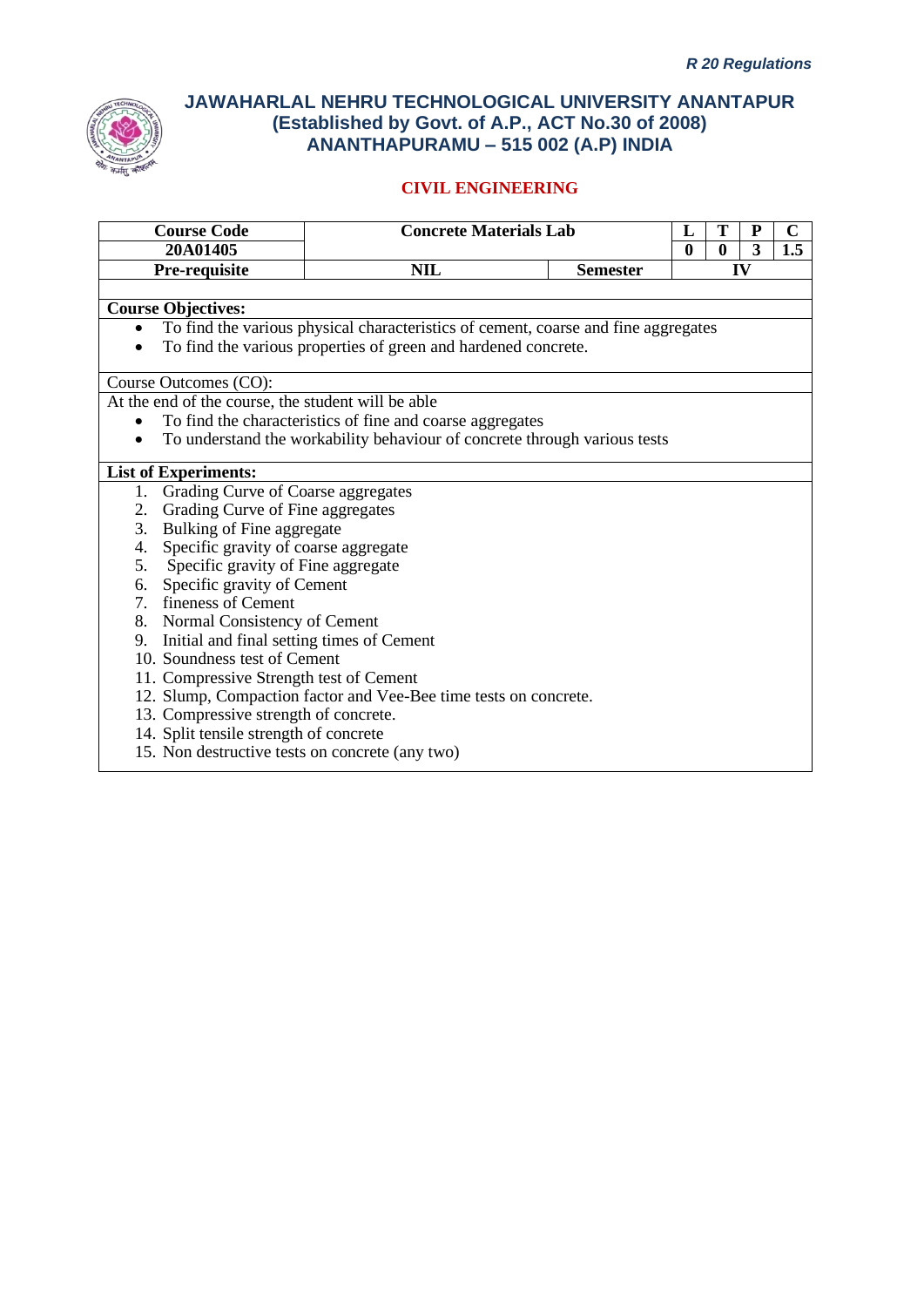

## **CIVIL ENGINEERING**

| <b>Course Code</b>                           | <b>ENVIRONMENTAL ENGINEERING LAB</b>                                                               |                 | L            | T        | ${\bf P}$ | $\mathbf C$ |
|----------------------------------------------|----------------------------------------------------------------------------------------------------|-----------------|--------------|----------|-----------|-------------|
| 20A01404P                                    |                                                                                                    |                 | $\mathbf{0}$ | $\bf{0}$ | 3         | 1.5         |
| Pre-requisite                                | <b>NIL</b>                                                                                         | <b>Semester</b> |              |          | IV        |             |
|                                              |                                                                                                    |                 |              |          |           |             |
| <b>Course Objectives:</b>                    |                                                                                                    |                 |              |          |           |             |
|                                              | The object of the course is to enable the students to identify the characteristics of water sample |                 |              |          |           |             |
| <b>Course Outcomes (CO):</b>                 |                                                                                                    |                 |              |          |           |             |
|                                              | At the end of the course, the student will be able to Understand about quality of water standards  |                 |              |          |           |             |
|                                              |                                                                                                    |                 |              |          |           |             |
| <b>List of Experiments:</b>                  |                                                                                                    |                 |              |          |           |             |
|                                              | 1. Determination of pH and Electrical Conductivity (Salinity) of Water and Soil.                   |                 |              |          |           |             |
| 2.                                           | Determination and estimation of Total Hardness–Calcium & Magnesium.                                |                 |              |          |           |             |
| 3. Determination of Alkalinity/Acidity       |                                                                                                    |                 |              |          |           |             |
|                                              | 4. Determination of Chlorides in water and soil                                                    |                 |              |          |           |             |
| settleable solids by Imhoff Cone.            | 5. Determination and Estimation of total solids, organic solids and inorganic solids and           |                 |              |          |           |             |
| 6. Determination of Iron.                    |                                                                                                    |                 |              |          |           |             |
|                                              | 7. Determination of Dissolved Oxygen with D.O. Meter & Wrinklers Method and B.O.D.                 |                 |              |          |           |             |
|                                              | 8. Determination of N, P, K values in solid waste                                                  |                 |              |          |           |             |
| 9.                                           | Physical parameters - Temperature, Colour, Odour, Turbidity, Taste.                                |                 |              |          |           |             |
| 10. Determination of C.O.D.                  |                                                                                                    |                 |              |          |           |             |
| 11. Determination of Optimum coagulant dose. |                                                                                                    |                 |              |          |           |             |
| 12. Determination of Chlorine demand.        |                                                                                                    |                 |              |          |           |             |
| 13. Presumptive Coliform test.               |                                                                                                    |                 |              |          |           |             |
|                                              |                                                                                                    |                 |              |          |           |             |
| <b>References:</b>                           |                                                                                                    |                 |              |          |           |             |

1.G. S. Birdi "Water supply and sanitary Engineering", Dhanpat Rai & Sons Publishers. 2.Peavy, H.S, Rowe, D. R. Tchobanoglous, "Environmental Engineering", Mc-Graw –Hill International Editions, New York 1985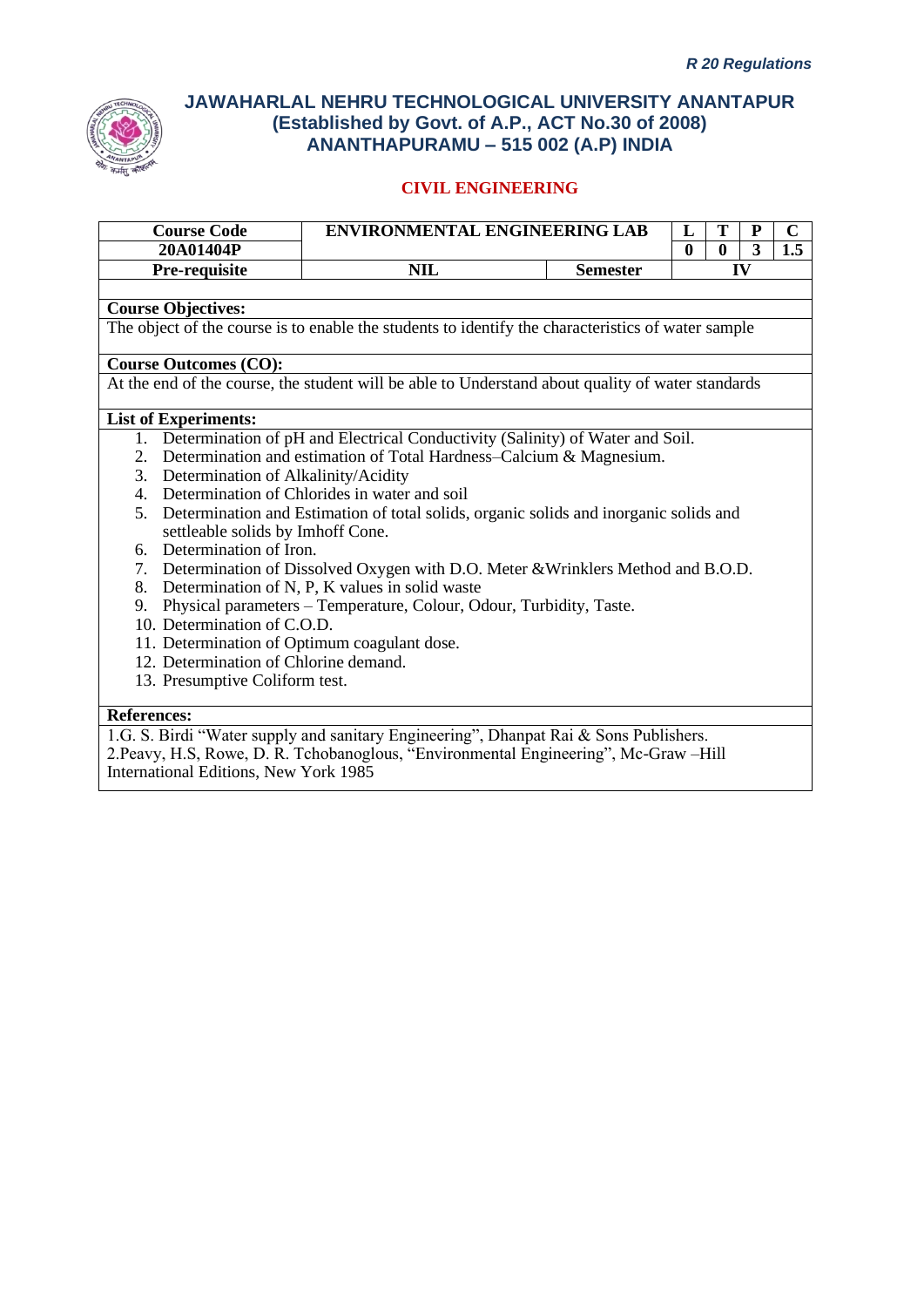

## **CIVIL ENGINEERING**

| <b>Course Code</b>                                                                                               | <b>Soft Skills</b>                                                                                                                                                                                                                                                                                                                                                                                                                                                                                                                                                                                                                                                           | L            | T            | ${\bf P}$     | $\mathbf C$ |
|------------------------------------------------------------------------------------------------------------------|------------------------------------------------------------------------------------------------------------------------------------------------------------------------------------------------------------------------------------------------------------------------------------------------------------------------------------------------------------------------------------------------------------------------------------------------------------------------------------------------------------------------------------------------------------------------------------------------------------------------------------------------------------------------------|--------------|--------------|---------------|-------------|
| 20A52401                                                                                                         |                                                                                                                                                                                                                                                                                                                                                                                                                                                                                                                                                                                                                                                                              | $\mathbf{1}$ | $\mathbf{0}$ | $\mathbf{2}$  | 2           |
| Pre-requisite                                                                                                    | <b>NIL</b><br><b>Semester</b>                                                                                                                                                                                                                                                                                                                                                                                                                                                                                                                                                                                                                                                |              | IV           |               |             |
|                                                                                                                  |                                                                                                                                                                                                                                                                                                                                                                                                                                                                                                                                                                                                                                                                              |              |              |               |             |
| Course Objectives:                                                                                               |                                                                                                                                                                                                                                                                                                                                                                                                                                                                                                                                                                                                                                                                              |              |              |               |             |
| $\bullet$                                                                                                        | To encourage all round development of the students by focusing on soft skills                                                                                                                                                                                                                                                                                                                                                                                                                                                                                                                                                                                                |              |              |               |             |
|                                                                                                                  | To make the students aware of critical thinking and problem-solving skills                                                                                                                                                                                                                                                                                                                                                                                                                                                                                                                                                                                                   |              |              |               |             |
|                                                                                                                  | To develop leadership skills and organizational skills through group activities                                                                                                                                                                                                                                                                                                                                                                                                                                                                                                                                                                                              |              |              |               |             |
|                                                                                                                  | To function effectively with heterogeneous teams                                                                                                                                                                                                                                                                                                                                                                                                                                                                                                                                                                                                                             |              |              |               |             |
| <b>Course Outcomes (CO):</b>                                                                                     |                                                                                                                                                                                                                                                                                                                                                                                                                                                                                                                                                                                                                                                                              |              |              |               |             |
| By the end of the program students should be able to                                                             |                                                                                                                                                                                                                                                                                                                                                                                                                                                                                                                                                                                                                                                                              |              |              |               |             |
|                                                                                                                  | Memorize various elements of effective communicative skills                                                                                                                                                                                                                                                                                                                                                                                                                                                                                                                                                                                                                  |              |              |               |             |
|                                                                                                                  | Interpret people at the emotional level through emotional intelligence                                                                                                                                                                                                                                                                                                                                                                                                                                                                                                                                                                                                       |              |              |               |             |
|                                                                                                                  | apply critical thinking skills in problem solving                                                                                                                                                                                                                                                                                                                                                                                                                                                                                                                                                                                                                            |              |              |               |             |
|                                                                                                                  | analyse the needs of an organization for team building                                                                                                                                                                                                                                                                                                                                                                                                                                                                                                                                                                                                                       |              |              |               |             |
|                                                                                                                  | Judge the situation and take necessary decisions as a leader                                                                                                                                                                                                                                                                                                                                                                                                                                                                                                                                                                                                                 |              |              |               |             |
|                                                                                                                  | Develop social and work-life skills as well as personal and emotional well-being                                                                                                                                                                                                                                                                                                                                                                                                                                                                                                                                                                                             |              |              |               |             |
|                                                                                                                  |                                                                                                                                                                                                                                                                                                                                                                                                                                                                                                                                                                                                                                                                              |              |              |               |             |
| $UNIT-I$                                                                                                         | <b>Soft Skills &amp; Communication Skills</b>                                                                                                                                                                                                                                                                                                                                                                                                                                                                                                                                                                                                                                |              |              | <b>10 Hrs</b> |             |
|                                                                                                                  | Introduction, meaning, significance of soft skills - definition, significance, types of communication                                                                                                                                                                                                                                                                                                                                                                                                                                                                                                                                                                        |              |              |               |             |
|                                                                                                                  | skills - Intrapersonal & Inter-personal skills - Verbal and Non-verbal Communication                                                                                                                                                                                                                                                                                                                                                                                                                                                                                                                                                                                         |              |              |               |             |
| expression – articulating with felicity<br>great, anecdotes and literary sources)<br>given topic.<br>$UNIT - II$ | (The facilitator can guide the participants before the activity citing examples from the lives of the<br>Interpersonal Skills- Group Discussion - Debate - Team Tasks - Book and film Reviews by groups<br>- Group leader presenting views (non-controversial and secular) on contemporary issues or on a<br>Verbal Communication-Oral Presentations-Extempore-brief addresses and speeches-convincing-<br>negotiating- agreeing and disagreeing with professional grace.<br>Non-verbal communication - Public speaking - Mock interviews - presentations with an objective<br>to identify non-verbal clues and remedy the lapses on observation<br><b>Critical Thinking</b> |              |              | 10 Hrs        |             |
|                                                                                                                  | Active Listening - Observation - Curiosity - Introspection - Analytical Thinking - Open-                                                                                                                                                                                                                                                                                                                                                                                                                                                                                                                                                                                     |              |              |               |             |
| $mindedness - Creative Thinking$<br><b>Activities:</b>                                                           | Gathering information and statistics on a topic - sequencing $-$ assorting $-$ reasoning $-$ critiquing<br>issues -placing the problem - finding the root cause - seeking viable solution - judging with rationale<br>- evaluating the views of others - Case Study, Story Analysis                                                                                                                                                                                                                                                                                                                                                                                          |              |              |               |             |
| $UNIT - III$                                                                                                     | <b>Problem Solving &amp; Decision Making</b>                                                                                                                                                                                                                                                                                                                                                                                                                                                                                                                                                                                                                                 |              |              | 10 Hrs        |             |
|                                                                                                                  | Meaning & features of Problem Solving - Managing Conflict - Conflict resolution -                                                                                                                                                                                                                                                                                                                                                                                                                                                                                                                                                                                            |              |              |               |             |
|                                                                                                                  | Methods of decision making – Effective decision making in teams – Methods & Styles                                                                                                                                                                                                                                                                                                                                                                                                                                                                                                                                                                                           |              |              |               |             |
| <b>Activities:</b>                                                                                               | Placing a problem which involves conflict of interests, choice and views – formulating the problem<br>- exploring solutions by proper reasoning - Discussion on important professional, career and<br>organizational decisions and initiate debate on the appropriateness of the decision.                                                                                                                                                                                                                                                                                                                                                                                   |              |              |               |             |

Case Study & Group Discussion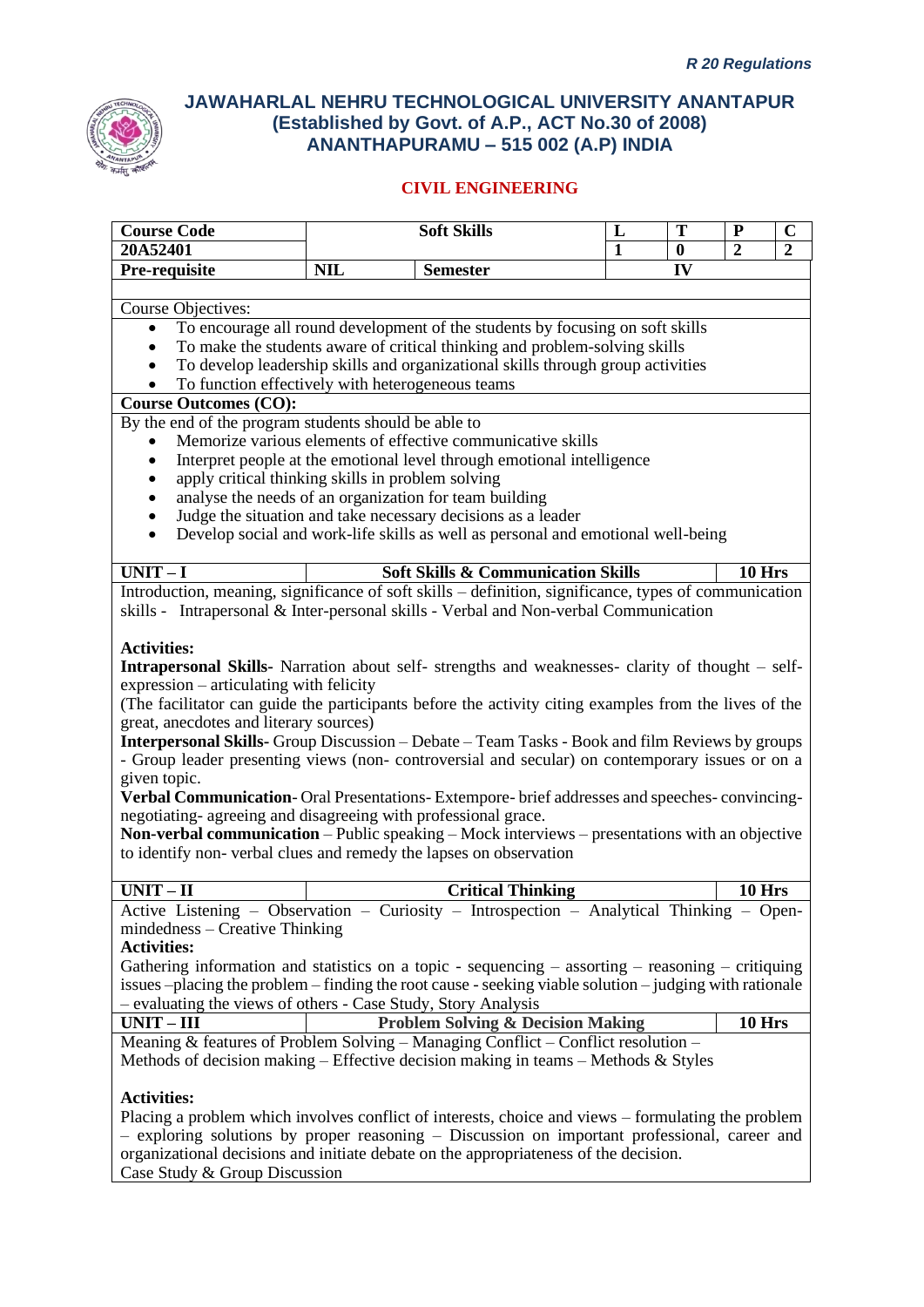

### **CIVIL ENGINEERING**

| $UNIT - IV$ | <b>Emotional Intelligence &amp; Stress Management</b>                                      | $\pm 10$ Hrs |
|-------------|--------------------------------------------------------------------------------------------|--------------|
|             | Managing Emotions – Thinking before Reacting – Empathy for Others – Self-awareness – Self- |              |
|             | $Regularion - Stress factors - Controlling Stress - Tips$                                  |              |

#### **Activities:**

Providing situations for the participants to express emotions such as happiness, enthusiasm, gratitude, sympathy, and confidence, compassion in the form of written or oral presentations. Providing opportunities for the participants to narrate certain crisis and stress –ridden situations caused by failure, anger, jealousy, resentment and frustration in the form of written and oral presentation, Organizing Debates

| UNIT – V                                      | <b>Leadership Skills</b>                                                                     | <b>10 Hrs</b> |
|-----------------------------------------------|----------------------------------------------------------------------------------------------|---------------|
|                                               | Team-Building – Decision-Making – Accountability – Planning – Public Speaking – Motivation – |               |
| Risk-Taking - Team Building - Time Management |                                                                                              |               |

#### **Activities:**

Forming group with a consensus among the participants- choosing a leader- encouraging the group members to express views on leadership- democratic attitude-sense of sacrifice – sense of adjustment – vision – accommodating nature- eliciting views on successes and failures of leadership using the past knowledge and experience of the participants, Public Speaking, Activities on Time Management, Motivation, Decision Making, Group discussion etc.

#### **NOTE-:**

1. The facilitator can guide the participants before the activity citing examples from the lives of the great, anecdotes, epics, scriptures, autobiographies and literary sources which bear true relevance to the prescribed skill.

2. Case studies may be given wherever feasible for example for Decision Making- The decision of King Lear or for good Leadership – Mahendar Singh Dhoni etc.

#### **Textbooks:**

- 1. Personality Development and Soft Skills (English, Paperback, Mitra Barun K.) Publisher: Oxford University Press; Pap/Cdr edition (July 22, 2012)
- 2. Personality Development and Soft Skills: Preparing for Tomorrow, [Dr Shikha](https://www.ikbooks.com/author-details/dr-shikhakapoor/1099)  [KapoorP](https://www.ikbooks.com/author-details/dr-shikhakapoor/1099)ublisher : I K International Publishing House; 0 edition (February 28, 2018)

#### **Reference Books:**

- **1.** Soft skills: personality development for life success by Prashant Sharma, BPB publications 2018.
- **2.** Soft Skills By Alex K. Published by S.Chand
- **3.** Soft Skills: An Integrated Approach to Maximise Personality Gajendra Singh Chauhan, Sangeetha Sharma Published by Wiley.
- **4.** Communication Skills and Soft Skills (Hardcover, A. Sharma) Publisher: Yking books
- **5.** SOFT SKILLS for a BIG IMPACT (English, Paperback, RenuShorey) Publisher: Notion Press
- **6.** Life Skills Paperback English Dr. Rajiv Kumar Jain, Dr. Usha Jain Publisher: Vayu Education of India

#### **Online Learning Resources:**

- **1.** [https://youtu.be/DUlsNJtg2L8?list=PLLy\\_2iUCG87CQhELCytvXh0E\\_y](https://youtu.be/DUlsNJtg2L8?list=PLLy_2iUCG87CQhELCytvXh0E_y-bOO1_q)[bOO1\\_q](https://youtu.be/DUlsNJtg2L8?list=PLLy_2iUCG87CQhELCytvXh0E_y-bOO1_q)
- **2.** [https://youtu.be/xBaLgJZ0t6A?list=PLzf4HHlsQFwJZel\\_j2PUy0pwjVUgj7Kl](https://youtu.be/xBaLgJZ0t6A?list=PLzf4HHlsQFwJZel_j2PUy0pwjVUgj7KlJ) [J](https://youtu.be/xBaLgJZ0t6A?list=PLzf4HHlsQFwJZel_j2PUy0pwjVUgj7KlJ)
- **3.** <https://youtu.be/-Y-R9hDl7lU>
- **4.** <https://youtu.be/gkLsn4ddmTs>
- **5.** <https://youtu.be/2bf9K2rRWwo>
- **6.** <https://youtu.be/FchfE3c2jzc>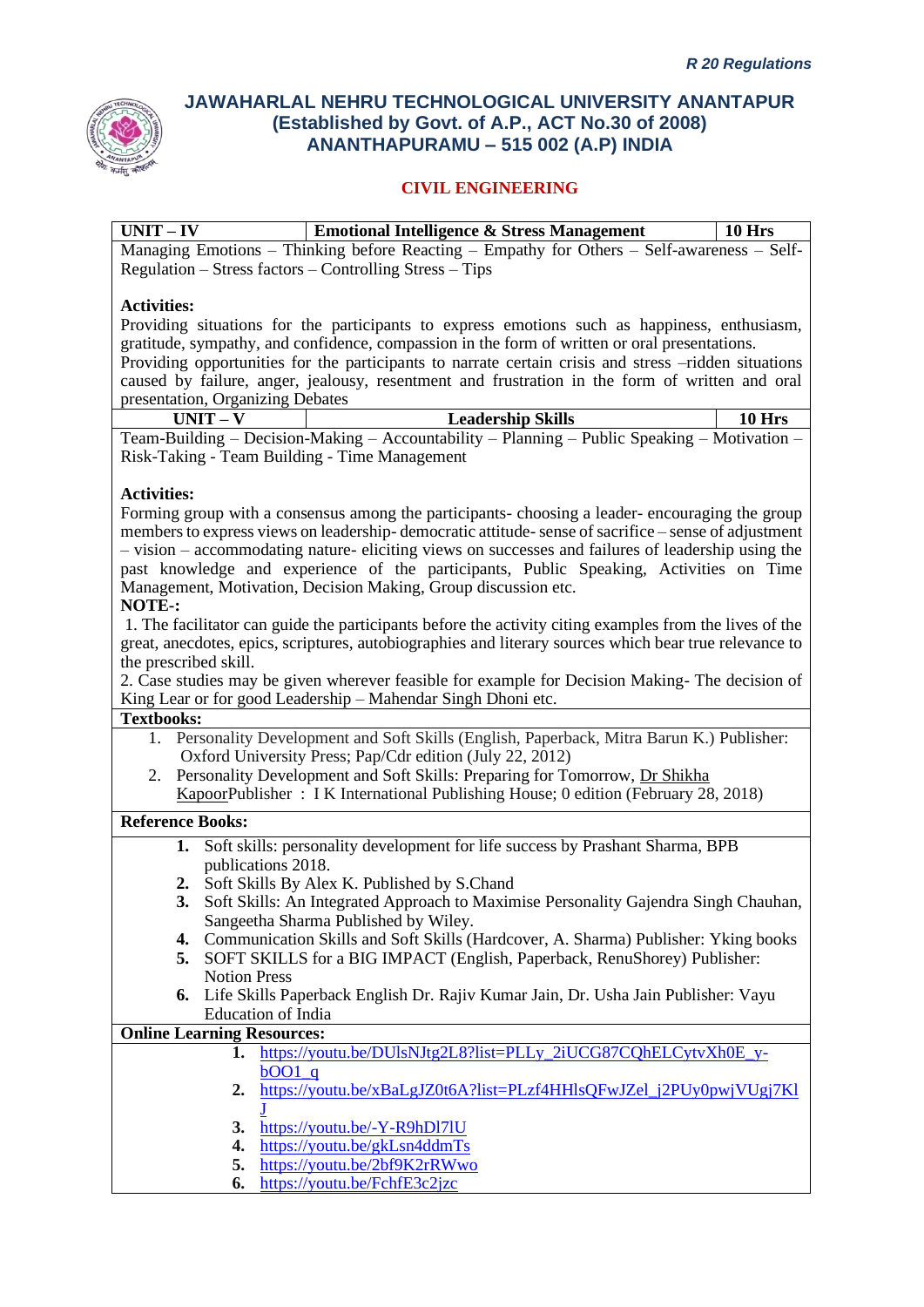

| <b>Course Code</b><br>20A99401              | <b>Design Thinking for Innovation</b><br>(Common to All branches of Engineering)                                                                                                                       |                 | L<br>$\overline{2}$ | T<br>1 | ${\bf P}$<br>$\mathbf{0}$ | $\mathbf C$<br>0 |
|---------------------------------------------|--------------------------------------------------------------------------------------------------------------------------------------------------------------------------------------------------------|-----------------|---------------------|--------|---------------------------|------------------|
| Pre-requisite                               | <b>NIL</b>                                                                                                                                                                                             | <b>Semester</b> |                     |        | IV                        |                  |
|                                             |                                                                                                                                                                                                        |                 |                     |        |                           |                  |
| <b>Course Objectives:</b>                   |                                                                                                                                                                                                        |                 |                     |        |                           |                  |
|                                             | The objective of this course is to familiarize students with design thinking process as a tool for                                                                                                     |                 |                     |        |                           |                  |
|                                             | breakthrough innovation. It aims to equip students with design thinking skills and ignite the minds to create                                                                                          |                 |                     |        |                           |                  |
|                                             | innovative ideas, develop solutions for real-time problems.                                                                                                                                            |                 |                     |        |                           |                  |
| <b>Course Outcomes (CO):</b>                |                                                                                                                                                                                                        |                 |                     |        |                           |                  |
|                                             | Define the concepts related to design thinking.                                                                                                                                                        |                 |                     |        |                           |                  |
|                                             | Explain the fundamentals of Design Thinking and innovation                                                                                                                                             |                 |                     |        |                           |                  |
|                                             | Apply the design thinking techniques for solving problems in various sectors.                                                                                                                          |                 |                     |        |                           |                  |
|                                             | Analyse to work in a multidisciplinary environment                                                                                                                                                     |                 |                     |        |                           |                  |
|                                             | Evaluate the value of creativity                                                                                                                                                                       |                 |                     |        |                           |                  |
|                                             | Formulate specific problem statements of real time issues                                                                                                                                              |                 |                     |        |                           |                  |
|                                             |                                                                                                                                                                                                        |                 |                     |        |                           |                  |
| UNIT - I                                    | <b>Introduction to Design Thinking</b>                                                                                                                                                                 |                 |                     |        |                           | 10 Hrs           |
|                                             | Introduction to elements and principles of Design, basics of design-dot, line, shape, form as fundamental                                                                                              |                 |                     |        |                           |                  |
|                                             | design components. Principles of design. Introduction to design thinking, history of Design Thinking, New                                                                                              |                 |                     |        |                           |                  |
| materials in Industry.                      |                                                                                                                                                                                                        |                 |                     |        |                           |                  |
|                                             |                                                                                                                                                                                                        |                 |                     |        |                           |                  |
|                                             |                                                                                                                                                                                                        |                 |                     |        |                           |                  |
|                                             | <b>Design Thinking Process</b>                                                                                                                                                                         |                 |                     |        |                           | <b>10 Hrs</b>    |
|                                             | Design thinking process (empathize, analyze, idea $\&$ prototype), implementing the process in driving                                                                                                 |                 |                     |        |                           |                  |
|                                             | inventions, design thinking in social innovations. Tools of design thinking - person, costumer, journey                                                                                                |                 |                     |        |                           |                  |
| <b>UNIT - II</b>                            | map, brain storming, product development                                                                                                                                                               |                 |                     |        |                           |                  |
|                                             |                                                                                                                                                                                                        |                 |                     |        |                           |                  |
|                                             | <b>Activity:</b> Every student presents their idea in three minutes, Every student can present design process in                                                                                       |                 |                     |        |                           |                  |
|                                             | the form of flow diagram or flow chart etc. Every student should explain about product development.                                                                                                    |                 |                     |        |                           |                  |
| <b>UNIT - III</b>                           | <b>Innovation</b>                                                                                                                                                                                      |                 |                     |        |                           | 8 Hrs            |
|                                             | Art of innovation, Difference between innovation and creativity, role of creativity and innovation in                                                                                                  |                 |                     |        |                           |                  |
|                                             | organizations. Creativity to Innovation. Teams for innovation, Measuring the impact and value of                                                                                                       |                 |                     |        |                           |                  |
|                                             |                                                                                                                                                                                                        |                 |                     |        |                           |                  |
| creativity.                                 |                                                                                                                                                                                                        |                 |                     |        |                           |                  |
|                                             | Activity: Debate on innovation and creativity, Flow and planning from idea to innovation, Debate on                                                                                                    |                 |                     |        |                           |                  |
|                                             |                                                                                                                                                                                                        |                 |                     |        |                           |                  |
|                                             | <b>Product Design</b>                                                                                                                                                                                  |                 |                     |        |                           | 8 Hrs            |
|                                             | Problem formation, introduction to product design, Product strategies, Product value, Product planning,                                                                                                |                 |                     |        |                           |                  |
|                                             | product specifications. Innovation towards product design Case studies.                                                                                                                                |                 |                     |        |                           |                  |
| value-based innovation.<br><b>UNIT - IV</b> |                                                                                                                                                                                                        |                 |                     |        |                           |                  |
|                                             | <b>Activity:</b> Importance of modelling, how to set specifications, Explaining their own product design.                                                                                              |                 |                     |        |                           |                  |
|                                             |                                                                                                                                                                                                        |                 |                     |        |                           |                  |
| <b>UNIT - V</b>                             | <b>Design Thinking in Business Processes</b>                                                                                                                                                           |                 |                     |        |                           | <b>10 Hrs</b>    |
|                                             | Design Thinking applied in Business & Strategic Innovation, Design Thinking principles that redefine                                                                                                   |                 |                     |        |                           |                  |
|                                             | business - Business challenges: Growth, Predictability, Change, Maintaining Relevance, Extreme<br>competition, Standardization. Design thinking to meet corporate needs. Design thinking for Startups. |                 |                     |        |                           |                  |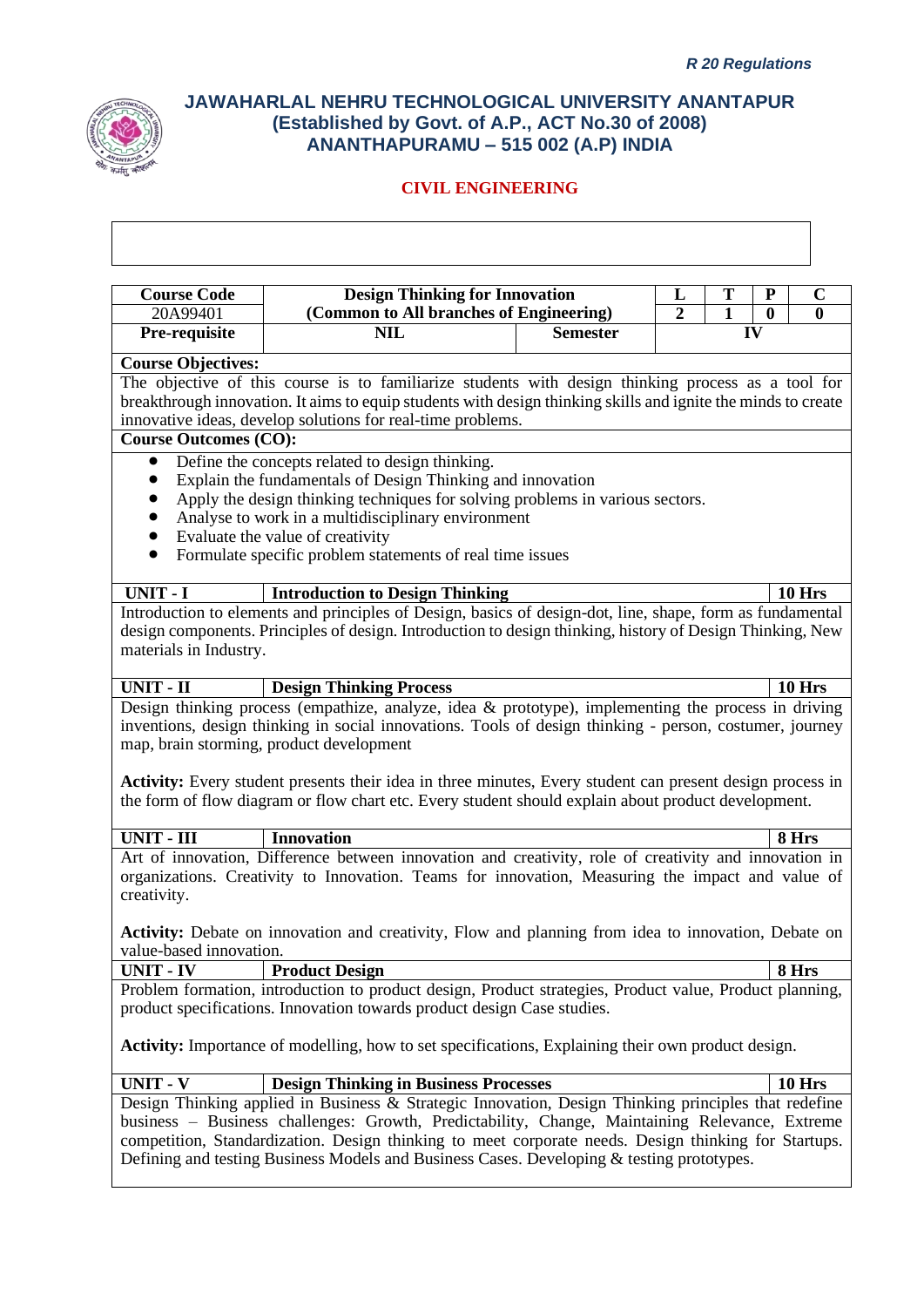

## **CIVIL ENGINEERING**

**Activity:** How to market our own product, About maintenance, Reliability and plan for startup.

#### **Textbooks:**

1. Change by design, Tim Brown, Harper Bollins (2009)

2. Design Thinking for Strategic Innovation, Idris Mootee, 2013, John Wiley & Sons.

#### **Reference Books:**

- 1. Design Thinking in the Classroom by David Lee, Ulysses press
- 2. Design the Future, by Shrrutin N Shetty, Norton Press
- 3. Universal principles of design- William lidwell, kritinaholden, Jill butter.
- 4. The era of open innovation chesbrough.H

#### **Online Learning Resources:**

https://nptel.ac.in/courses/110/106/110106124/ https://nptel.ac.in/courses/109/104/109104109/ https://swayam.gov.in/nd1\_noc19\_mg60/preview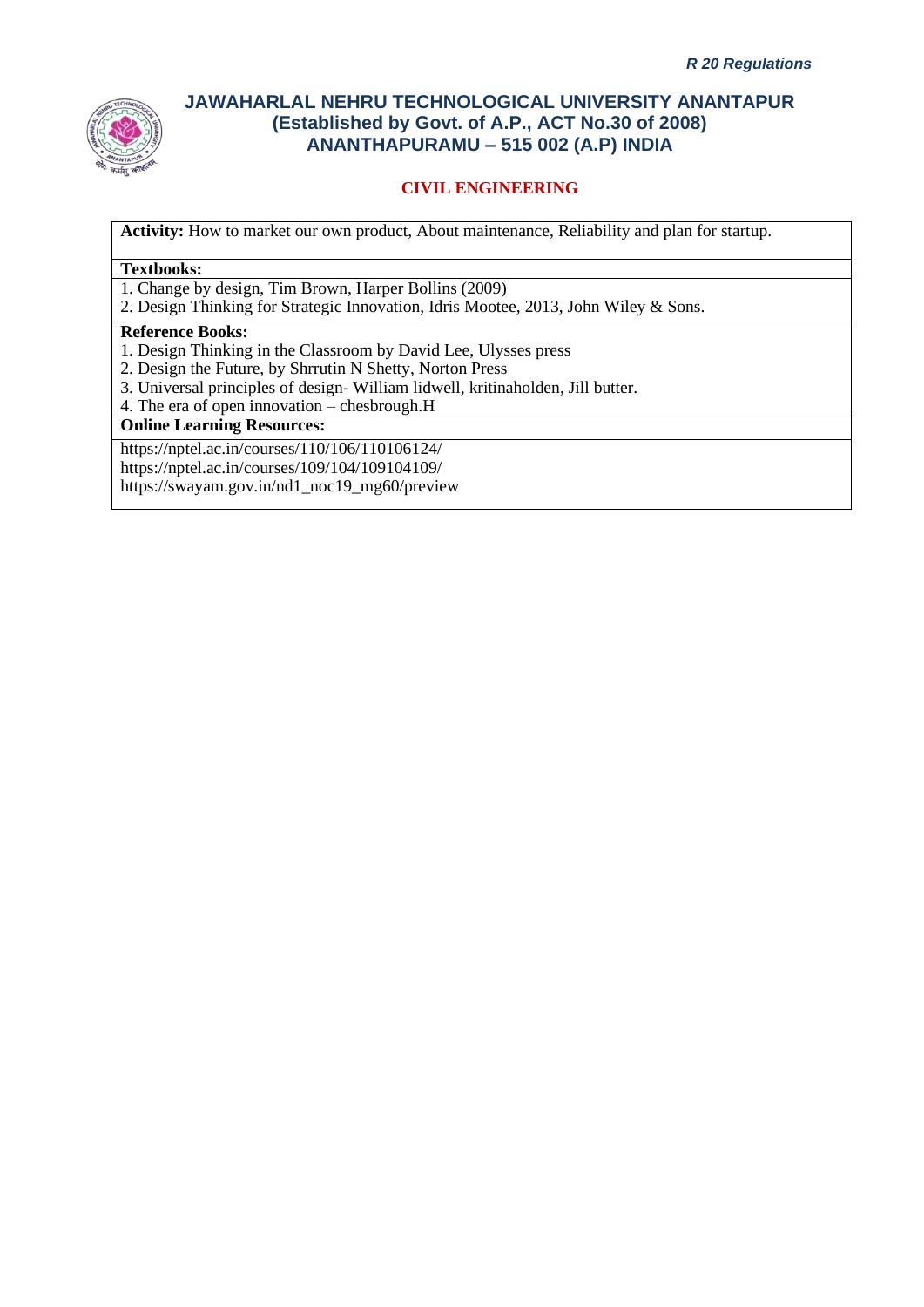

# **CIVIL ENGINEERING**

# **COMMUNITY SERVICE PROJECT ……Experiential learning through community engagement**

#### **Introduction**

- Community Service Project is an experiential learning strategy that integrates meaningful community service with instruction, participation, learning and community development
- Community Service Project involves students in community development and service activities and applies the experience to personal and academic development.
- Community Service Project is meant to link the community with the college for mutual benefit. The community will be benefited with the focused contribution of the college students for the village/ local development. The college finds an opportunity to develop social sensibility and responsibility among students and also emerge as a socially responsible institution.

### **Objective**

Community Service Project should be an integral part of the curriculum, as an alternative to the 2 months of Summer Internships / Apprenticeships / On the Job Training, whenever there is an exigency when students cannot pursue their summer internships. The specific objectives are;

- To sensitize the students to the living conditions of the people who are around them,
- To help students to realize the stark realities of the society.
- To bring about an attitudinal change in the students and help them to develop societal consciousness, sensibility, responsibility and accountability
- To make students aware of their inner strength and help them to find new /out of box solutions to the social problems.
- To make students socially responsible citizens who are sensitive to the needs of the disadvantaged sections.
- To help students to initiate developmental activities in the community in coordination with public and government authorities.
- To develop a holistic life perspective among the students by making them study culture, traditions, habits, lifestyles, resource utilization, wastages and its management, social problems, public administration system and the roles and responsibilities of different persons across different social systems.

### **Implementation of Community Service Project**

- Every student should put in a 6 weeks for the Community Service Project during the summer vacation.
- Each class/section should be assigned with a mentor.
- Specific Departments could concentrate on their major areas of concern. For example, Dept. of Computer Science can take up activities related to Computer Literacy to different sections of people like - youth, women, house-wives, etc
- A log book has to be maintained by each of the student, where the activities undertaken/involved to be recorded.
- The logbook has to be countersigned by the concerned mentor/faculty incharge.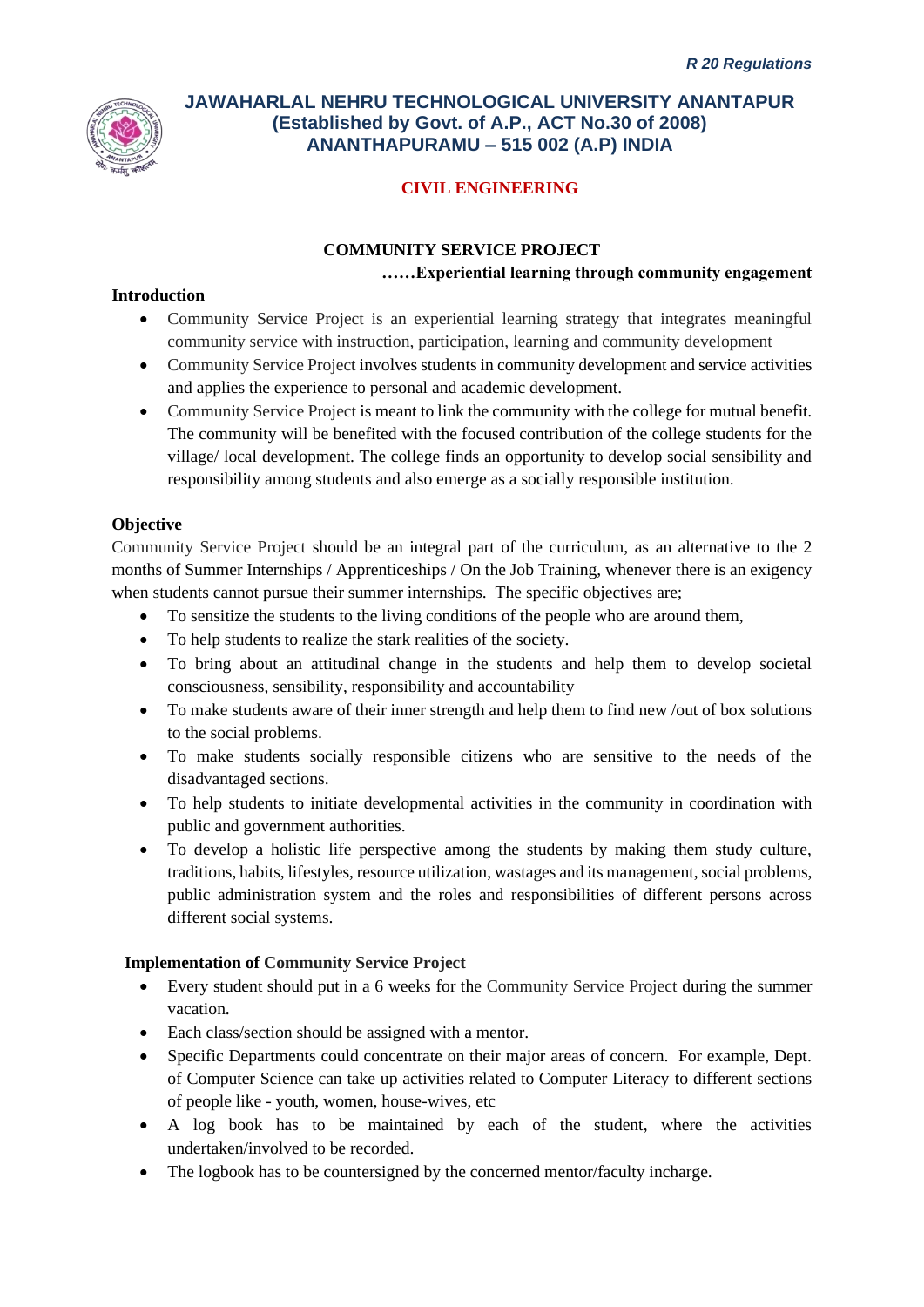

# **CIVIL ENGINEERING**

- Evaluation to be done based on the active participation of the student and grade could be awarded by the mentor/faculty member.
- The final evaluation to be reflected in the grade memo of the student.
- The Community Service Project should be different from the regular programmes of NSS/NCC/Green Corps/Red Ribbon Club, etc.
- Minor project report should be submitted by each student. An internal Viva shall also be conducted by a committee constituted by the principal of the college.
- Award of marks shall be made as per the guidelines of Internship/apprentice/ on the job training

## **Procedure**

- A group of students or even a single student could be assigned for a particular habitation or village or municipal ward, as far as possible, in the near vicinity of their place of stay, so as to enable them to commute from their residence and return back by evening or so.
- The Community Service Project is a twofold one
	- o First, the student/s could conduct a survey of the habitation, if necessary, in terms of their own domain or subject area. Or it can even be a general survey, incorporating all the different areas. A common survey format could be designed. This should not be viewed as a duplication of work by the Village or Ward volunteers, rather, it could be another primary source of data.
	- o Secondly, the student/s could take up a social activity, concerning their domain or subject area. The different areas, could be like –
		- **Agriculture**
		- **Health**
		- Marketing and Cooperation
		- Animal Husbandry
		- **Horticulture**
		- Fisheries
		- **Sericulture**
		- Revenue and Survey
		- Natural Disaster Management
		- **E** Irrigation
		- Law & Order
		- **Excise and Prohibition**
		- Mines and Geology
		- **Energy**
		- **Internet**
		- **•** Free Electricity
		- **Drinking Water**

### **EXPECTED OUTCOMES**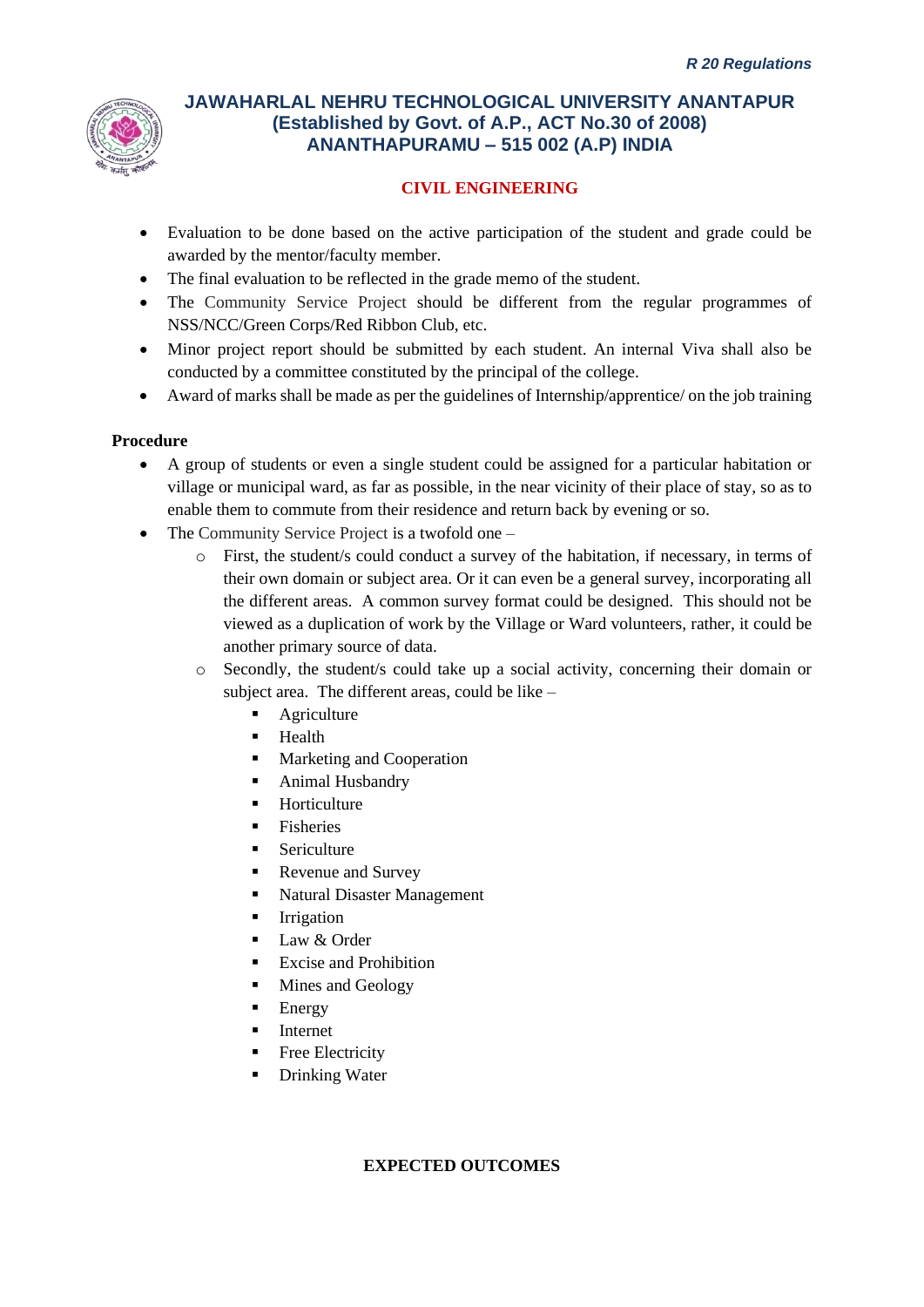

# **CIVIL ENGINEERING**

## **BENEFITS OF COMMUNITY SERVICE PROJECT TO STUDENTS**

### **Learning Outcomes**

- Positive impact on students' academic learning
- Improves students' ability to apply what they have learned in "the real world"
- Positive impact on academic outcomes such as demonstrated complexity of understanding, problem analysis, problem-solving, critical thinking, and cognitive development
- Improved ability to understand complexity and ambiguity

## **Personal Outcomes**

- Greater sense of personal efficacy, personal identity, spiritual growth, and moral development
- Greater interpersonal development, particularly the ability to work well with others, and build leadership and communication skills

### **Social Outcomes**

- Reduced stereotypes and greater inter-cultural understanding
- Improved social responsibility and citizenship skills
- Greater involvement in community service after graduation

### **Career Development**

- Connections with professionals and community members for learning and career opportunities
- Greater academic learning, leadership skills, and personal efficacy can lead to greater opportunity

## **Relationship with the Institution**

- Stronger relationships with faculty
- Greater satisfaction with college
- Improved graduation rates

### **BENEFITS OF COMMUNITY SERVICE PROJECT TO FACULTY MEMBERS**

- Satisfaction with the quality of student learning
- New avenues for research and publication via new relationships between faculty and community
- Providing networking opportunities with engaged faculty in other disciplines or institutions
- A stronger commitment to one's research

### **BENEFITS OF COMMUNITY SERVICE PROJECT TO COLLEGES AND UNIVERSITIES**

- Improved institutional commitment
- Improved student retention
- Enhanced community relations

### **BENEFITS OF COMMUNITY SERVICE PROJECT TO COMMUNITY**

- Satisfaction with student participation
- Valuable human resources needed to achieve community goals
- New energy, enthusiasm and perspectives applied to community work
- Enhanced community-university relations.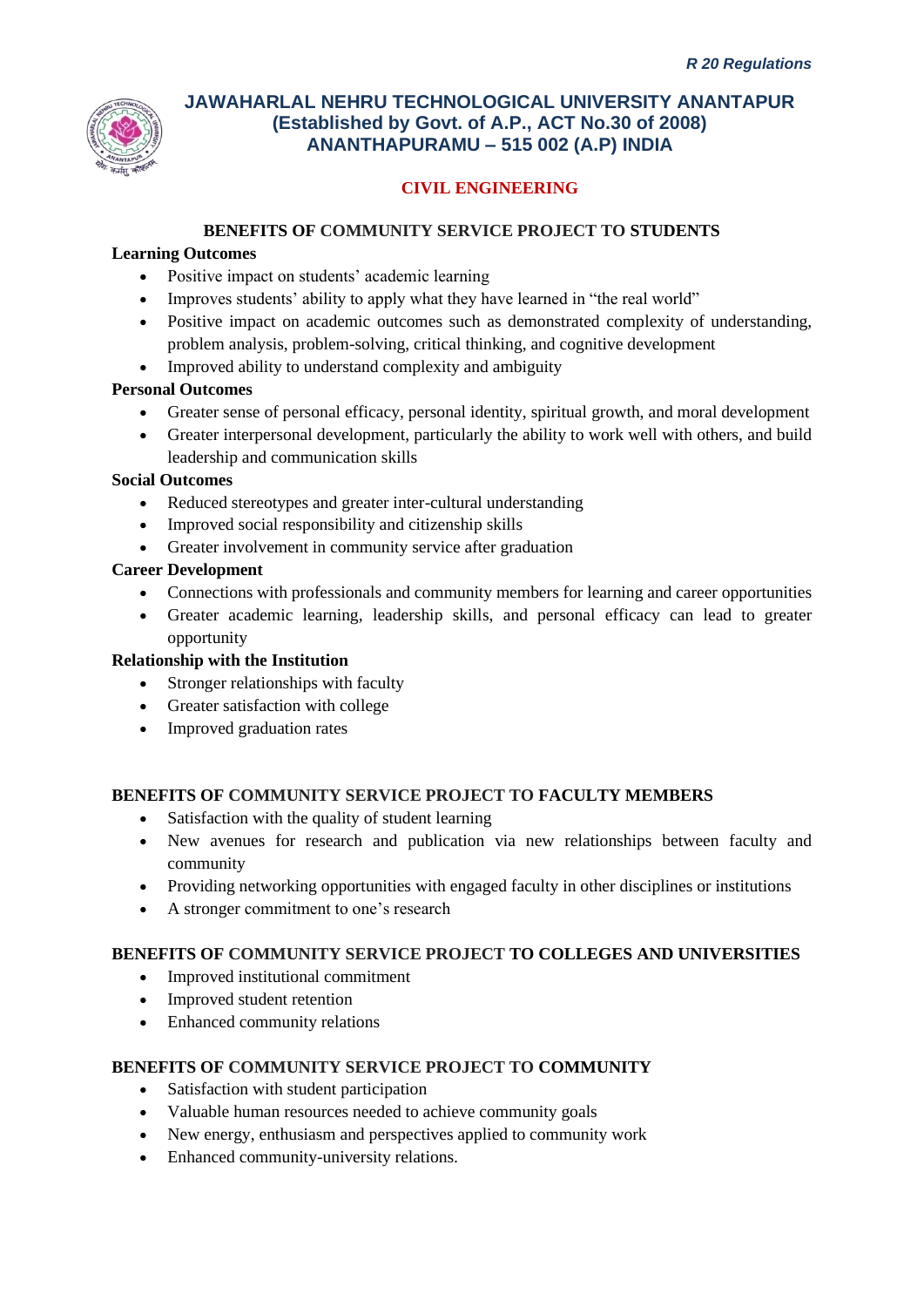

## **CIVIL ENGINEERING**

#### **SUGGESTIVE LIST OF PROGRAMMES UNDER COMMUNITY SERVICE PROJECT**

The following the recommended list of projects for Engineering students. The lists are not exhaustive and open for additions, deletions and modifications. Colleges are expected to focus on specific local issues for this kind of projects. The students are expected to carry out these projects with involvement, commitment, responsibility and accountability. The mentors of a group of students should take the responsibility of motivating, facilitating, and guiding the students. They have to interact with local leadership and people and appraise the objectives and benefits of this kind of projects. The project reports shall be placed in the college website for reference. Systematic, Factual, methodical and honest reporting shall be ensured.

#### **For Engineering Students**

- **1. Water facilities and drinking water availability**
- **2. Health and hygiene**
- **3. Stress levels and coping mechanisms**
- **4. Health intervention programmes**
- **5. Horticulture**
- **6. Herbal plants**
- **7. Botanical survey**
- **8. Zoological survey**
- **9. Marine products**
- **10. Aqua culture**
- **11. Inland fisheries**
- **12. Animals and species**
- **13. Nutrition**
- **14. Traditional health care methods**
- **15. Food habits**
- **16. Air pollution**
- **17. Water pollution**
- **18. Plantation**
- **19. Soil protection**
- **20. Renewable energy**
- **21. Plant diseases**
- **22. Yoga awareness and practice**
- **23. Health care awareness programmes and their impact**
- **24. Use of chemicals on fruits and vegetables**
- **25. Organic farming**
- **26. Crop rotation**
- **27. Floury culture**
- **28. Access to safe drinking water**
- **29. Geographical survey**
- **30. Geological survey**
- **31. Sericulture**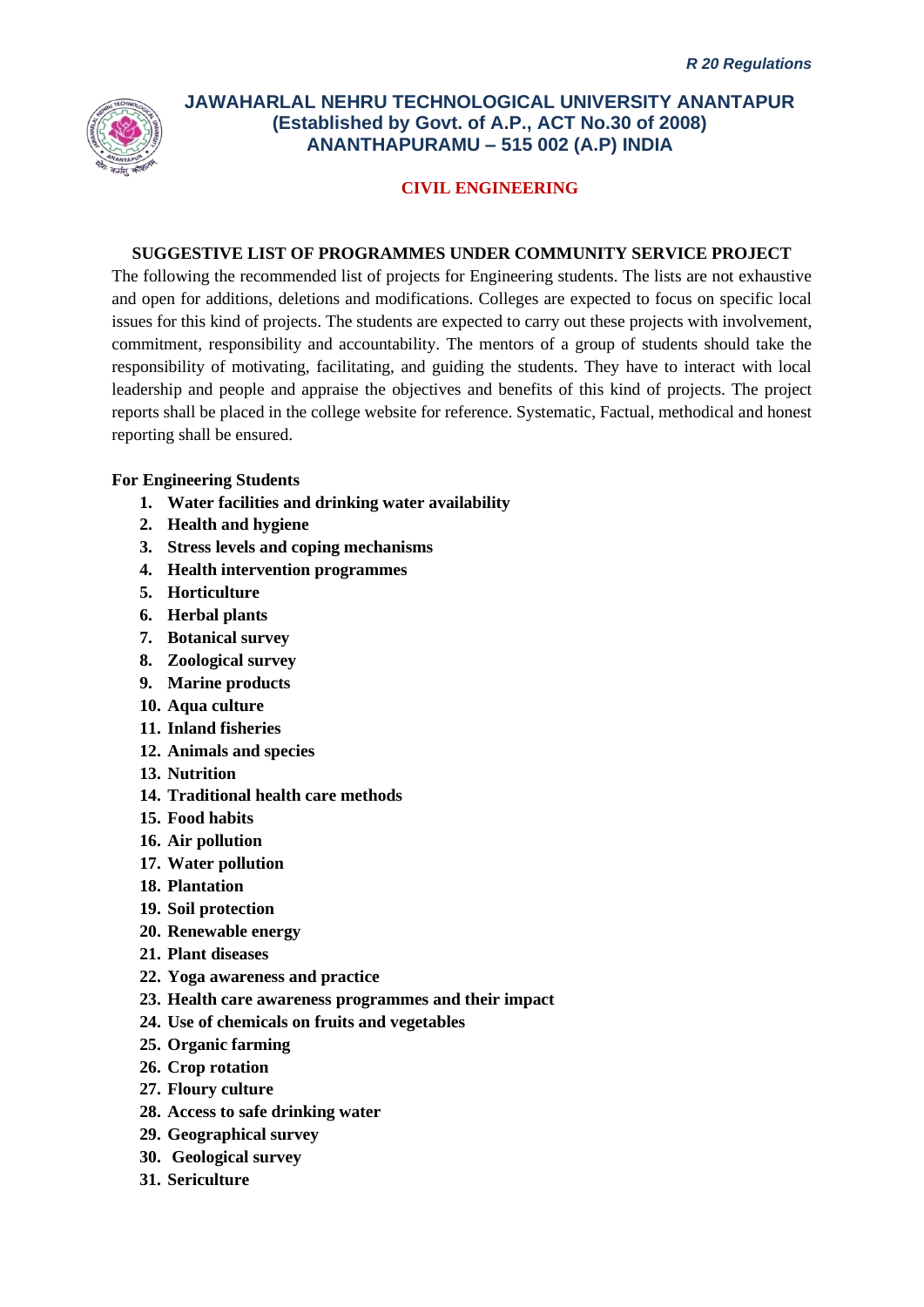

# **CIVIL ENGINEERING**

- **32. Study of species**
- **33. Food adulteration**
- **34. Incidence of Diabetes and other chronic diseases**
- **35. Human genetics**
- **36. Blood groups and blood levels**
- **37. Internet Usage in Villages**
- **38. Android Phone usage by different people**
- **39. Utilisation of free electricity to farmers and related issues**
- **40. Gender ration in schooling lvel- observation.**

**Complimenting the community service project the students may be involved to take up some awareness campaigns on social issues/special groups. The suggested list of programmes are;**

### **Programmes for School Children**

- 1. Reading Skill Programme (Reading Competition)
- 2. Preparation of Study Materials for the next class.
- 3. Personality / Leadership Development
- 4. Career Guidance for X class students
- 5. Screening Documentary and other educational films
- 6. Awareness Programme on Good Touch and Bad Touch (Sexual abuse)
- 7. Awareness Programme on Socially relevant themes.

### **Programmes for Women Empowerment**

- 1. Government Guidelines and Policy Guidelines
- 2. Womens' Rights
- 3. Domestic Violence
- 4. Prevention and Control of Cancer
- 5. Promotion of Social Entrepreneurship

### **General Camps**

- 1. General Medical camps
- 2. Eye Camps
- 3. Dental Camps
- 4. Importance of protected drinking water
- 5. ODF awareness camp
- 6. Swatch Bharath
- 7. AIDS awareness camp
- 8. Anti Plastic Awareness
- 9. Programmes on Environment
- 10. Health and Hygiene
- 11. Hand wash programmes
- 12. Commemoration and Celebration of important days

### **Programmes for Youth Empowerment**

- 1. Leadership
- 2. Anti-alcoholism and Drug addiction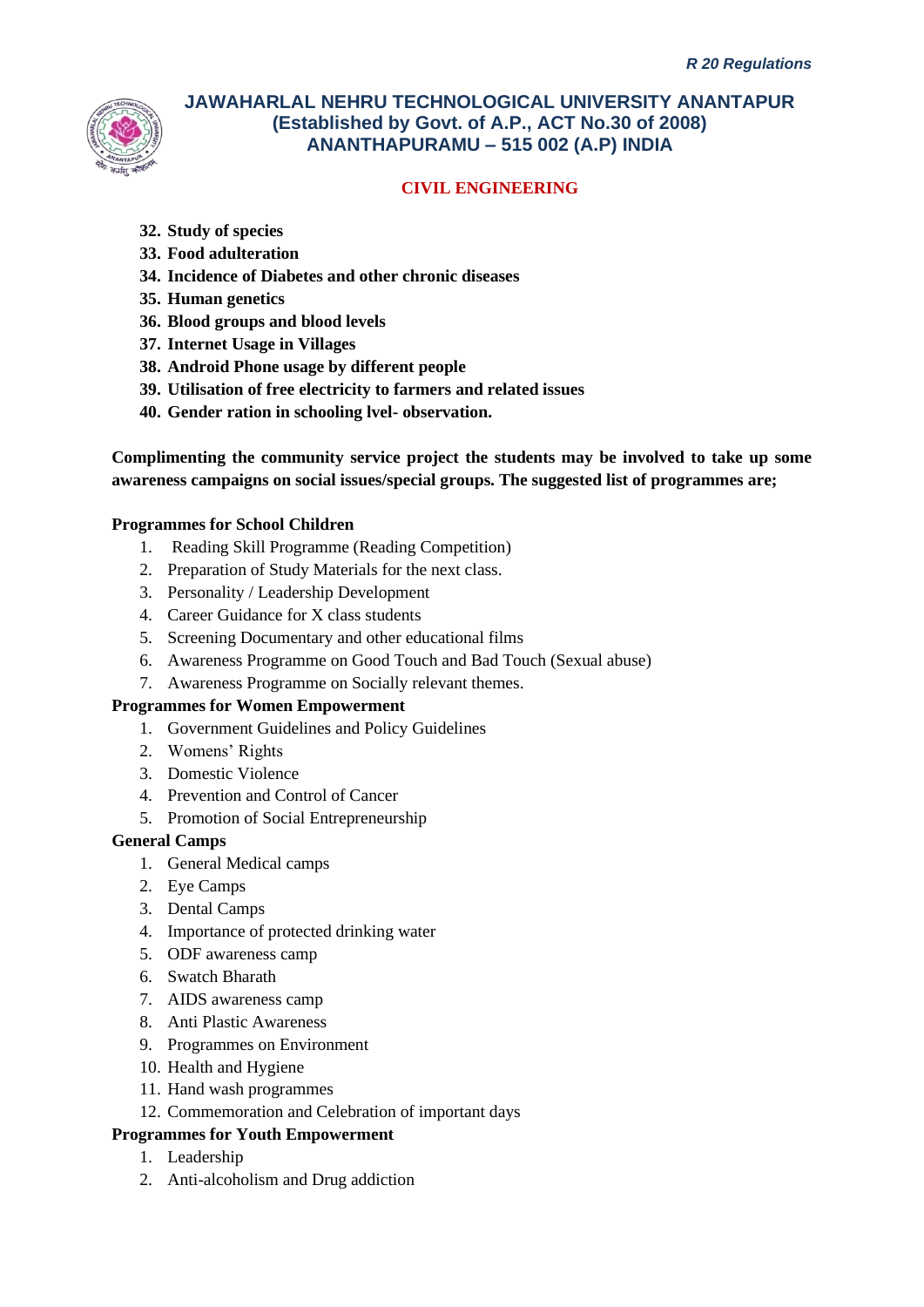

# **CIVIL ENGINEERING**

- 3. Anti-tobacco
- 4. Awareness on Competitive Examinations
- 5. Personality Development

### **Common Programmes**

- 1. Awareness on RTI
- 2. Health intervention programmes
- 3. Yoga
- 4. Tree plantation
- 5. Programmes in consonance with the Govt. Departments like
	- i. Agriculture
	- ii. Health
	- iii. Marketing and Cooperation
	- iv. Animal Husbandry
	- v. Horticulture
	- vi. Fisheries
	- vii. Sericulture
	- viii. Revenue and Survey
	- ix. Natural Disaster Management
	- x. Irrigation
	- xi. Law & Order
	- xii. Excise and Prohibition
	- xiii. Mines and Geology
	- xiv. Energy

### **Role of Students:**

- Students may not have the expertise to conduct all the programmes on their own. The students then can play a facilitator role.
- For conducting special camps like Health related, they will be coordinating with the Governmental agencies.
- As and when required the College faculty themselves act as Resource Persons.
- Students can work in close association with Non-Governmental Organizations like Lions Club, Rotary Club, etc or with any NGO actively working in that habitation.
- And also with the Governmental Departments. If the programme is rolled out, the District Administration could be roped in for the successful deployment of the programme.
- An in-house training and induction programme could be arranged for the faculty and participating students, to expose them to the methodology of Service Learning.

### **Timeline for the Community Service Project Activity**

## **Duration: 8 weeks**

# **1. Preliminary Survey (One Week)**

• A preliminary survey including the socio-economic conditions of the allotted habitation to be conducted.